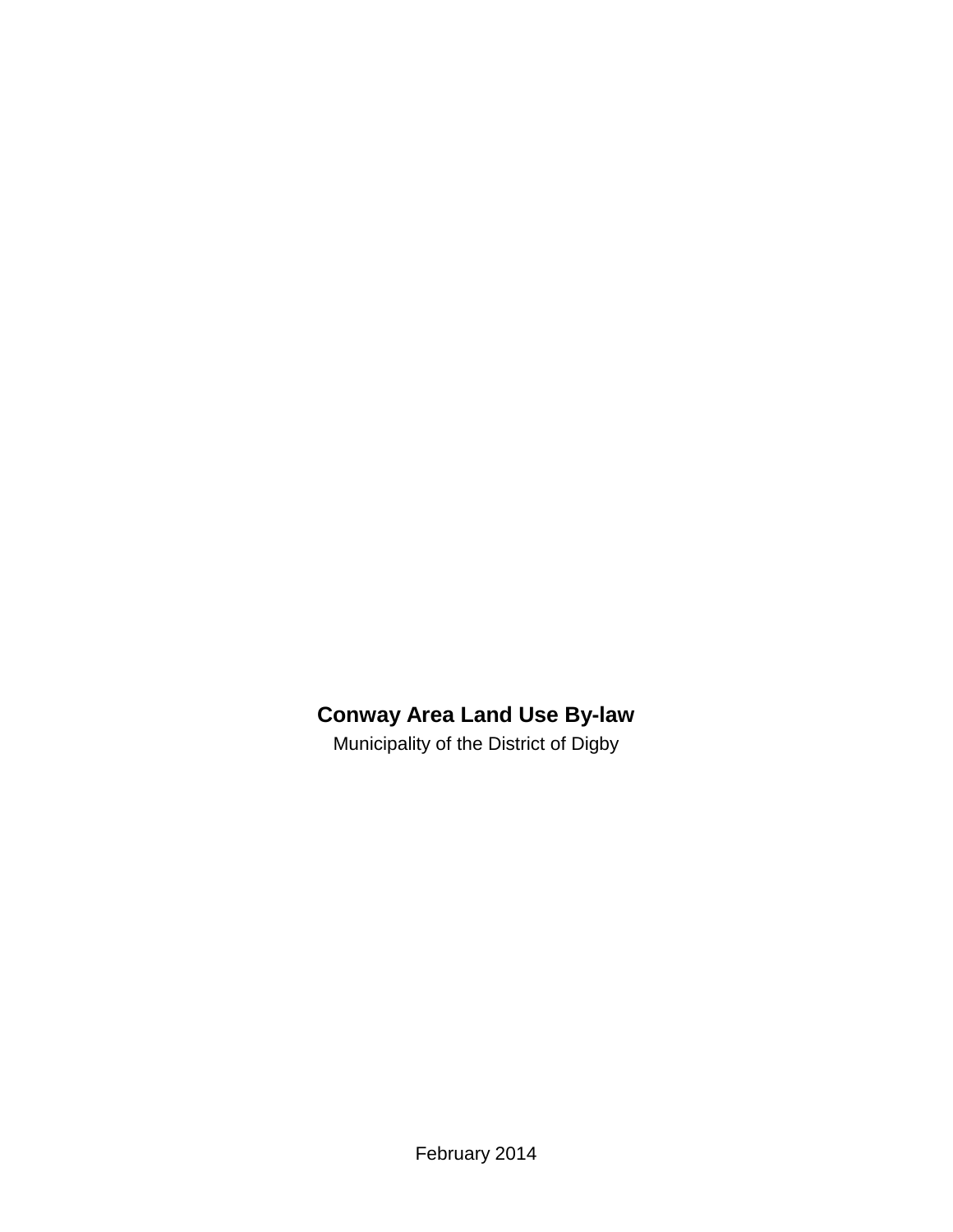| Part 1  | <b>Title and Purpose</b>                     | 3  |
|---------|----------------------------------------------|----|
| Part 2  | <b>Administration</b>                        | 3  |
| Part 3  | <b>Definitions</b>                           | 8  |
| Part 4  | <b>Zones</b>                                 | 32 |
| Part 5  | <b>General Provisions for All Zones</b>      | 34 |
| Part 6  | <b>Signs and Signage</b>                     | 45 |
| Part 7  | <b>General Provisions, Residential Areas</b> | 52 |
| Part 8  | <b>Residential Rural (RR) Zone</b>           | 54 |
| Part 9  | <b>Residential Urban (RU) Zone</b>           | 58 |
| Part 10 | <b>Commercial General (CG) Zone</b>          | 63 |
| Part 11 | <b>Industrial (M) Zone</b>                   | 67 |
| Part 12 | <b>Recreation and Open Space (OS) Zone</b>   | 70 |

**Schedule A, Zoning Map**

**Schedule B, Wellfield Proptection Area Overlay**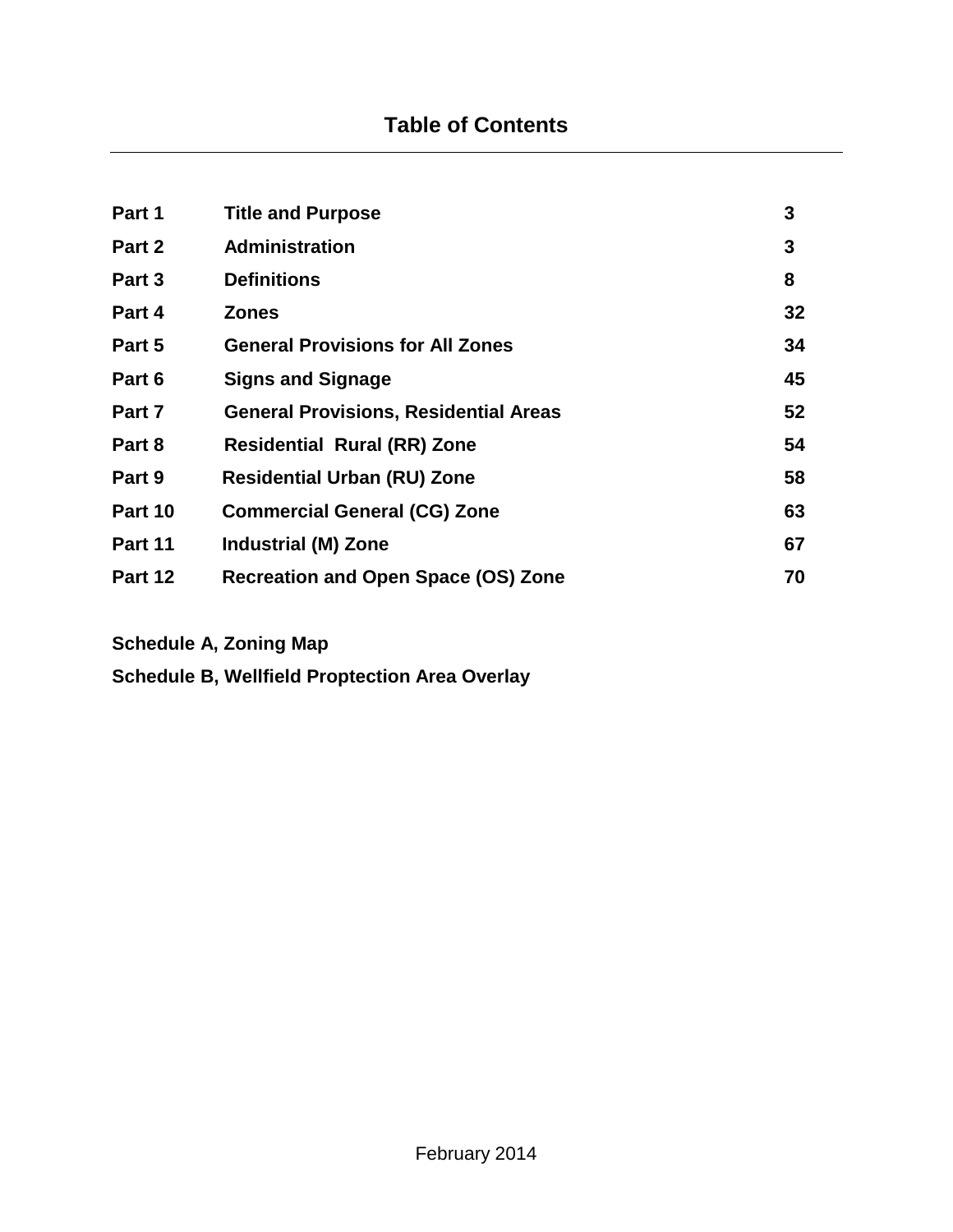#### **1.1 Title**

This By-law shall be known and may be cited, as the "Conway Area Land Use By-law".

#### **1.2 Purpose**

The purpose of this By-law is to implement the land use and development control provisions of policies contained in the Conway Area Municipal Planning Strategy as enabled through the Municipal Government Act.

## **Part 2 Administration**

#### **2.1 Development Officer**

- 2.1.1 This By-law shall be administered by the Development Officer, who shall be responsible for the issuance of Development Permits.
- 2.1.2 In the absence or incapacity of the Development Officer, the Acting Development Officer appointed by Council shall act in the Development Officer's stead.

#### **2.2. Development Permit**

- 2.2.1 No person shall use any land or erect, alter or use any building or structure or otherwise undertake any development unless a Development Permit has been issued.
- 2.2.2 No Development Permit shall be issued unless all the provisions of this By-law or the terms of a variance or development agreement relating to a proposed development are satisfied.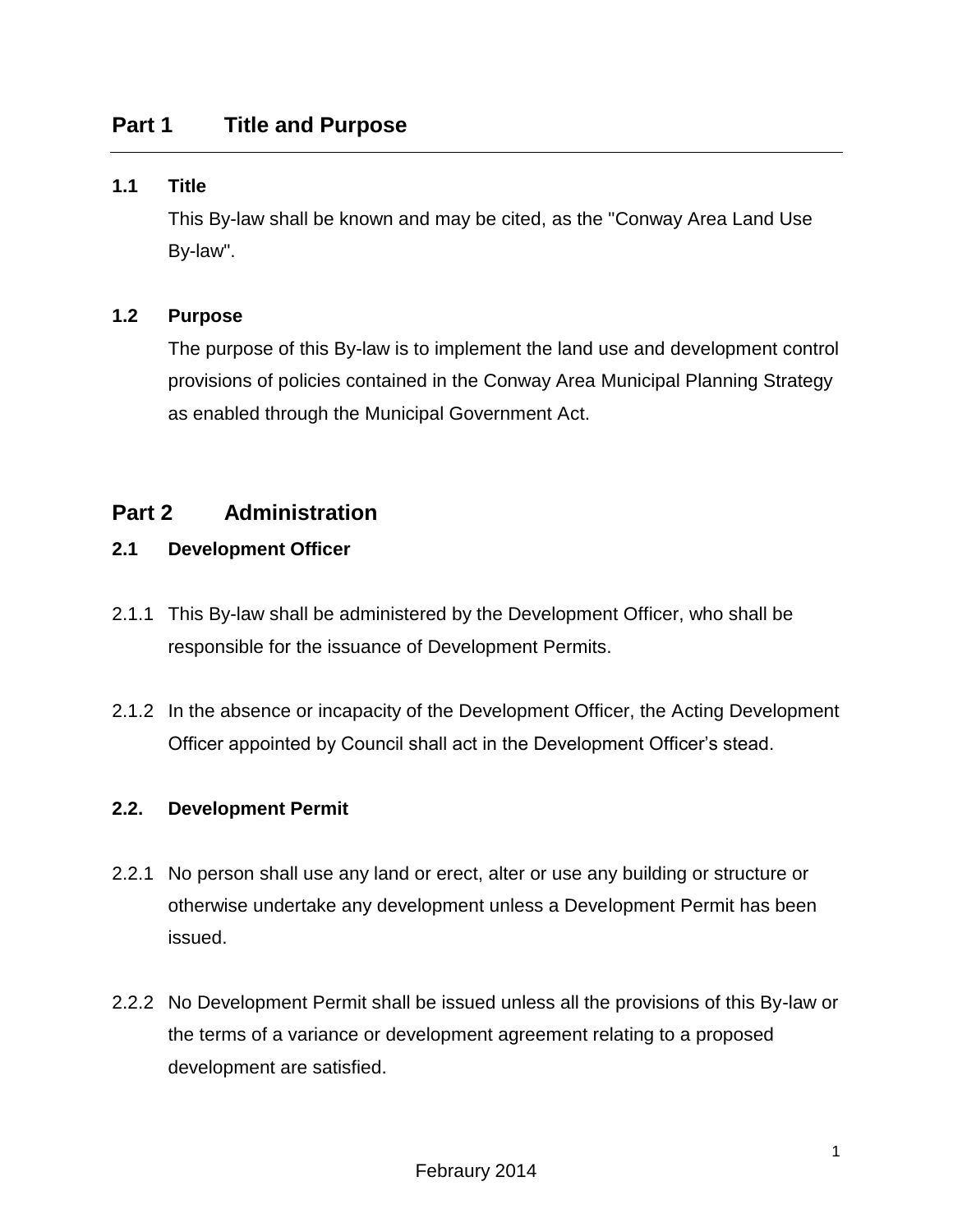- 2.2.3 No Development Permit shall be issued by the Development Officer unless the proposed development is in conformance with:
	- a) the requirements of the Land Use By-law; or
	- b) a development agreement that has been executed pursuant to Section 230 of the Municipal Government Act; or
	- c) a variance from the terms of the By-law has been granted by the Development Officer, pursuant to Section 235 of the Municipal Government Act, and the time for appeal has elapsed or the appeal has been disposed of, pursuant to Section 237 of the Municipal Government Act.
- 2.2.4 A Development Permit shall be valid for a period of twelve (12) months from the date of issuance.
- 2.2.5 A Development Permit may be renewed for an additional twelve (12) months provided that the Permit has not been previously renewed and the Development Officer is satisfied that the Permit is consistent with the existing Land Use By-law and any proposed amendments.
- 2.2.6 No deviation shall be made from the description of the proposed development without confirmation being obtained from the Development Officer.
- 2.2.7 A development permit may be revoked where a permit was issued on mistaken or false information.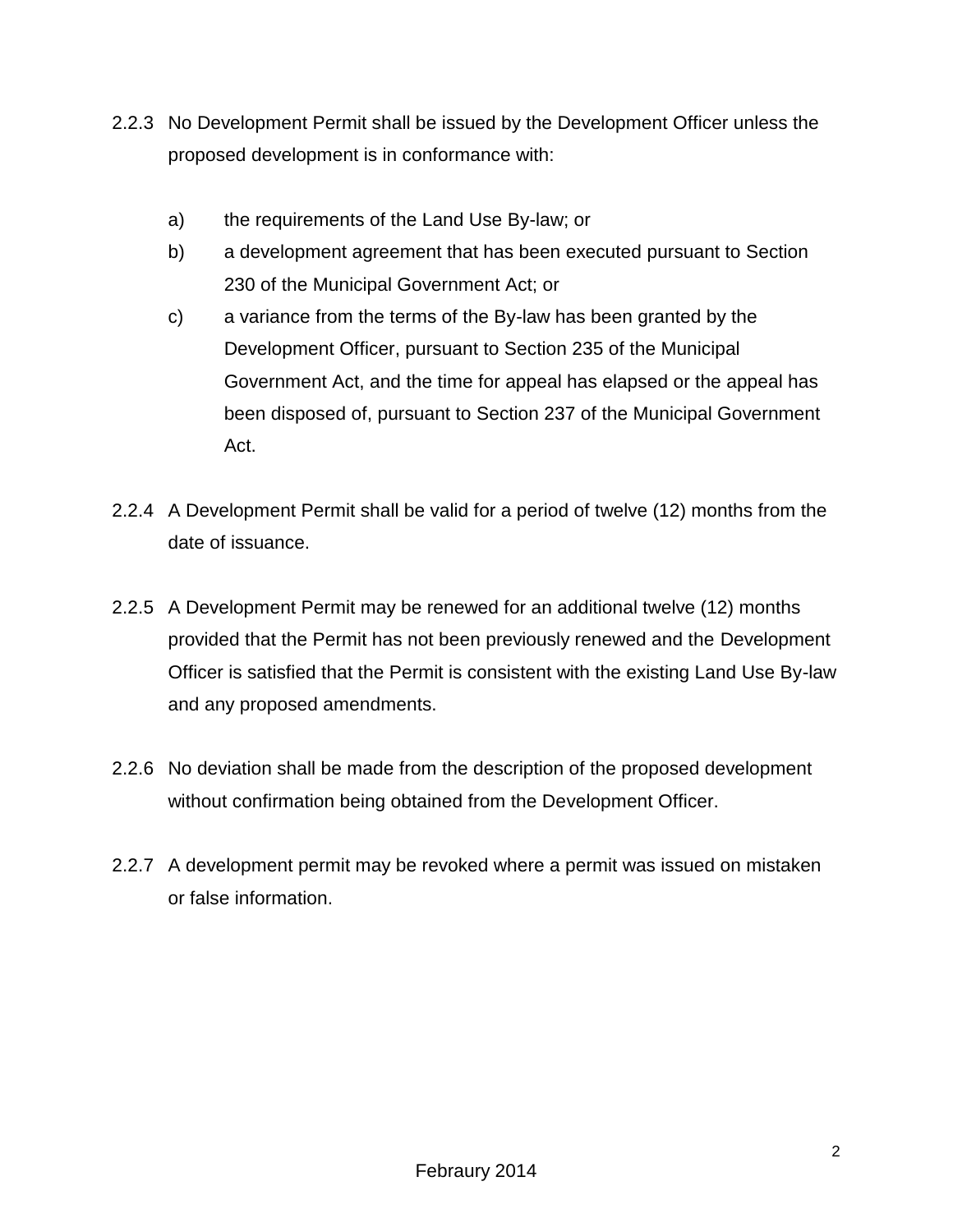## **2. 3 Application for Development Permit and Development Agreement**

- 2.3.1 All applications for development permit and/or entering into of a Development Agreement shall be made using the form prescribed by the Municipality and shall be signed by the owner of the property or by the owner's agent.
- 2.3.2 Every application for a Development Permit and/or Development Agreement shall be accompanied by plans, in duplicate, drawn to an appropriate scale and showing:
	- (a) the true shape and dimensions of the lot to be used, and upon which it is proposed to erect any building or structure;
	- (b) the proposed location, height and dimensions of the building, structure, or work in respect of which the permit is applied for;
	- (c) the location of every building or structure already erected on or partly on such lot, and the location of every building upon abutting lots;
	- (d) the location of all adjacent streets and rights-of-way, existing or proposed driveways and lot access and the proposed location and dimensions of parking spaces, loading spaces, and internal vehicle circulation;
	- (e) natural features such as wetlands, watercourses, vegetation and slopes;
	- (f) other such information as may be necessary to determine whether or not every such building, development, reconstruction or redevelopment conforms with the requirements of this By-law; and
	- (g) the Development Officer may waive the requirement to supply the above noted information if he/she deems it is not pertinent to the application.
- 2.3.3 Where the Development Officer is unable to determine whether the proposed development conforms to this By-law, the Municipal Planning Strategy or other by-laws and regulations in force which affect the proposed development he/she may require that the plans submitted under Part 2.3.2 be based upon actual survey by a Nova Scotia Land Surveyor.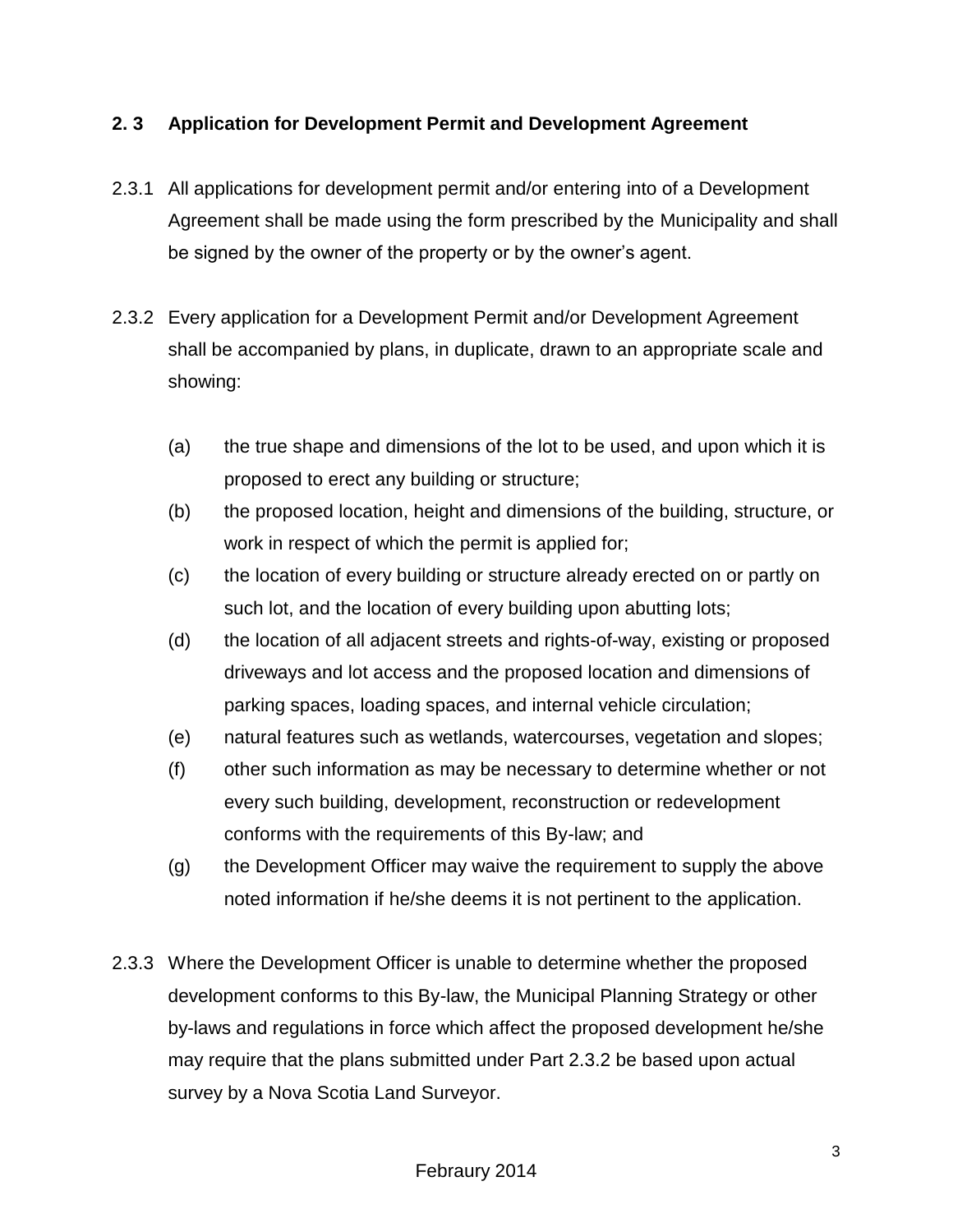## **2.4 Amendment of the By-law**

- 2.4.1 Any person who wishes to obtain the amendment, revision or repeal of this By-law shall submit an application utilizing the form prescribed by the Municipality.
- 2.4.2 The applicant shall deposit with the Municipality an amount estimated to be sufficient to pay the cost of advertising required by the Municipal Government Act.
- 2.4.3 After the notice of advertising required by the Municipal Government Act has been completed, the applicant shall pay to the Municipality any additional amount necessary to defray the cost of advertising or if there is a surplus the Municipality shall refund the same to the applicant.

## **2.5 Uses Considered by Development Agreement**

The Municipal Planning Strategy provides that the following uses shall be considered, approved and regulated by Development Agreement:

- (a) residential apartment buildings, converted dwellings and town house dwellings containing five (5) or more unit; Boarding and Rooming Houses; and the development of grouped dwellings on a single lot within the Residential Urban (RU) Zone by Development Agreement.
- (b) Commercial Uses within the Commercial Genreal (CG) Zone larger than 465 square meters (5,000 sq. ft.);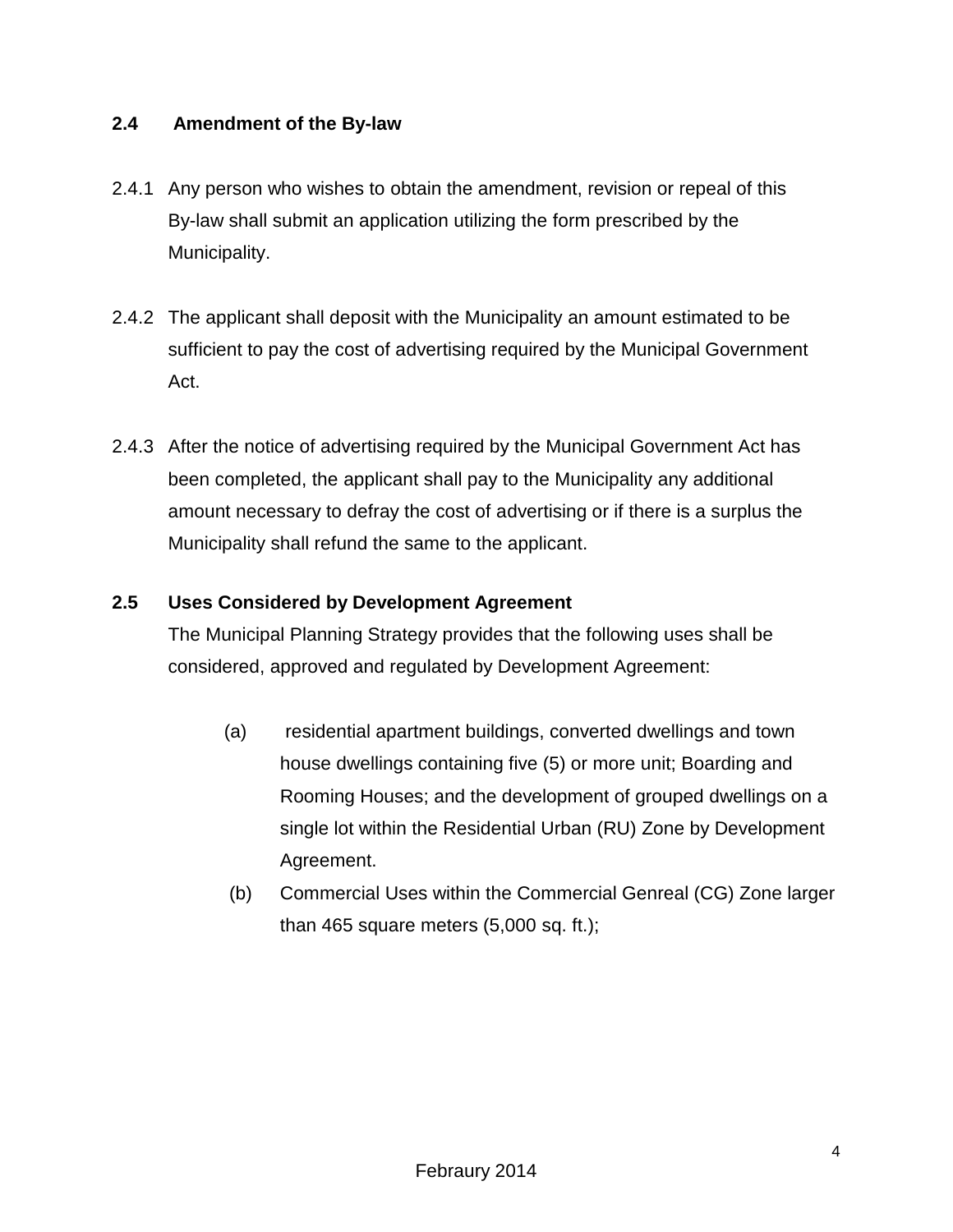## **2.6 Registry of Deeds**

Where Council has entered into a Development Agreement, a copy of the agreement shall be registered by Municipality with the Office of the Registrar of Deeds for the Municipality of Digby and thereupon the obligations thereof shall be binding upon the owner and any subsequent owner until discharged by the Municipality.

## **2.7 Liability for Costs**

- 2.7.1 Where Council does not initiate an amendment to this By-law, the applicant, and where Council is considering entering into a development agreement, the applicant and/or the owner, shall pay an application processing fee and deposit with the Municipalityan amount estimated to be sufficient to pay the cost of advertising as required by the Municipal Government Act. If insufficient, after advertising has been completed, the applicant shall pay to the Municipality any additional amount relating to the actual costs relating to advertising.
- 2.7.2 Where a variance from the requirements of the By-law has been applied for the Development Officer shall give notice to the persons entitled, and in the manner prescribed by the Municipal Government Act. This notice is to be served by registered mail and the applicant shall pay an application processing fee and be responsible for the cost relating to registered mail service.

## **2.8 Violation**

2.8.1 The Council, or any of its duly authorized employees, shall have the right to enter at all reasonable times into or upon any property within the area to which this Land Use By-law applies for the purpose of any inspection necessary in connection with the administration of the Land Use By-law.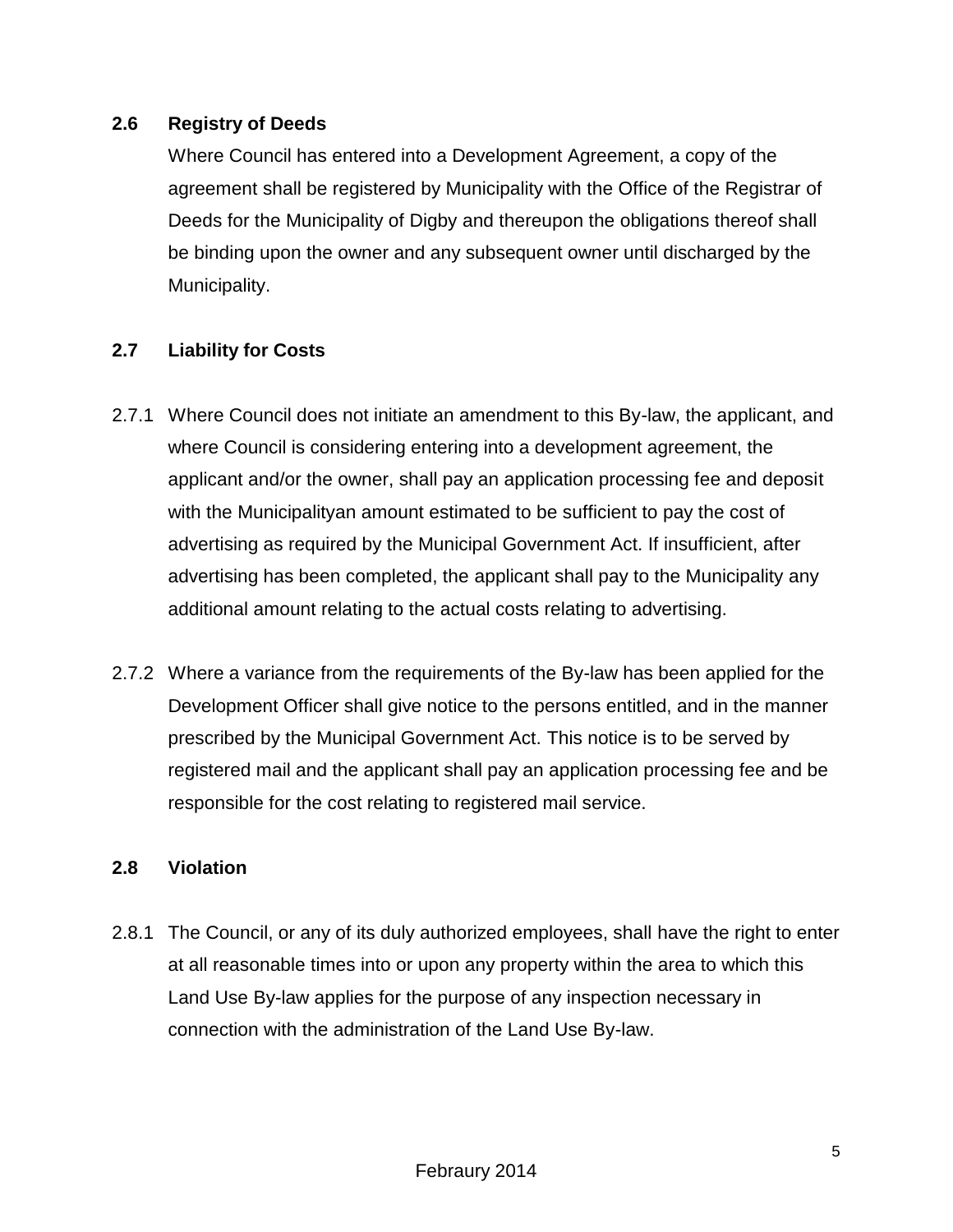2.8.2 In the event of any alleged contravention of the provisions of this Land Use By-law, the Municipality may take action as enabled through the Municipal Government Act.

## **2.9 Effective Date of this By-law**

This By-law shall take effect upon the publication of Notice that this By-law and the accompanying Municipal Planning Strategy have been approved by the Minister of Service Nova Scotia and Municipal Relations.

#### **2.10 Certain Words**

In this By-law, words used in the present tense include the future; words in the singular number include the plural; words in the plural include the singular number; and the word "used" includes "arranged", "designed" or "intended to be used" and the word "shall" is mandatory and not permissive.

## **Part 3 Definitions**

For the purpose of this By-law, all words shall carry their customary meaning except for those defined in this Part.

**1. Abut** means where properties, lots or yards share a common lot line or a common point along a lot line.

**2. Accessory Building or Structure** means a subordinate building or structure on the same lot as the main building devoted exclusively to an accessory use, but does not include a building, or a building located completely underground.

**3. Accessory Use** means a use subordinate and naturally, customarily or normally incidental to and exclusively devoted to a main use of land or building and located on the same lot.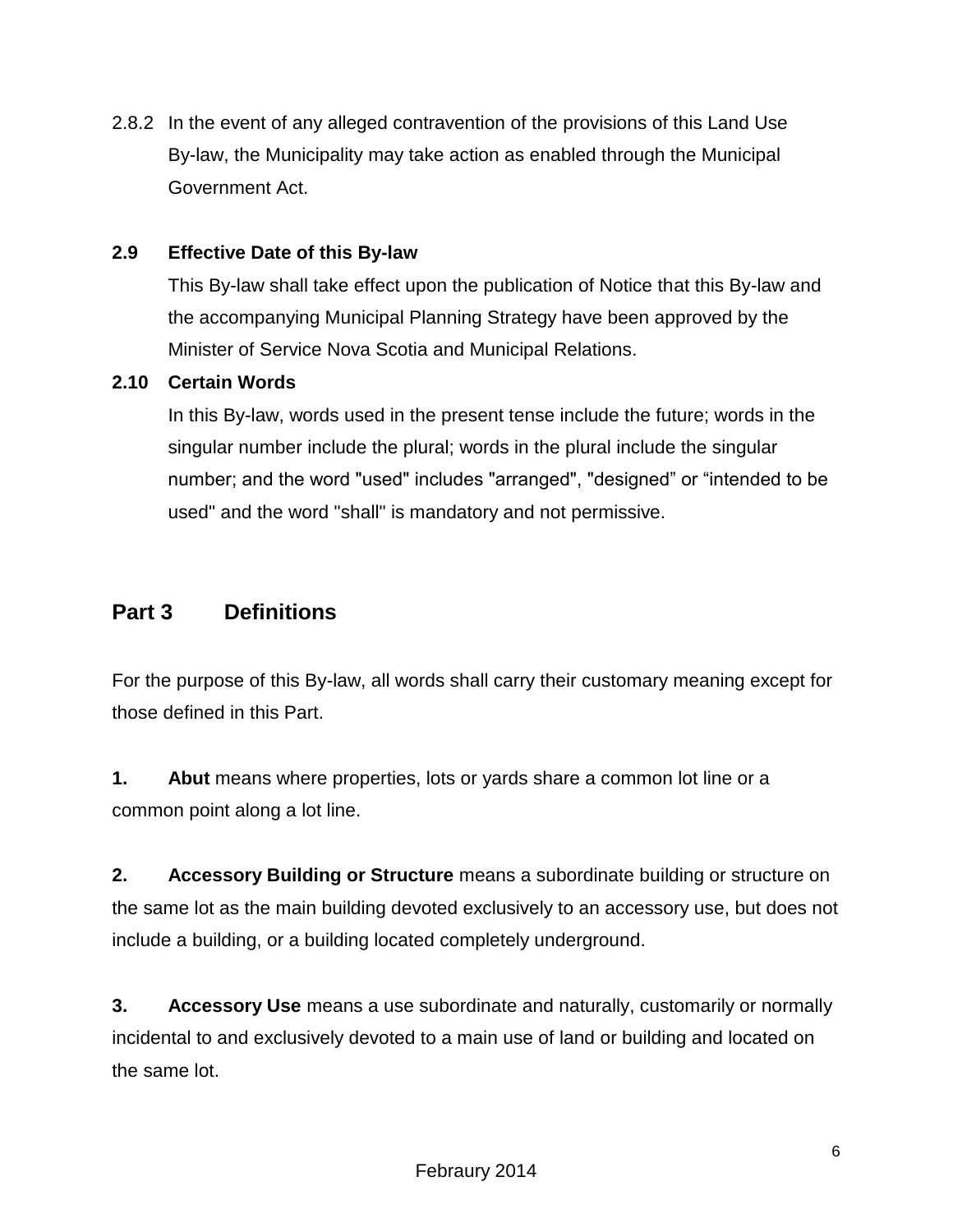**4. Act** shall mean the Municipal Government Act, R.S. 1998, c.18, s.1, as amended.

**5. Agricultural Use** means the use of lands for the pasturing and keeping of animals; the cultivation of land, and can also include the raising of crops under artificial conditions. This shall also include necessary storage facilities; however, does not include permanent facilities for the retail sale of these products.

**6. Agricultural Structures** means any use or structure necessary for the cultivation of vegetation and the raising of animals or fowl for sale purposes.

**7. Alter** means any change in the structural component of a building, or any increase in the volume of a building or structure.

**8. Amenity Space** means the area situated within the boundaries of a residential development site intended and capable of being used for recreational purposes, and may include landscaped areas, patios, private amenity areas, verandahs, balconies, communal lounges, swimming pools, play areas and similar uses, but does not include any area occupied at grade by a building's service area, parking lots, aisles or access driveways.

**9. Animal Hospital** means the premises where animals are treated or treated and kept on a temporary basis for monetary gain and shall not include an Animal Shelter which is intended for the care of lost, abandoned or neglected animals .

**10. Apartment Building** means a building containing three or more dwelling units which have a common entrance from the street level and the occupants of which have the right to use in common certain areas of the building and its property.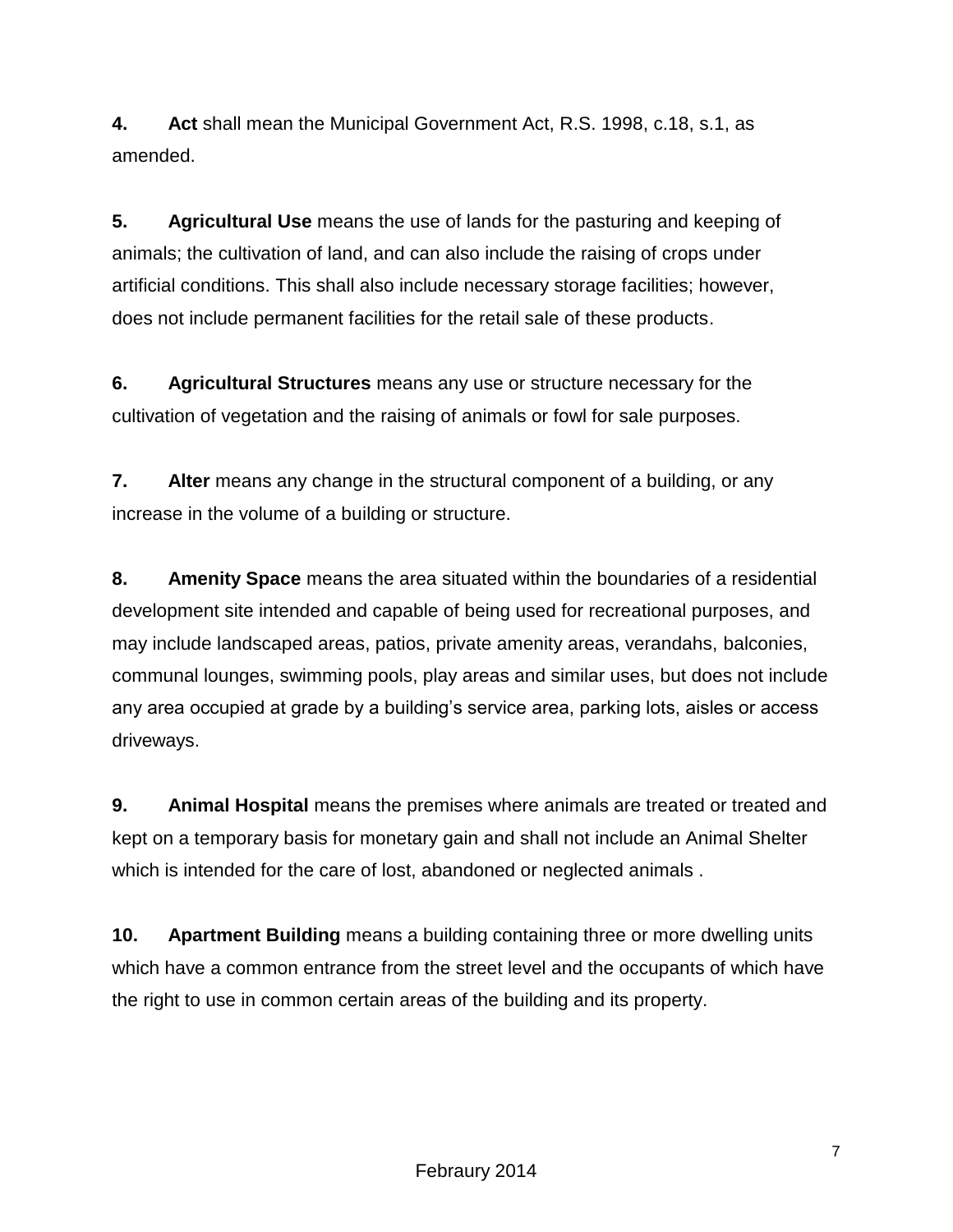**11. Automobile Repair Shop** means the use of a building or property for the repair of automobile body and/or engine components and shall include detailing and painting of automobile bodies.

**12. Automobile Service Station or Service Station** means a building or part of a building or a clearly defined space on a lot used for the retail sale of gasoline and lubricating oils and may include the sale of automobile accessories and the servicing and minor repairing essential to the actual operation of motor vehicles other than an automobile washing establishment or an automobile sales establishment.

**13. Automobile Washing Establishment** means a building or part thereof used for the operation of automobile washing equipment which is automatic, or semi-automatic.

**14. Basement** means that portion of a building between two floor levels which is partly underground but which has more than one-half of its height from finished floor to under-side of floor joists of the storey next above, above the adjacent average finished grade level adjacent to the exterior walls of the building.

**15. Bed and Breakfast** means a Single Family Dwelling in which there is a resident owner or manager who provides overnight accommodation to the travelling public through the use of a maximum of 6 bedrooms and capable of being licensed as a Bed and Breakfast by the Province of Nova Scotia.

**16. Boarding or Rooming House** means a dwelling in which the proprietor supplies either room or room and board for monetary gain, to more than two persons exclusive of the lessee or owner thereof or members of his family and which is not open to the general public.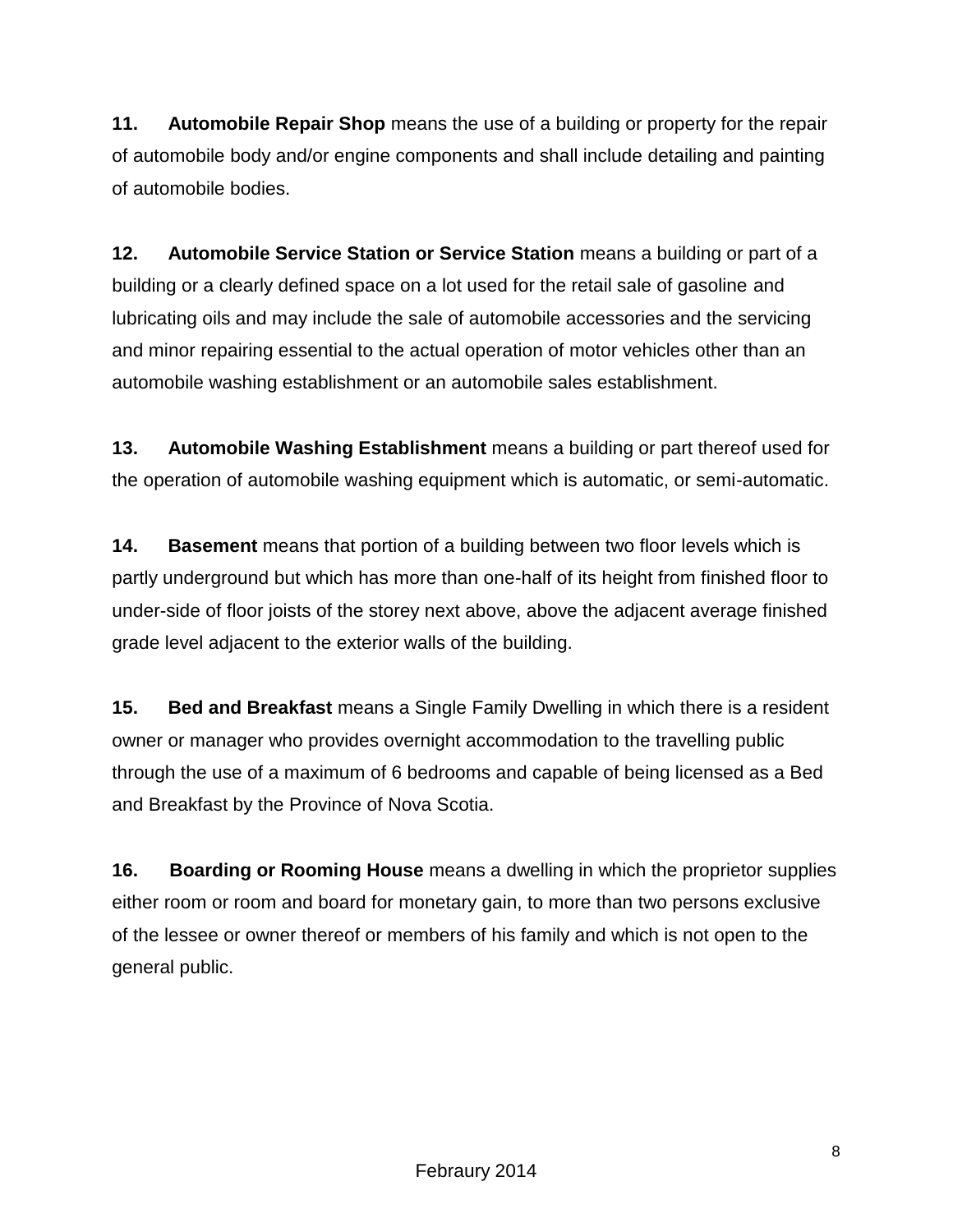**17. Building** means any structure whether temporary or permanent, used or built for the shelter, accommodation or enclosure of persons, animals, material or equipment. Any awning, bin, bunker, or platform, vessel or vehicle used for any of the said purposes shall be deemed a building.

**18. Building Area** means the maximum horizontal area of a building at grade

**19. Building Line** means any line regulating the position of a building or structure on a lot.

**20. Church** means a building dedicated to religious worship and includes a church hall, church auditorium, Sunday School, parish hall, and day nursery operated by the church.

**21. Clinic** means a building or a part of a building used for the medical, dental, surgical, or therapeutic treatment of human beings, but does not include a public or private hospital or a professional office of a doctor located in his residence.

**22. Commercial Motor Vehicle** means any motor vehicle which is used for a business activity and which has as its main purpose financial gain and includes ambulance, truck, tractor, tractor trailers, buses, delivery vehicles and oil delivery trucks.

**23. Commercial School** means a school of seven or more pupils gathered at one time conducted for gain, and may include instruction in trades, skills or services such as a secretarial, language, driving, art, modeling, beauty, dancing and music school and does not include day-care, day nursery or nursery schools.

**24. Commercial Use** means any use by which retail or wholesale trade is carried out, and those other uses providing the sale of goods, materials or services.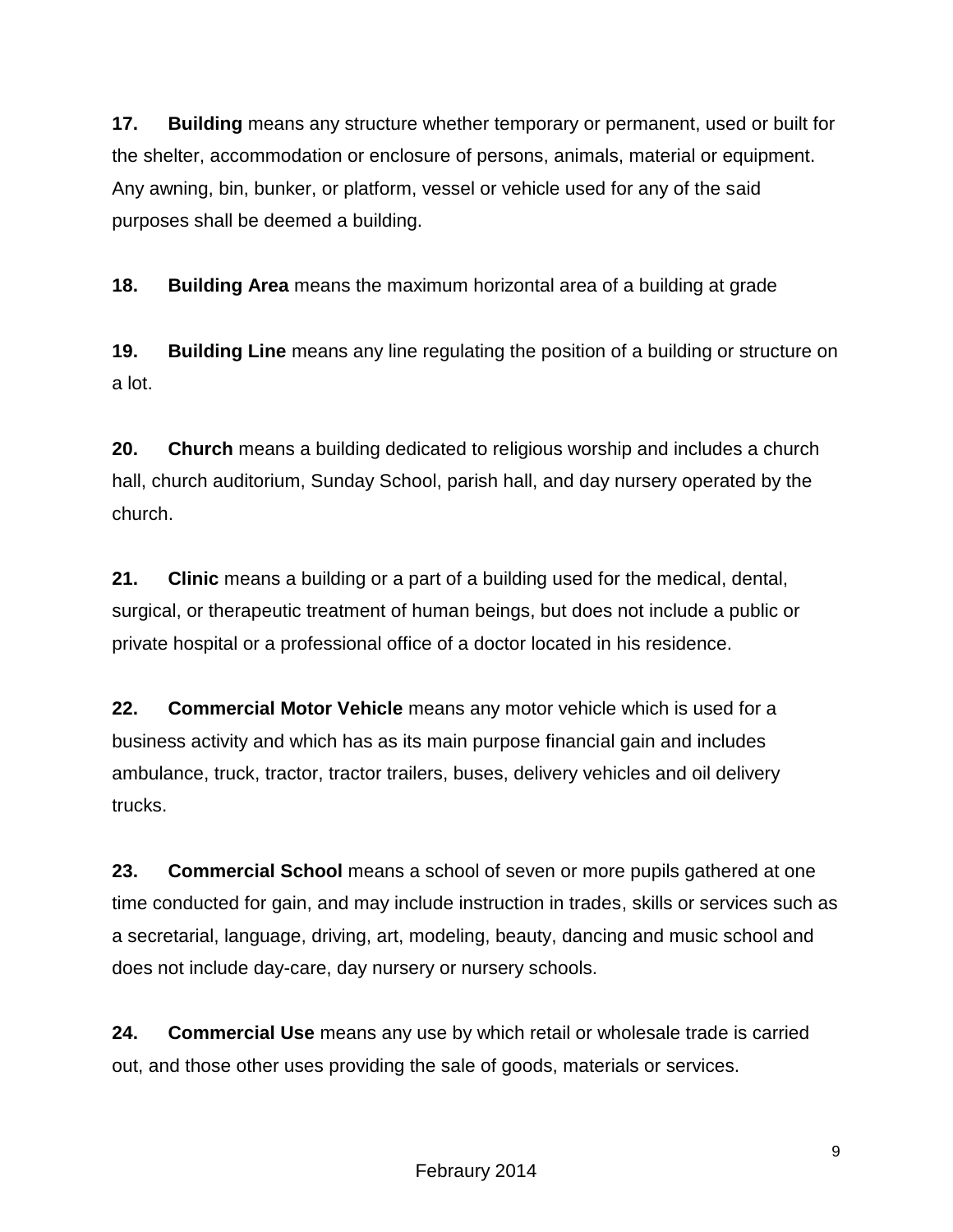**25. Community Centre** means any tract of land, or building or buildings, or any part of any buildings used for community activities whether used for commercial purposes or not, the control of which is vested in the Municipality, a local board or agent thereof.

**26. Construction Storage and Offices** means premises used for the storgae of construction materials, excluding sand and gravel, associated construction equipment, and buildings for workshops and administration of a construction company and not including retail sales.

**27. Converted Dwelling** - See "Dwelling".

**28. Corner Vision Triangle** means that part of a corner lot adjacent to the intersection of the exterior lot lines measured from such intersection, the distance required by this By-law, along each such street line and joining such points with a straight line. The triangular shaped land between the intersecting lines and the straight line joining the points the required distance along the street lines shall be known as the "corner vision triangle".

**29. Council** means the Council of the Munnicipality of Digby.

**30. Day Care and Day Nursery** means a place where three of more preschool children are cared for on a temporary daily basis without overnight accommodation, but does not include a school.

**31. Development** includes any erection, construction, alteration, replacement or relocation of or addition to any structure and any change or alteration in the use made of land, building or structures.

**32. Development Agreement** means an agreement made pursuant to policies of the onway Area Municipal Planning Stragey and provisions of the Municipal Government Act.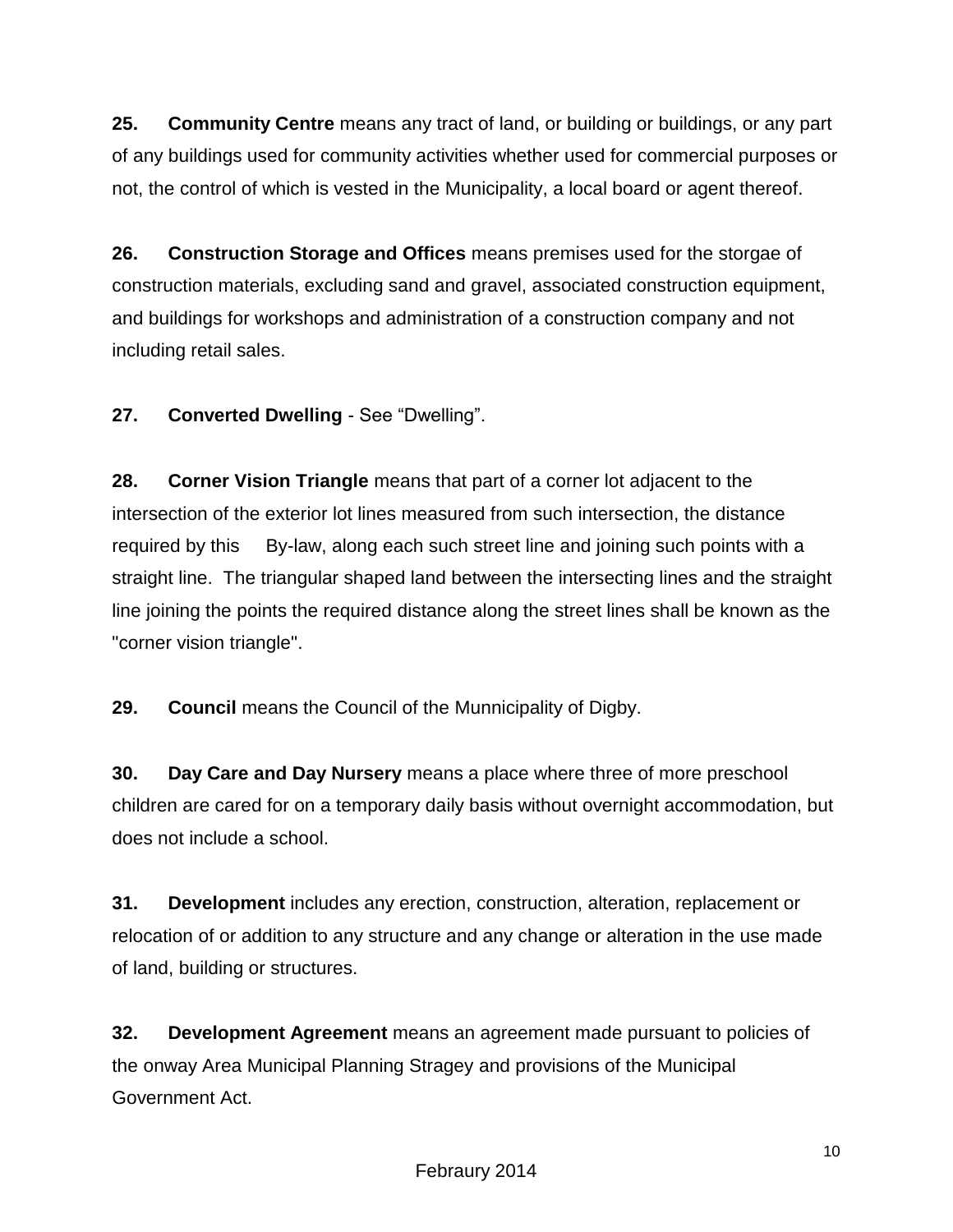**33. Development Officer** means the officer of the Municipality of Digby from time to time charged by the Municipality with the duty of administering the provisions of the Land Use By-law.

**34. Dwelling** means a building, occupied or capable of being occupied as a home, residence or sleeping place by one or more persons, containing one or more dwelling units and shall not include a hotel, a motel or an apartment hotel.

**(a) Converted Dwelling** means a building converted to contain a greater number of dwelling units than the building contained prior to that conversion.

**(b) Duplex Dwelling** means a building that is divided horizontally into two dwelling units each of which have an independent entrance either directly from outside the building or through a common vestibule.

**(c) Multiple Unit Dwelling** means a building containing three or more dwelling units.

**(d) Semi-Detached Dwelling** means a building that is divided vertically into two dwelling units each of which has an independent entrance.

**(e) Single Detached Dwelling** means a completely detached dwelling unit.

**(f) Townhouse or Rowhouse Dwelling** means a building that is divided vertically into three or more dwelling units, each of which has an independent entrance, to a front and rear yard immediately abutting the front and rear walls of each dwelling unit.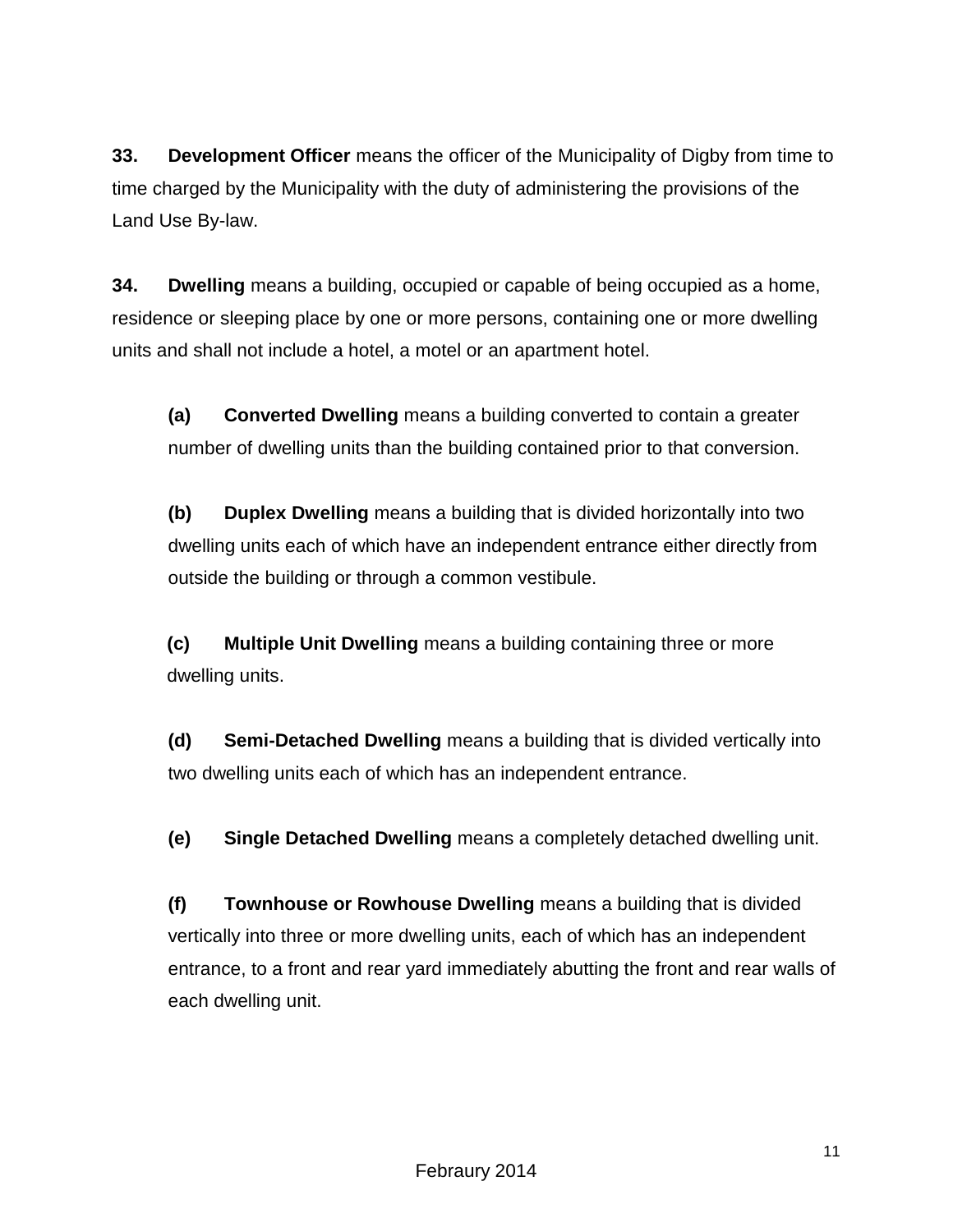**(g) Triplex Dwelling** means a building that is divided horizontally into three dwelling units, each of which has an independent entrance either directly or through a common vestibule.

**35. Dwelling Unit** means one or more habitable rooms designed or intended for use by one or more individuals as an independent and separate housekeeping establishment in which separate kitchen and sanitary facilities are provided for the exclusive use of such individual or individuals, with a private entrance from outside the building or from a common hallway or stairway inside the building.

**36. Duplex** - see " Dwelling".

**37. Erect** means to build, construct, reconstruct, alter or relocate and without limiting the generality of the foregoing shall be taken to include any preliminary physical operation such as excavating, grading, piling, cribbing, filling or draining, structurally alter any existing building or structure by an addition, deletion, enlargement or extension.

**38. Established Building Line** means the average distance of the existing building from the street line of existing buildings in any block where more than half the frontage has been built upon at the effective date of this By-law.

**39. Established Grade** means, with reference to a building, the elevation of the finished grade of the ground where it meets the exterior of such building and when used with reference to a structure shall mean the average elevation of the finished grade of the ground immediately surrounding such structures, exclusive in both cases of any artificial embankment; and when used with reference to a street, road, or highway means the elevation of the street, road, or highway established by the Municipality or other designated authority.

**40. Existing** means existing as of the effective date of this By-law.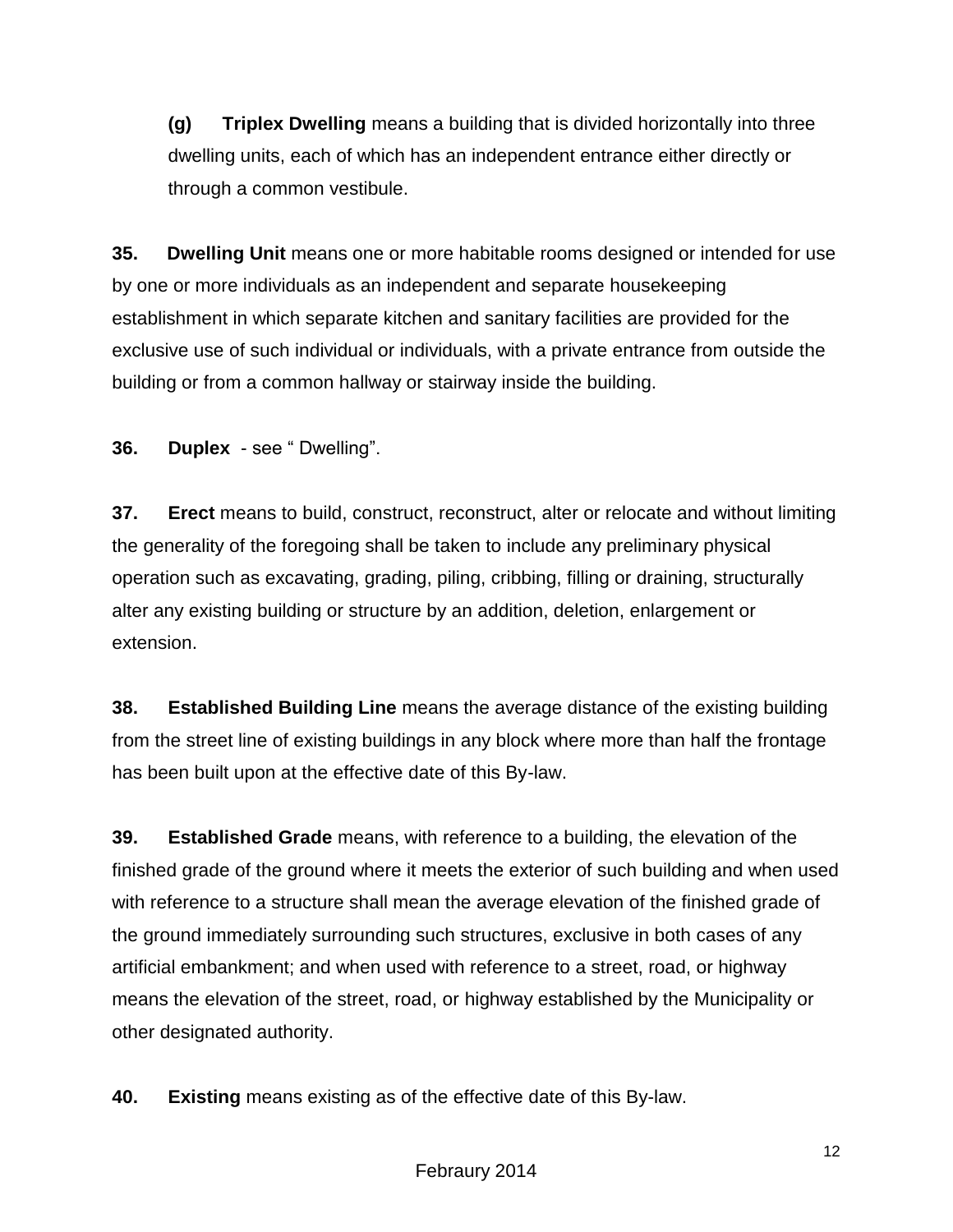## **41. Floor Area**

**(a)** With reference to a **Dwelling** means the maximum area contained within the outside walls excluding any private garage, porch, verandah, sunroom, unfinished attic or basement and cellar or other room not habitable at all seasons of the year.

**(b) Commercial Floor Area** means the total usable floor area within a building used for commercial purposes but excludes washrooms, furnace and utility rooms, and common malls between stores.

**(c) Gross Floor Area** means the aggregate of the floor areas of building above or below grade, measured between the exterior faces of the exterior walls of the building at each floor level but excluding car parking areas within the building, and for the purpose of this clause, the walls of an inner court shall be deemed to be exterior walls.

**(d)** With references to a **Dwelling Unit** where more than one unit is contained within a building, means the maximum floor area contained within the finished wall surfaces of an individual dwelling unit, excluding closets, built-in cabinets and storage areas, and balconies.

## **42. Flanking Yard** – see "Yard".

**43. Front Yard** – see "Yard".

**44. Golf Course** means a public or private area operated for the purpose of playing golf or a related activity.

**45. Grade** means the average elevation of the finished level of the ground at the exterior walls of the building.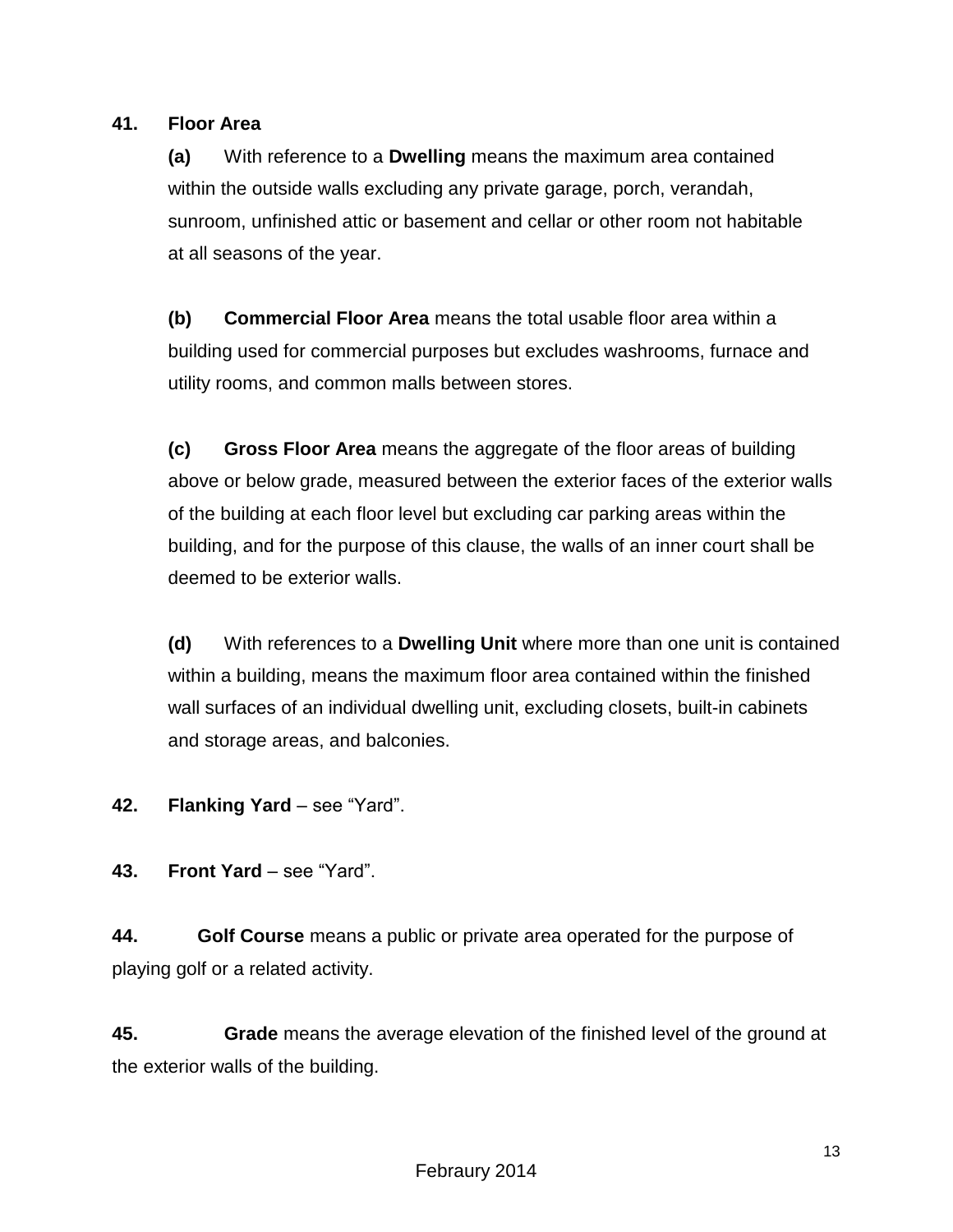**46. Guest House** means a dwelling where the owner/proprietor supplies either room or rooms and where not more than six (6) rooms are so used and which is open to the travelling public.

**47. Height** means the vertical distance on a building between the established grade and the highest point of the roof surface of the parapet, or a flat roof, whichever is the greater; the decline of a mansard roof; or the mean level between eaves and ridges of a gabled, hip, gambrel or other type of pitched roof; but shall not include any construction used as ornament or for the mechanical operation of the building, a mechanical penthouse, chimney, tower, cupola or steeple.

**48. Home Occupation** means use of a dwelling for employment involving the provision or sale of goods or services or both goods and services.

**49. Hospital** means an institution for the treatment of persons afflicted with or suffering from sickness, disease or injury.

**50. Hotel** means a building or buildings or part thereof on the same site used to accommodate the travelling public for gain or profit, by supplying them with sleeping accommodation with or without meals but without private cooking facilities.

**51. Industrial Mall** means a building or building complex containing two (2) or more separate units, designed, developed and managed as a unit by a single owner, to be occupied by unrealted industrial or commercial uses, and sharing common parking areas and driveways.

**52. Industrial Use** means the use of any building or land for the purpose of fabricating manufacturing, altering, repairing, processing, breaking up, demolishing, or treating of any article, commodity, or substance whatsoever.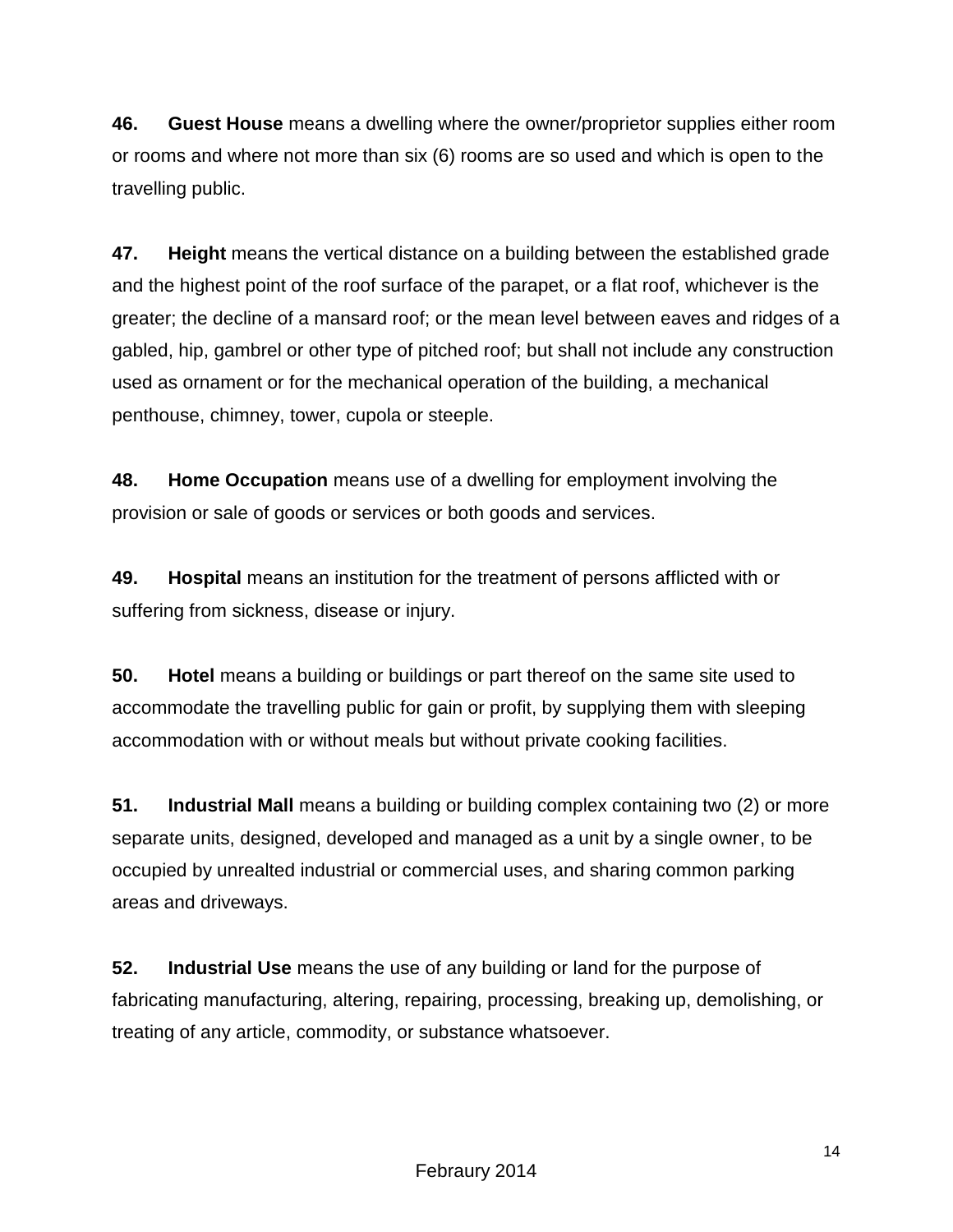**53. Intensive Livestock Operation** means the commercial production of swine, cattle or other livestock or rearing of animals for the production of fur including the accessory the storage of animal wastes at levels in excess of limits established in this By-law for Livestock Operations.

**54. Institution** means a building or part of a building used by an organized body or society for promoting a particular purpose with no intent of profit but shall not include a private club.

**55. Institutional Use** means any or all of the following uses

 Churches, Places of Worship and Religious Institutions Colleges, Universities and Non-commercial Schools Fire Stations Public Building - municipal, provincial, federal Nursing Homes subject to the requirements of residential development exceeding trhree (3) units **Hospitals**  Libraries, Museums and Art Galleries Municipal Public Works Facilities Police Stations Public or Private Utility Any institutional use which is incorporated under the Societies Act, R.S. 1989, c. 435, s. 1, as amended, or any other private statute of incorporation.

**56. Kennel** means a building or structure where animals, birds or other livestock intended or used as domestic household pets are kept or boarded.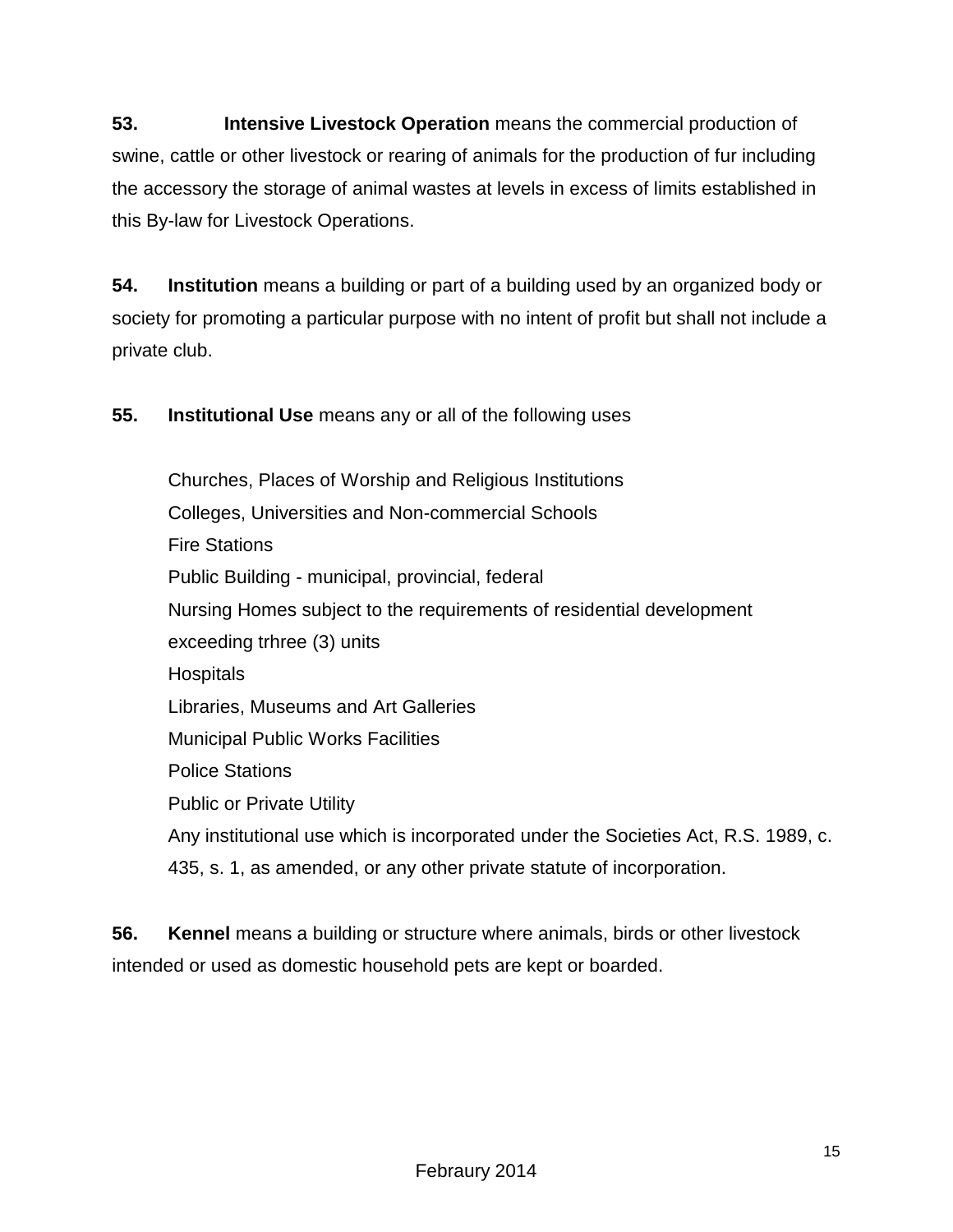**57. Landscaping** means any combination of trees, shrubs, flowers, grass or other horticultural elements, decorative stonework, paving, screening or other architectural elements, all of which is designed to enhance the visual amenity of a property or to provide a screen to mitigate any objectionable aspects that may detrimentally affect adjacent land.

**58. Light Warehousing** means the long term storage of goods inside an enclosed building, the goods being neither reactive chemical, nor toxic, nor perishable or odour emitting, including but not necessarily restricted to reusable bottle storage and the long term storage of furniture, household goods, crated used goods, or general merchandise, and not including retail sales and service or delivery of retail goods on the premises.

**59. Livestock Operation** means the commercial production of swine, cattle, fowl or other livestock, excluding the production of fur and the accessory storage of animal wastes, at activity levels not exceeding the maximum established in this By-law.

**60. Loading Space** means a vacant area of land provided and maintained upon the same lot upon which the principal use is located and which area:

**(a)** is suitable for the temporary parking of at least one commercial motor vehicle while merchandise or materials are being loaded or unloaded from such vehicle, and such parking is not for the purpose of sale or display;

**(b)** is not upon or partly upon any street, or highway.

**61. Lot** means any parcel of land described in a deed as a lot or as shown as an approved lot on in a registered plan of subdivision.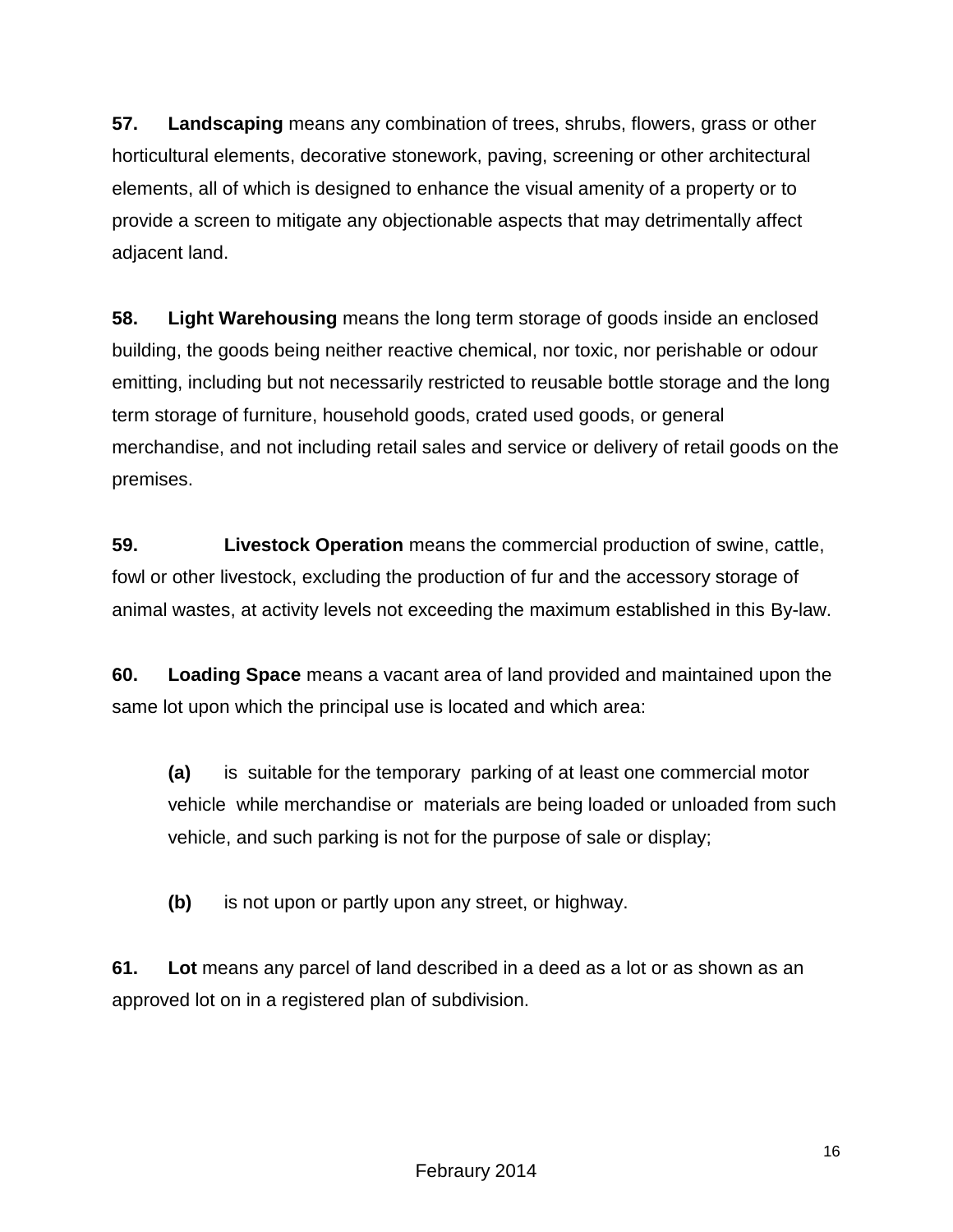**(a) Corner Lot** means a lot situated at the intersection of and abutting on two or more streets. The shorter lot line shall be deemed the front lot line of the said lot.

**(b) Interior Lot** means a lot situated between two lots and having access to one street.

**(c) Through Lot** means a lot bounded on two opposite sides by streets or highway provided, however, that if any lot qualifies as being both a Corner Lot and Through Lot as hereinbefore defined, such lot shall be deemed to be a Corner Lot for the purpose of this By-law.

**62. Lot Area** means the total horizontal area within the lot lines of a lot.

**63. Lot Coverage** means that percentage of the lot covered by the building area but excluding that portion of any building that is constructed entirely below grade.

**64. Lot Depth** means the horizontal distance between the front and rear lot lines. Where these lot lines are not parallel, the lot depth shall be the length of a line joining the mid- points of the front and rear lot lines.

**65. Lot Frontage** means the length of a line measured at the front lot line joining the side lot lines and parallel to the front lot line.

**66. Lot Line** means a boundary line of a lot.

**(a) Front Lot Line** means the line dividing the lot from the street; in the case of a Corner Lot the shorter boundary line abutting the street shall be deemed the front lot line and the longer boundary line abutting the street shall be deemed the side lot line and where such lot lines are of equal length the front lot line shall be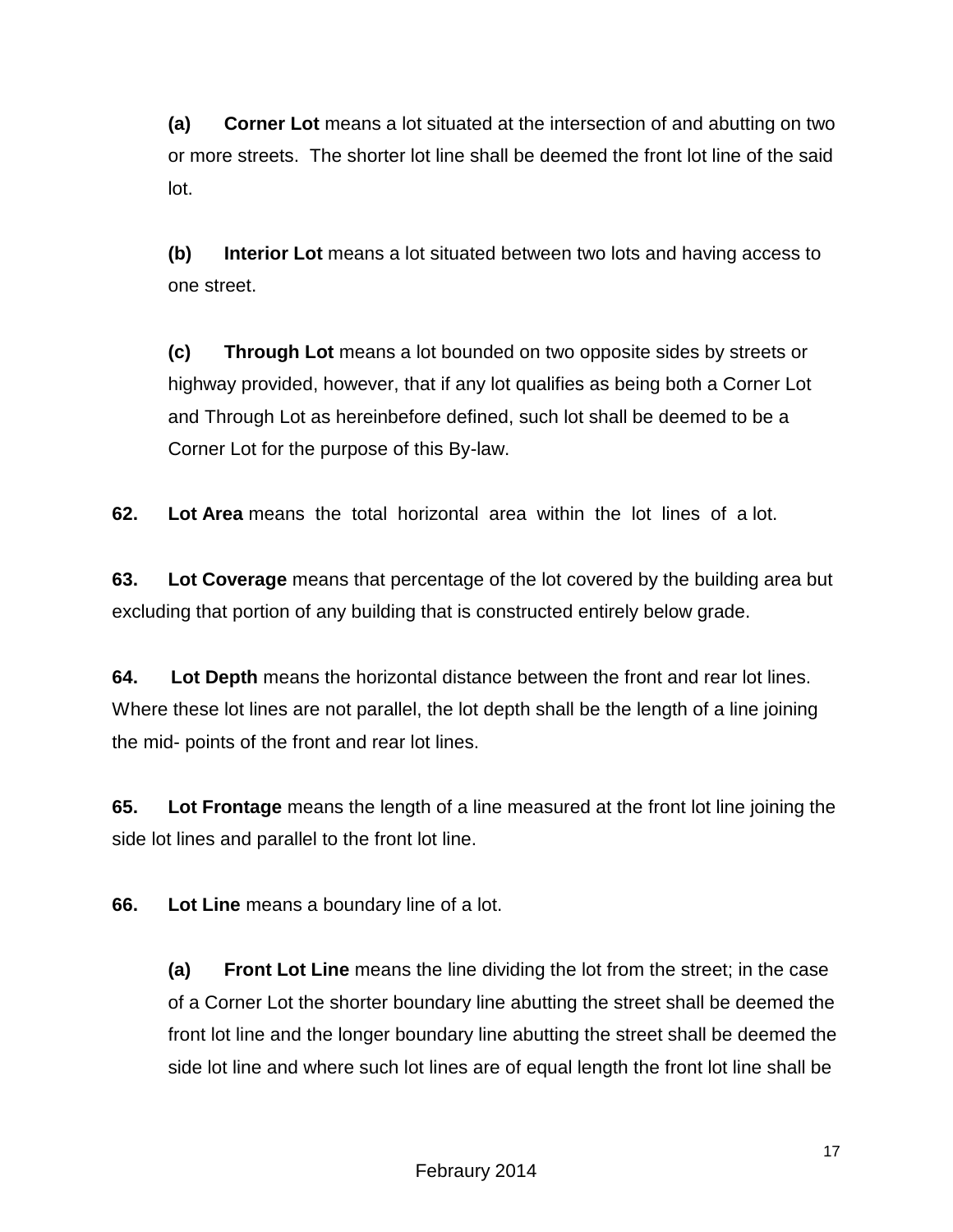either of the lot lines. In the case of a Through Lot, any boundary dividing the lot from a street shall be deemed to be the front lot line.

**(b) Rear Lot Line** means the lot line furthest from or opposite to the front lot line.

**(c) Side Lot Line** means a lot line other than a front or rear lot line.

**(d) Flanking Lot Line** means a side lot line which abuts the street on a corner lot.

**67. Lounge** means a premise that sells liquor and wine by the glass and beer by the glass or bottle and is licensed under the Nova Scotia Liquor Control Act as a lounge.

**68. Main Building** means the building in which is carried on the principal purpose for which the building lot is used.

**69. Main Wall** means the exterior front, side or rear wall of a building, and all structural members essential to the support of a fully or partially enclosed space or roof.

**70. Maximum Lot Coverage** means that percentage of the lot area covered by all building above ground level and shall include that portion of such lot area which is occupied by a building or portion thereof which is completely below ground level, and for the purpose of this definition the maximum lot coverage in each zone shall be deemed to apply only to that portion of such lot which is located within said zone.

**71. Manufactured Dwelling** means a transportable, single or multiple-section dwelling unit certified by the Canadian Standards Association prior to placement on a site as being compliant with the CAN/CSA-Z240 Series Standard at the time of manufacture.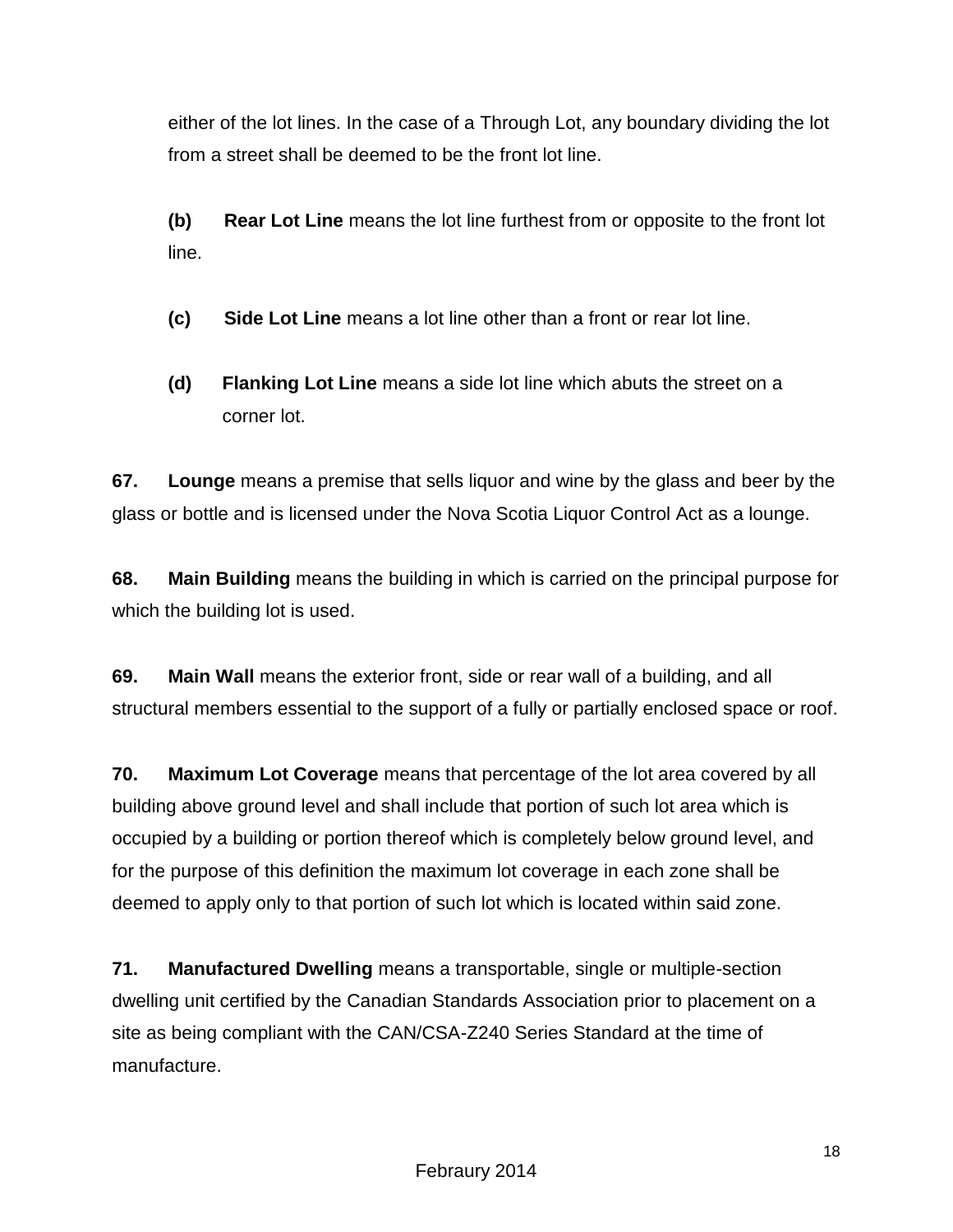**72. Manufactured Home Park** means an establishment comprising land on premises under single ownership designed and intended for residential use where residence is in manufactured homes exclusively but does not include public camping grounds maintained by the Municipality or any department of the Provincial or Federal Government for seasonal use or a private campground for seasonal use.

**73. Manufactured Home Sales** means a premise devoted to the sale of new and used manufactured homes and associated equipment and service, including administrative offices.

**74. Market Garden and Garden Nursery** means the growing of plants outdoors or under glass, together with the sale of related gardening needs, equipment and produce.

**75. Masts and Broadcasting Towers** means stuctures, either self supporting or guyed, on which broadcasting and/or receiving antennae are mounted.

**76. Maximum Lot Coverage** means the percentage of the lot area covered by all building above ground level and shall include that portion of such lot area which is occupied by a building or portion therefo which is completely below ground level, and for the purposes of this definition the maximum lot coverage in any zone shall be deemed to apply only to that portion ofof such lotwhich is located within the same zone.

**77. Medical Clinic** means a building used wholly for the medical, dental, surgical, or therapeutic treatment of human beings and includes pharmacies, medical equipment suppliers, health care offices and other professional and commercial uses related to medical care, but does not include a hospital.

**78. Motel** means a building or buildings or part thereof on the same site used to accommodate the travelling public for gain or profit, by supplying them with sleeping accommodation, with or without meals.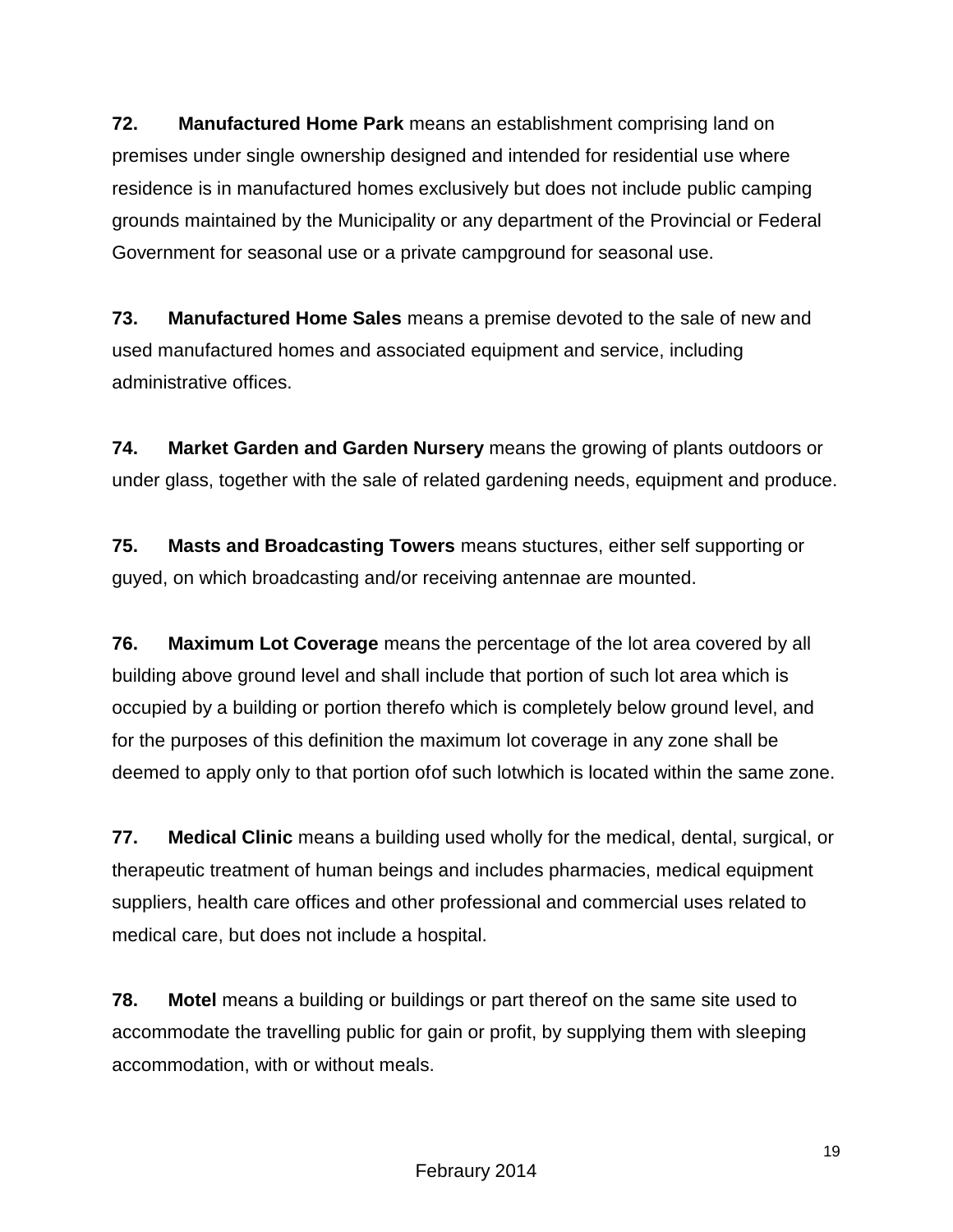**79. Municipality** means the Municipality of Digby.

**80. Non-Commercial School** means a public or private academic, religious or philanthropic school not operated for monetary gain.

**81. Non-Conforming Use** means any use of land or building or structure constructed, or being constructed, on or before the effective date of this By-law which has a prohibited use when subjected to this By-law.

**82. Nursing Home** means a building wherein nursing care, room and board are provided to individuals incapacitated in some manner for medical reasons but does not include a hospital or a senior citizen complex.

**83. Obnoxious Use** shall mean a use which, from its nature or operation creates a nuisance or is offensive by the creation of noise or vibration, or by reason of the emission of gas, fumes, dust, oil or objectionable odour, or by reason of the unsightly storage of goods, wares, merchandise, salvage, refuse matter, waste or other material.

**84. Office** means a room where business may be transacted, a service performed or consultation given but shall not include the manufacturing of any product or the retail selling of goods.

**85. Office and Professional Use** means a building or part thereof in which the principal or main use is the provision of professional services to the public.

**86. Open Space Use** means any or of the following uses **Cemeteries** Community Centres Golf Courses and Boat Clubs Marinas and Boat Clubs Pavilions, Band Shells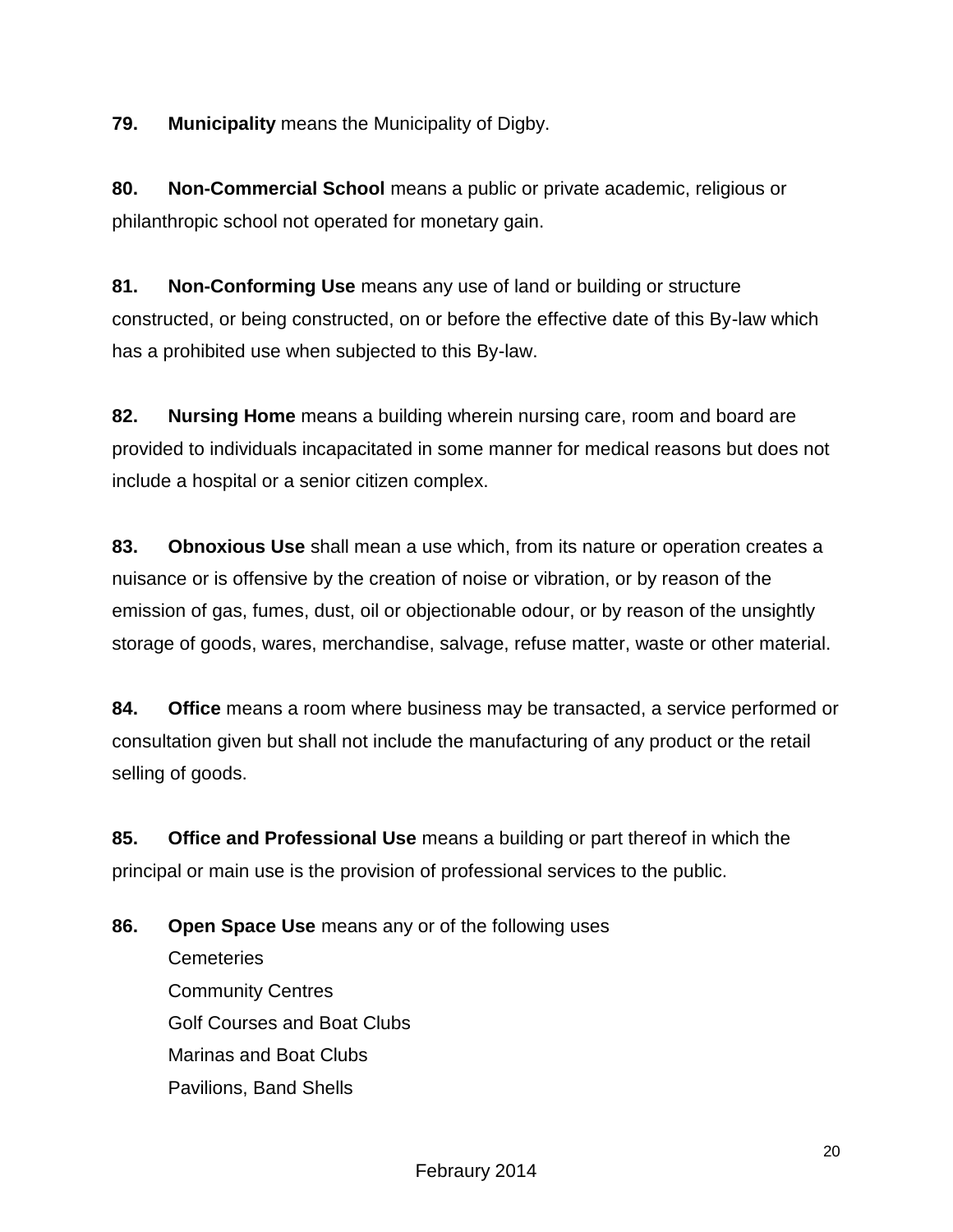Private Parks and Recreation Areas Private Recreation Centres Public Parks & Recreation Areas Public Recreation Structures & Buildings Buildings and structures accessory to the foregoing including a refreshment booth or pavilion

**87. Outdoor Display** means the display of retail goods or materials intended for the immediate sale to the general public which are not enclosed within a structure.

**88. Outdoor Storage** means the storage of goods or materials not intended for immediate sale to the general public which are not enclosed within a structure.

**89. Owner** means a part owner, joint owner, tenant in common or joint tenant of the whole or any part of any land or building and includes a trustee, an executor, a guardian, an agent, a mortgagee in possession, or other person having the care or control of any land or building in the event of the absence or disability of the person having the title thereof.

**90. Parking Lot and Parking Area** means an open area containing parking spaces, other than a street, for two or more motor vehicles, available for public use or as an accommodation for clients, customers or residents and which has adjacent access to permit ingress or egress of motor vehicles to a street or highway by means of driveways, aisles or maneuvering areas where no parking or storage of motor vehicles is permitted.

**91. Parking Space** means an area of not less than one hundred and sixty (160) square feet, measuring eight (8) feet by twenty (20) feet exclusive of driveways or aisles, for the temporary parking or storage of motor vehicles.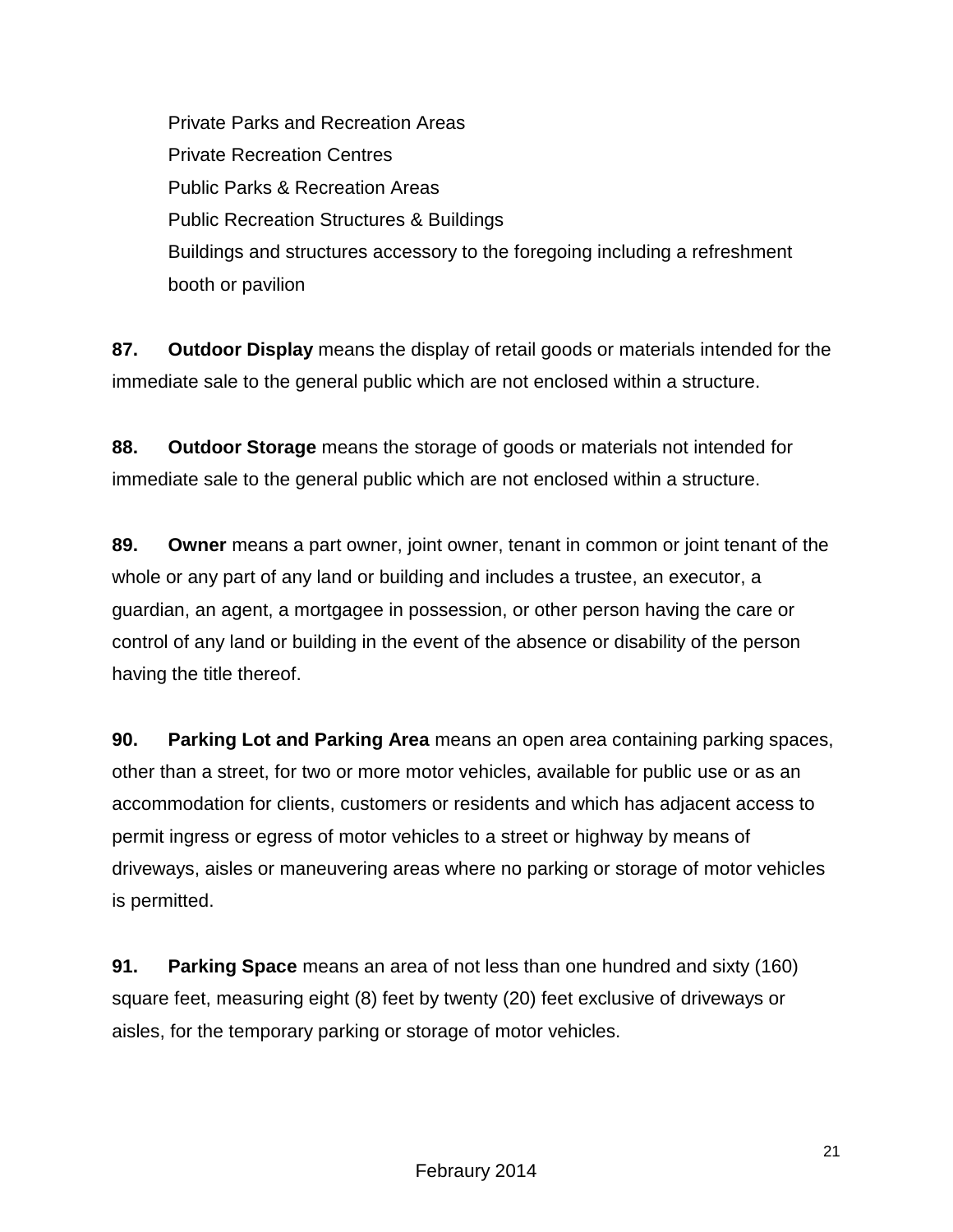**92. Personal Service Shop** means a building or part of a building in which persons are employed in furnishing services and otherwise administering to the individual and personal needs of persons, and without limiting the generality of the foregoing may include such establishments as barber shops, beauty parlours, automatic laundry shops, hairdressing shops, shoe repair and shoe shining shops, and depots for collecting dry cleaning and laundry, but excludes any manufacturing or fabrication of goods for sale.

**93. Private Club** means a building or part of a building used as a meeting place for members or an organization and may include a lodge, a fraternity, or sorority house, and a labour union hall.

**94, Private Park** means a park other than a public park which is privately owned and operated.

**95. Professional Office** means a building or structure where business may be transacted, a service performed or consultation given but shall not include the manufacturing of any product or the retailing or selling of goods.

**96. Public Authority** means Her Majesty the Queen in the Right of Canada, the Province of Nova Scotia, the Municipality of Digby or any Board, Commission or Committee of the Municipality established by or exercising any power or authority under any general or specific statute of Nova Scotia with respect to any of the affairs or purposes of the municipality or a portion thereof and includes any committee or local authority established by the By-law of the Municipality.

**97. Public or Private Utility** means a system, works, plant, equipment or service whether owned or operated by or for the Municipality, or by a corporation, or under a federal or provincial statute which furnishes services including but not limited to:

communication by way of telephone or telegraph; public transportation;

Febraury 2014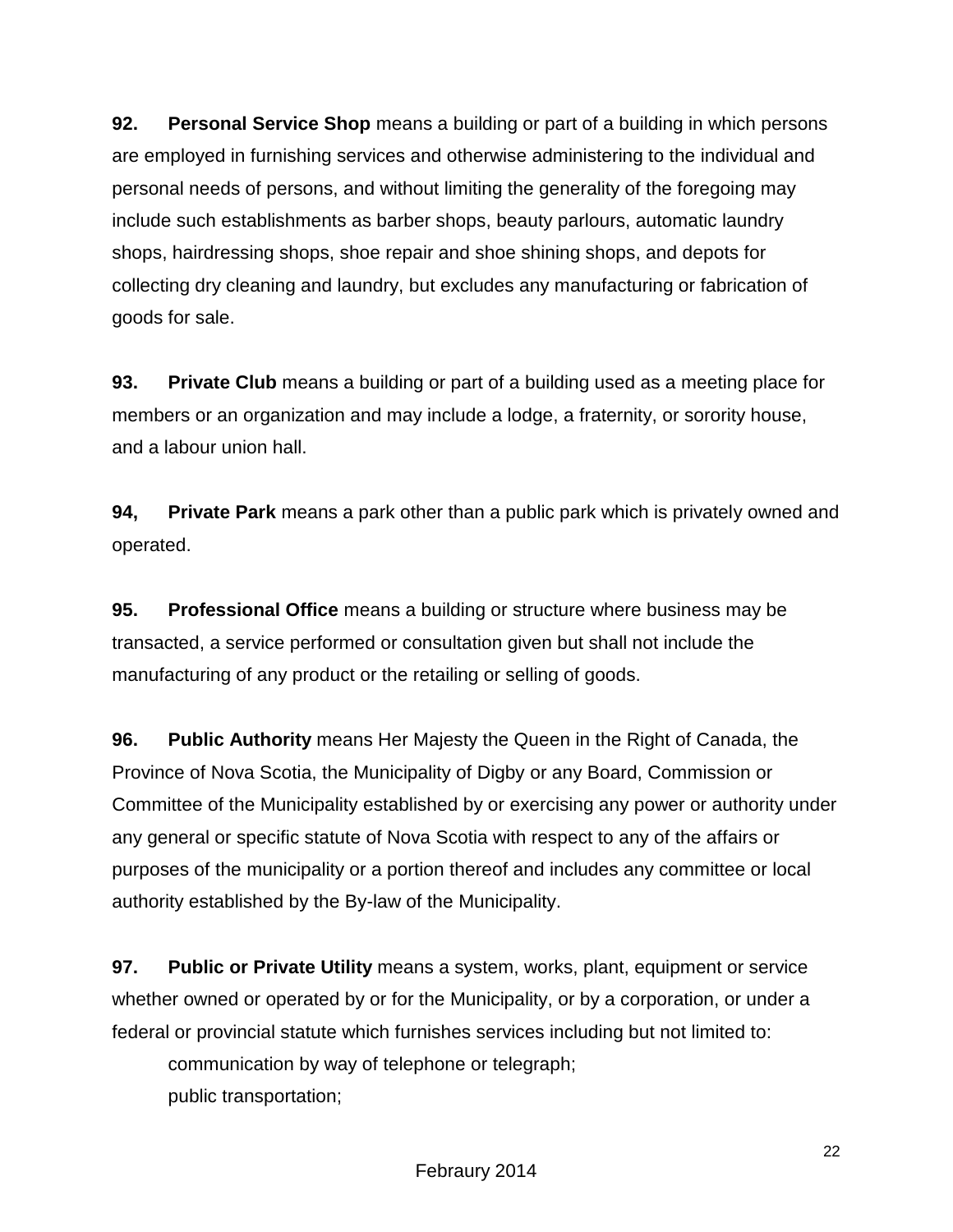production, transmission, deliver or furnishing of water, gas or electricity to the public at large; collection and disposal of sewage, excluding septic tank sludge dumping stations; and fire departments.

**98. Public Park** means a park owned or controlled by a Public Authority.

**99. Recreation Use** means the use of land for parks, playgrounds, tennis courts, lawn bowling greens, indoor and outdoor skating rinks, athletic fields, golf courses, picnic areas, swimming pools, day camps, trails for hiking, cycling, snowmobiling, and skiing, community centres and similar uses to the foregoing, together with necessary and accessory buildings and structures, but not including a track for the racing of animals, or any form of motorized vehicles.

**100. Recreation Vehicle Sales and Service Establishment** means premises devoted to the sale of new and/or used recreation vehicles, including, but not limited to, boats, snowmobiles, travel trailers and the e like, and to the servicing and repair thereof.

## **101. Required Setback** - see Setback

**102. Research and Development Facilities** means premises used for the research and development of electrical, chemical, clinical or industrial products, providing such activities are not obnoxious by reason of sound, odour, dust, fumes, smoke or other obnoxious or dangerous emissions.

**103. Restaurant** means a building or part thereof where food and drink is served to the public for consumption within the building or for takeout but not for consumption in parking areas appurtenant to the building.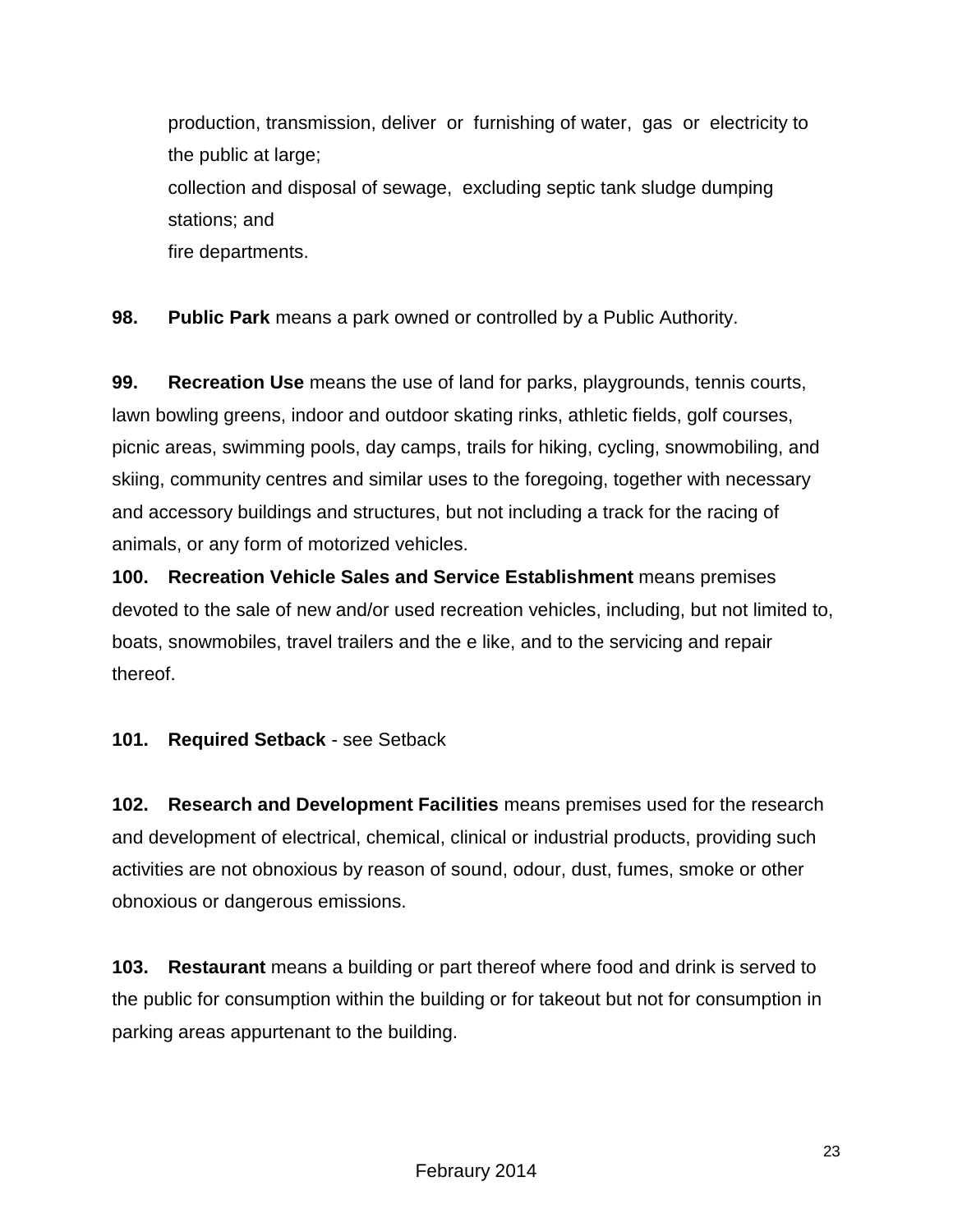**104. Restaurant, Drive in** means a building or part thereof where food and drink is served to the public for consumption in parking areas appurtenant to the building whether or not facilities are provided for consumption within the building.

**105. Retail Store** means a building or part thereof in which goods, wares, merchandise, substances, articles or things are offered or kept for sale directly to the public.

**106. Road** - see "Street".

**107. Rowhouse Dwelling** - see "Dwelling".

**108. Scrap Yard and Salvage Yard** means a lot or premises for the storage or handling of scrap material and without limiting the generality of the foregoing, shall include waste paper, rags, bones, bottles, used bicycles, vehicles, tires, metal or other scrap material or salvage.

**109. Semi-Detached Dwelling** - see "Dwelling"

**110. Service Industries** includes the processing of milk and dairy products, a bakery, a public garage including engine and body repair shop, a printing establishment, a laundry or cleaning establishment, a paint shop, a plumbing shop, sheet metal shop and similar uses.

**111. Service Shop** means a building or part thereof used for the sale or repair of household articles and shall include radio, television and appliance repair shops but shall not include industrial or manufacturing or motor vehicle repair shops.

**112. Service Station** - see Automobile Service Station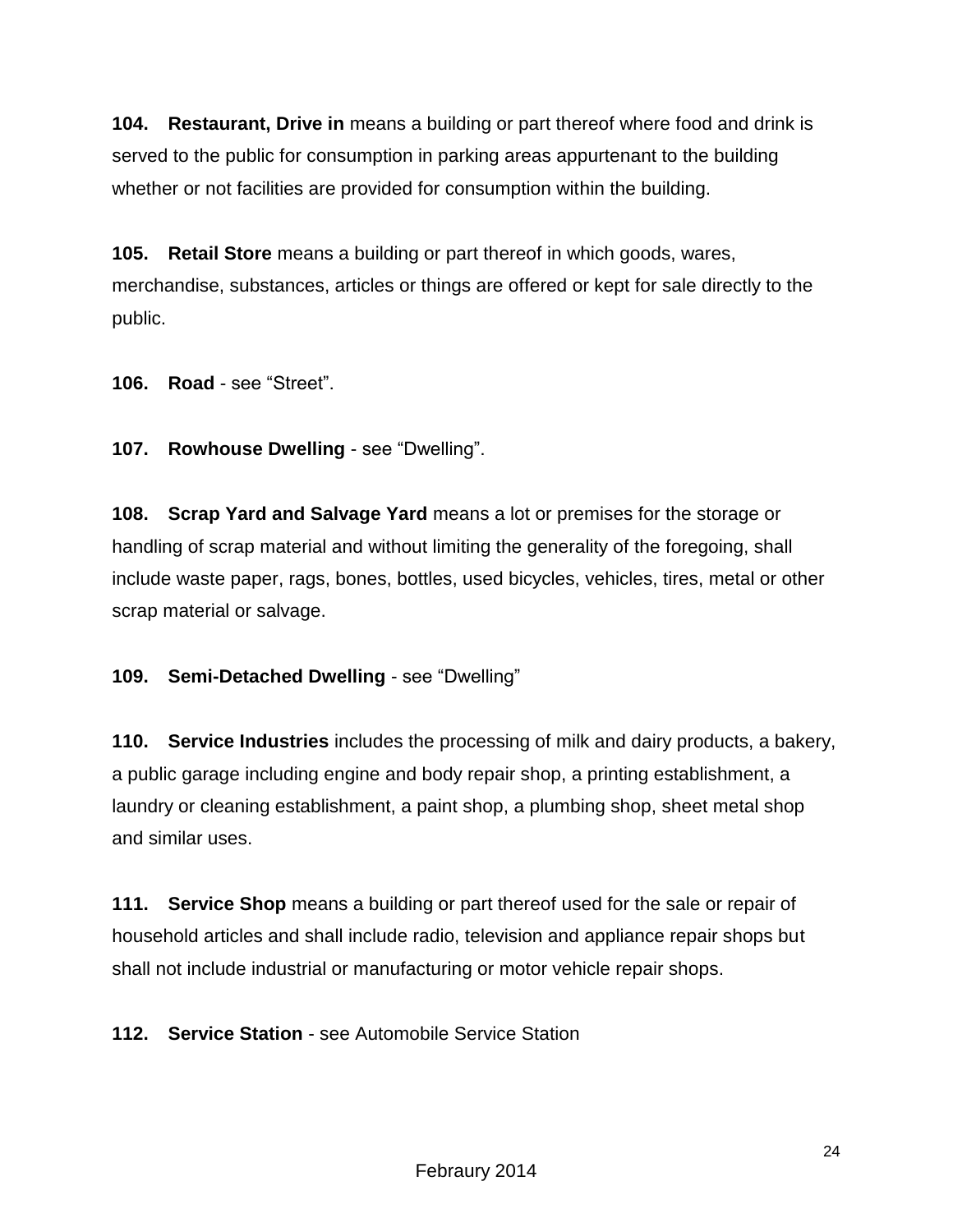**113. Setback** means the distance between the street line and the nearest main wall of any building or structure and extending the full width or length of the lot. Required Setback means the minimum setback as prescribed by the Land Use By-law.

**114. Shopping Centre**, **Shopping Plaza and Shopping Mall** means a separate use of land containing a building or building complex on a lot designed, developed and managed as a unit by a single owner or tenant, or a group of commercial uses, distinguished from a business area comprising unrelated individual uses and characterized by the sharing of common parking areas and driveways.

**115. Sign** means any structure, device, light or natural object including the ground itself, or any part thereof, or any device attached thereto, or painted or represented thereon, which shall be used to identify, advertise, or attract attention to any object, product, place, activity, person, institution, organization, form, group, commodity, profession, enterprise, industry or business, or which shall display or include any letter, work, model, number, banner, flag, pennant, insignia, device or representation used as an announcement, direction, or advertisement, and which is intended to be seen from off the premises or from a parking lot. The word "sign" shall include signs which are affixed to the inside of windows and glass doors and are intended to be seen from roadways or parking lots. No other indoor sign shall be deemed a sign within this By-law.

**(a) Canopy / Awning Sign** means any sign attached to or forming part of a canopy or awning.

**(b) Facial Wall Sign** means a sign which is painted upon a building wall, or is attached to and supported by a wall of a building.

**(c) Ground Sign** means a sign supported by one or more up-rights, poles or braces placed in or upon the ground.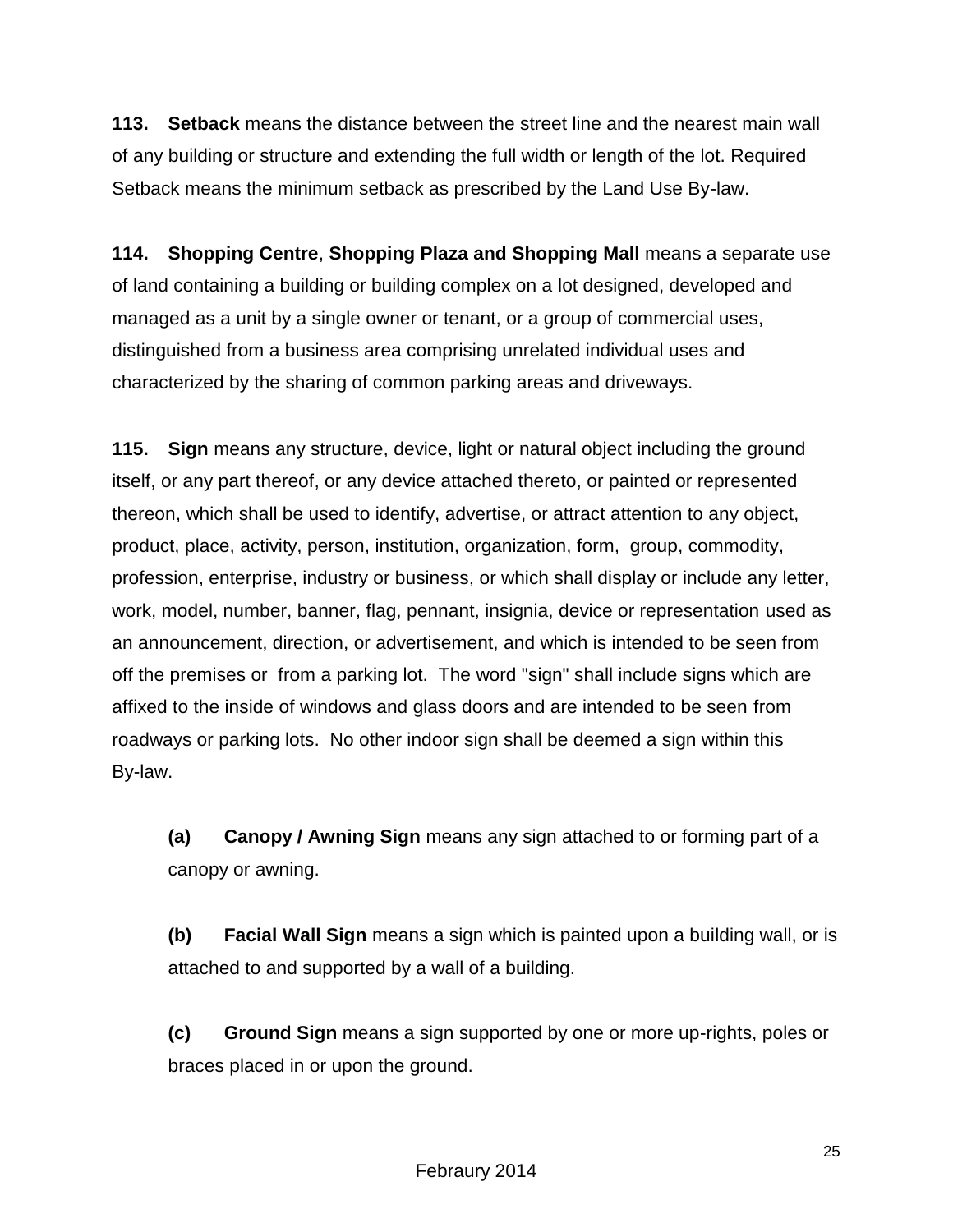**(d) Illuminated Sign** means a sign that provides artificial light directly, or through any transparent or translucent material, from a source of light connected with such sign, or a sign illuminated by a light focused upon or chiefly directed at the surface of the sign.

**(e) Off Premises Sign** means a sign that is related to a business premise that is not located on the building or lot on which the sign is placed.

**(f) Projecting Wall Sign** means a sign which projects from and is supported by a wall of a building.

**(g) Reader Board Sign** means a sign designed with removable letters, marks, symbols, or pictorials or any combination of these to allow for periodic revisions of the sign message, but does not include signs used by theatres, art galleries, arenas, churches or similar premises, for the purpose of identifying a program or event that will take place at the premise.

**(h) Roof Sign** means a sign supported by one or more uprights, poles or braces placed upon the roof of a building.

**(i) Sandwich Board Sign** means a sign which is composed of two hinged or otherwise joined boards which leans on the ground.

**(j) Sign Area** means the area of the smallest triangle, rectangle of circle or semi-circle which can wholly enclose the surface area of the sign. All visible faces of a multifaced sign shall be counted separately and then totaled in calculating sign area. Three dimensional signs shall be treated as dual-faced signs, such that the smallest triangle, rectangle or circle or semi-circle which can totally circumscribe the sign in the plane of its largest dimension is considered the sign area.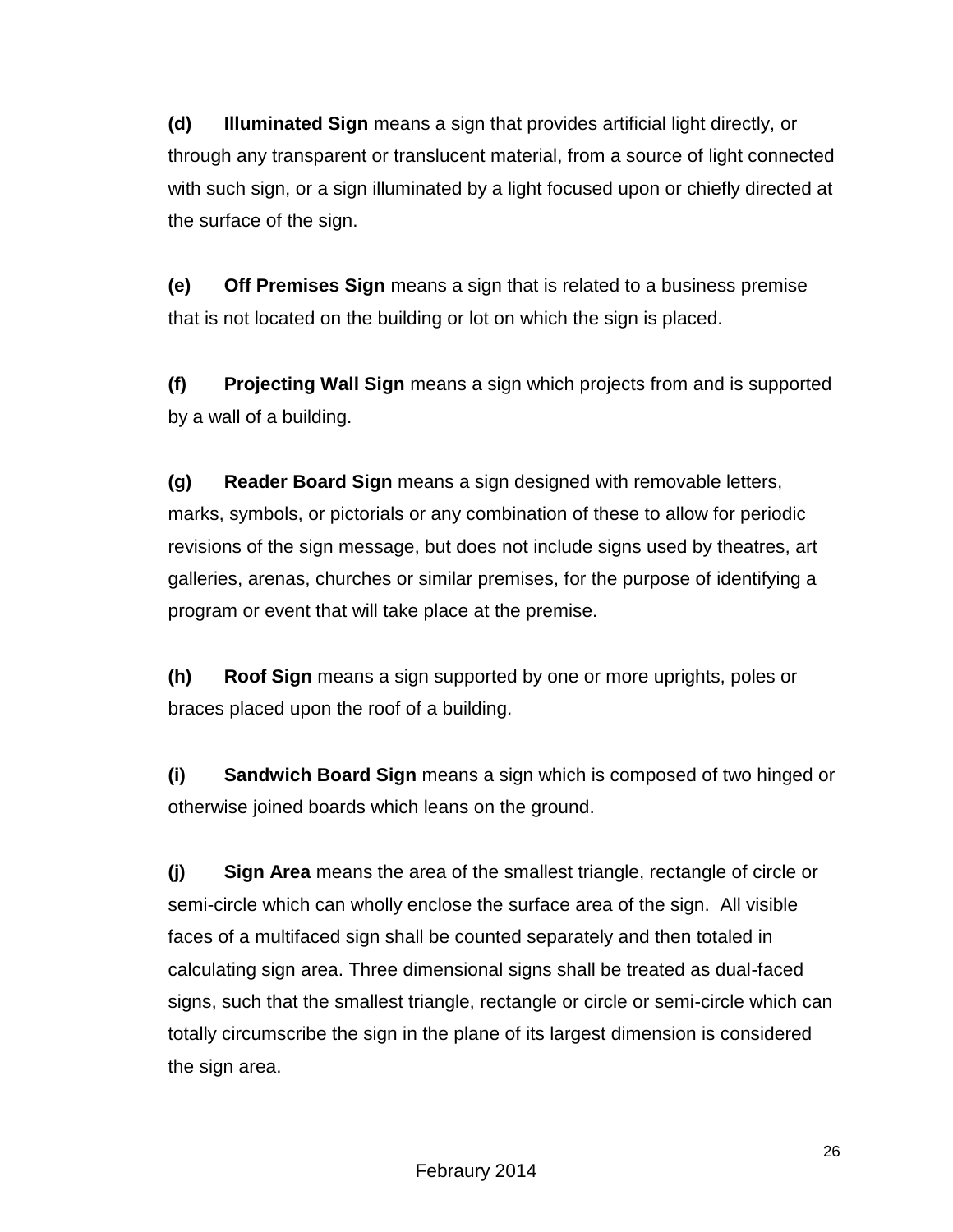**(k) Number of Signs** means that for the purpose of determining number of signs, a sign shall be considered to be a single display surface or display device containing elements organized, related, and composed to form a unit. Where matter is displayed in a random manner without organized relationship or elements, or where there is reasonable doubt about the relationship of elements, each element shall be considered to be a single sign.

**(l) Temporary Sign** means a sign that is designed to accept a changable advertising message, to be illuminated and mounted on a base designed to be moved from location to loccation.

**(m) Mast or Pylon Sign** means a ground sign having an overall hieght exceeding 10. 6meters (35 ft.).

**116. Single Detached Dwelling** - see "Dwelling".

**117. Split Level Dwelling -** see "Dwelling".

**118. Storey** means that portion of a building which is situated between the top of any floor and the top of the floor next above it, and if there is no floor above it, that portion between the top of such floor and the ceiling above it.

**119. Street or Road** means the whole and entire right-of-way of every highway, road, or road allowance vested in the Province of Nova Scotia or the Municipality of Digby and also includes private roads as defined in the Municipality of Digby's Subdivision By-law.

**120. Street Line** means the boundary line of a street.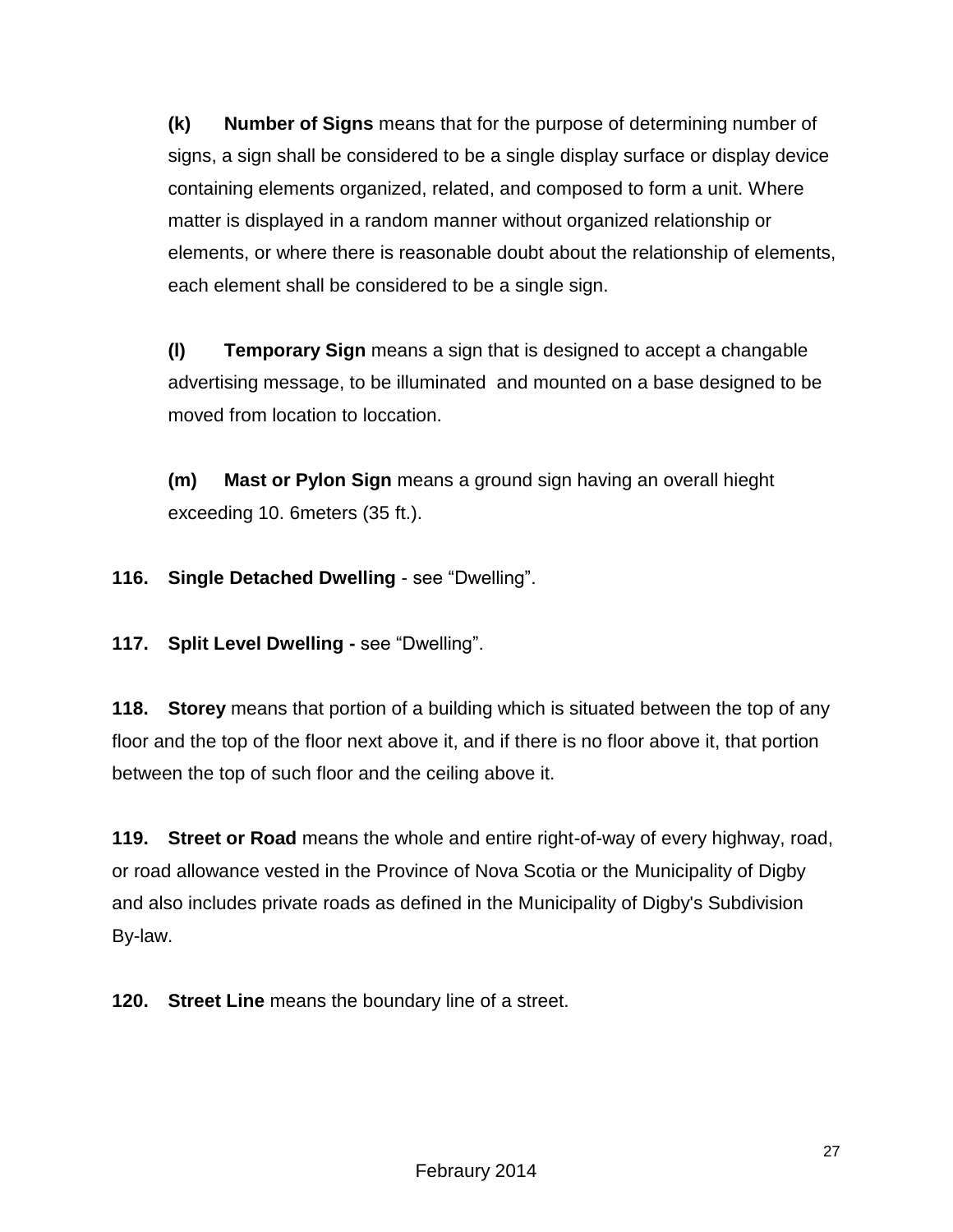**121. Structure** means anything that is erected, built, or constructed of parts joined together or any such section fixed to or supported by the soil or by any other structure. A structure shall include buildings, walls and signs and also fences exceeding 1.8 meters (6 ft.) in height.

**122. Telecommunications Tower, Antennas, Buildings and Equipment** means any facilities, apparatus or other structure that is used for telecommunication transmissions purposes.

**123. Technology and Related Industries** means the research, development and manufacturing of electronic equipment and related products.

**124. Tourist Establishment** means a building or buildings which are used to accommodate the travelling public for gain or profit by supplying them with sleeping accommodation, with or without meals, and shall include a guest home, tourist cabins, a motel, an auto court and a hotel.

**125. Tower** means any structure that is designed and constructed primarily for the purposes or supporting one or more antennas, including self-supporting lattice towers, guy towers or monopole towers and includes personal wireless service facilities including radio and television transmission towers, microwave towers, common-carrier towers and cellular telephone towers.

**126. Town** shall mean the Town of of Digby.

**127. Townhouse Dwelling** - see "Dwelling".

**128. Travel Trailer or Recreational Vehicle** means any vehicle or similar portable structure not exceeding one-hundred and two (102) inches wide and thirty two (32) feet long supported by wheels designed for travel, recreational and vacation uses, to provide dwelling accommodation of a temporary nature.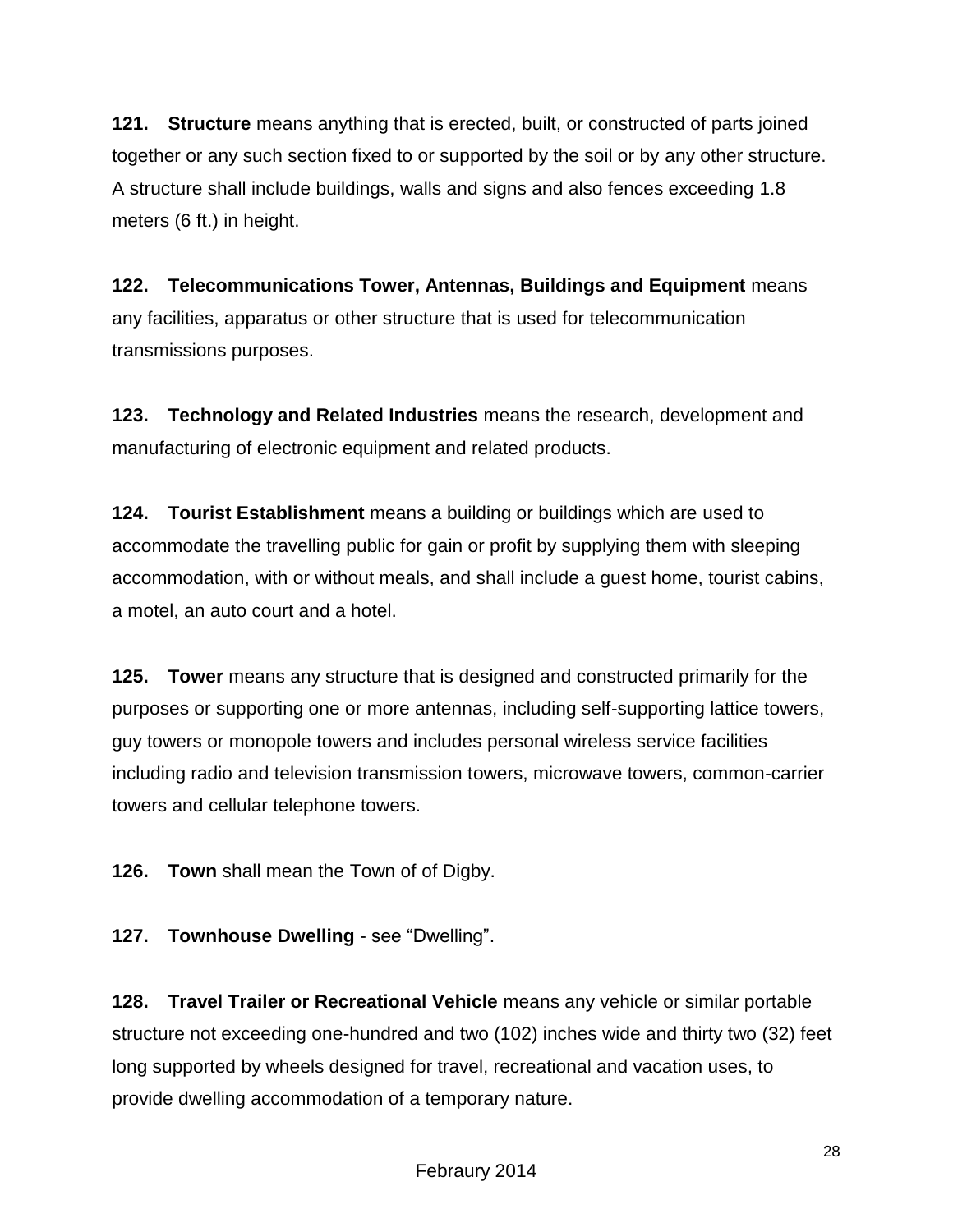**129. Triplex Dwelling** - see "Dwelling".

**130. Warehouse** means a building where wares or goods are stored but shall not include a retail store.

**131. Yard** means an open, uncovered space on a lot appurtenant to a building (except a court) and unoccupied by buildings or structures except as specifically permitted elsewhere in this By-law. In determining yard measurements, the minimum horizontal distance from the respective lot lines shall be used.

**(a) Front Yard** means a yard extending across the full width of a lot between the front lot line and the nearest wall of any building or structure on the lot; a "minimum" front yard means the minimum depth allowed by this By-law of a front yard on a lot between the front lot line and the nearest main wall of any main building or structure on the lot.

**(b) Rear Yard** means a yard extending across the full width of a lot between the rear lot line and the nearest wall of any main building or structure on the lot; and "minimum" rear yard means the minimum depth allowed by this By-law of a rear yard on a lot between the rear lot line and the nearest main wall of any main building or structure on the lot.

**(c) Side Yard** means a yard extending from the front yard to the rear yard of a lot between a side lot line and the nearest wall of any building or structure on the lot; and "minimum" side yard means the minimum width allowed by this Bylaw of a side yard on a lot between a side lot line and the nearest main wall of any main building or structure on the lot.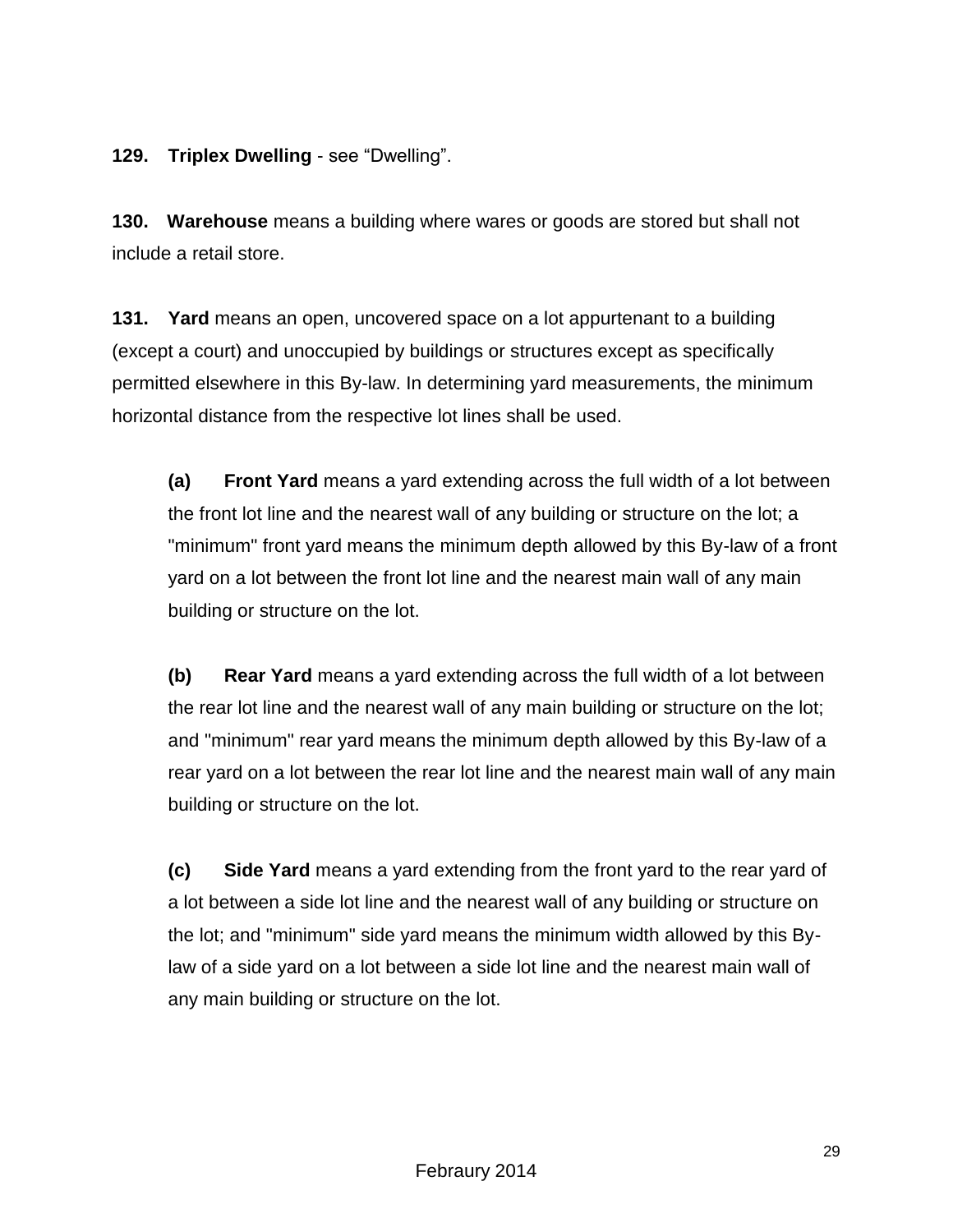**(d) Flanking Yard** means the side yard of a corner lot which side yard extends from the front yard to the rear yard between the flankage lot line and the nearest main wall of any building or structure.

**132. Yard Sale** means the sale of new or used household goods from a residential property, whether from the yard of a lot, an accessory building or from within the main residence. Each ten-hour period shall be considered a separate yard sale.

**133. Zone** means a designated area of land shown on the Schedules of this By-law.

## **Part 4 Zones and Zoning Maps**

## **4.1 Zones**

For the purpose of this By-law, the Conway Area is divided into the following zones, the boundaries of which are shown on the attached schedule. Such zones may be referred to by the appropriate symbols. The provisions of this By-law shall apply to all such zones.

| Zone                             | Symbol    |
|----------------------------------|-----------|
| <b>Residential Rural</b>         | <b>RR</b> |
| <b>Residential Urban</b>         | RU        |
| <b>Commercial General</b>        | CG        |
| <b>Industrial Enterprise</b>     | М         |
| <b>Recreation and Open Space</b> | 75        |

## **4.2 Zoning Map**

Schedule A, attached hereto, is titled the "Zoning Map" and forms part of this By-law.

## **4.3 Zoning Boundaries**

The extent and boundaries of all zones are shown on Schedule A attached.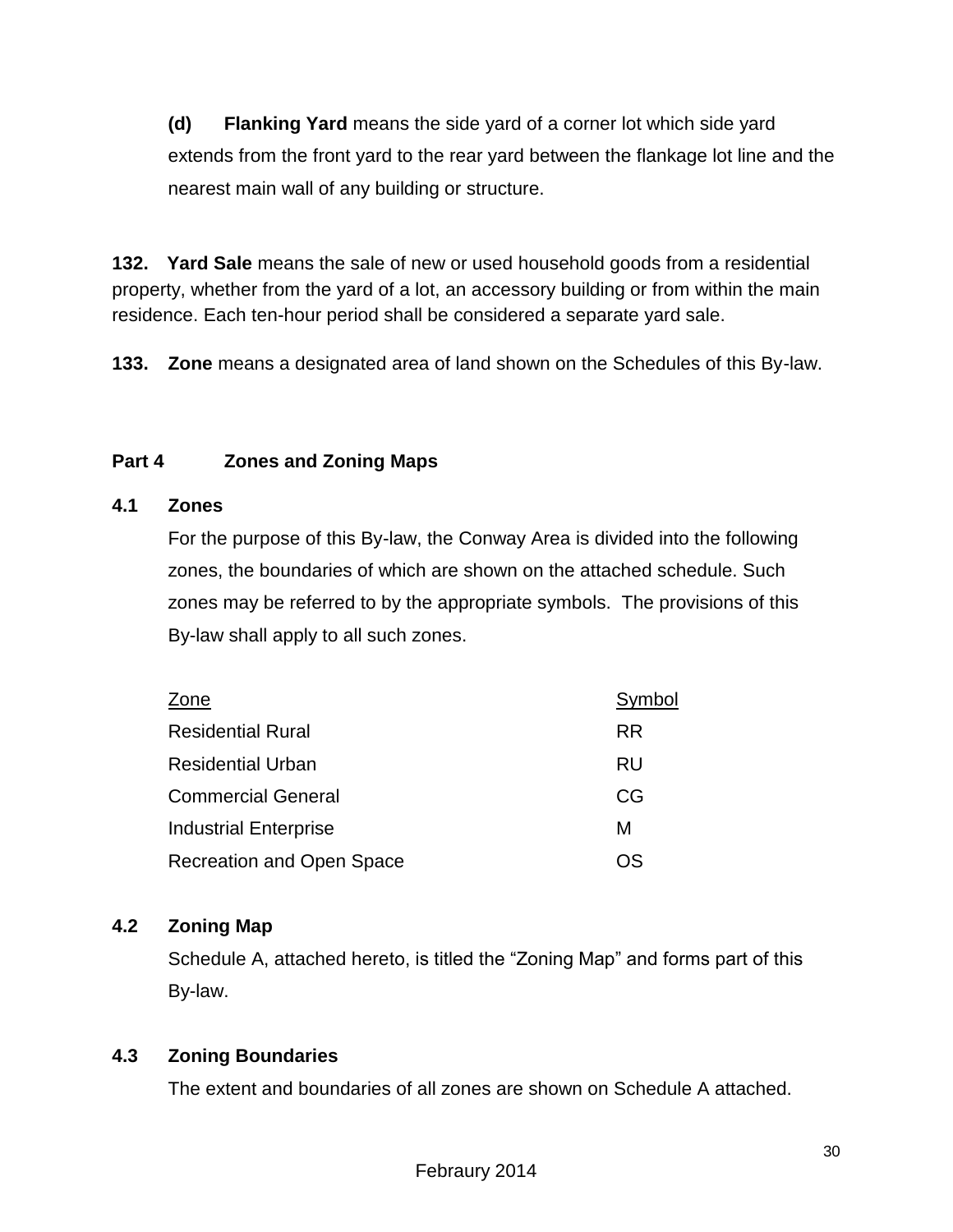#### **4.4 Interpretation of Zone Boundaries**

Boundaries between zones, as shown on Schedule A, shall be determined as follows:

- (a) where a zone boundary is indicated as approximately following lot line, the boundary shall follow such lot lines; and
- (b) where a street, highway, railroad or rail right-of-way, electrical transmission line right-of-way, watercourse or other linear feature is included on Schedule A, it shall, unless otherwise indicated, be included in the zone in which it occurs; and
- (c) where a street, highway, railroad or rail right-of- way, electrical transmission line right-of-way, watercourse or other linear feature is included on Schedule A and serves as a boundary between 2 or more zones, a line midway on such right-of-way, watercourse or other linear feature, and extending in the general direction of the long division thereof, shall be considered the boundary between zones unless specifically indicated otherwise; and
- (d) where the zone boundary is indicated as following the shoreline of a river or bay, the boundary shall follow the actual shoreline, including wharves and piers; and
- (e) Where none of the above provisions apply, and where appropriate, the zone boundary shall be scaled from the attached Schedule A.

#### **4.5 Standards of Measurement**

The metric system of measurement is used throughout this By-law and in all cases represents the required standard. Any reference to imperial measurements are approximate and for convenience only.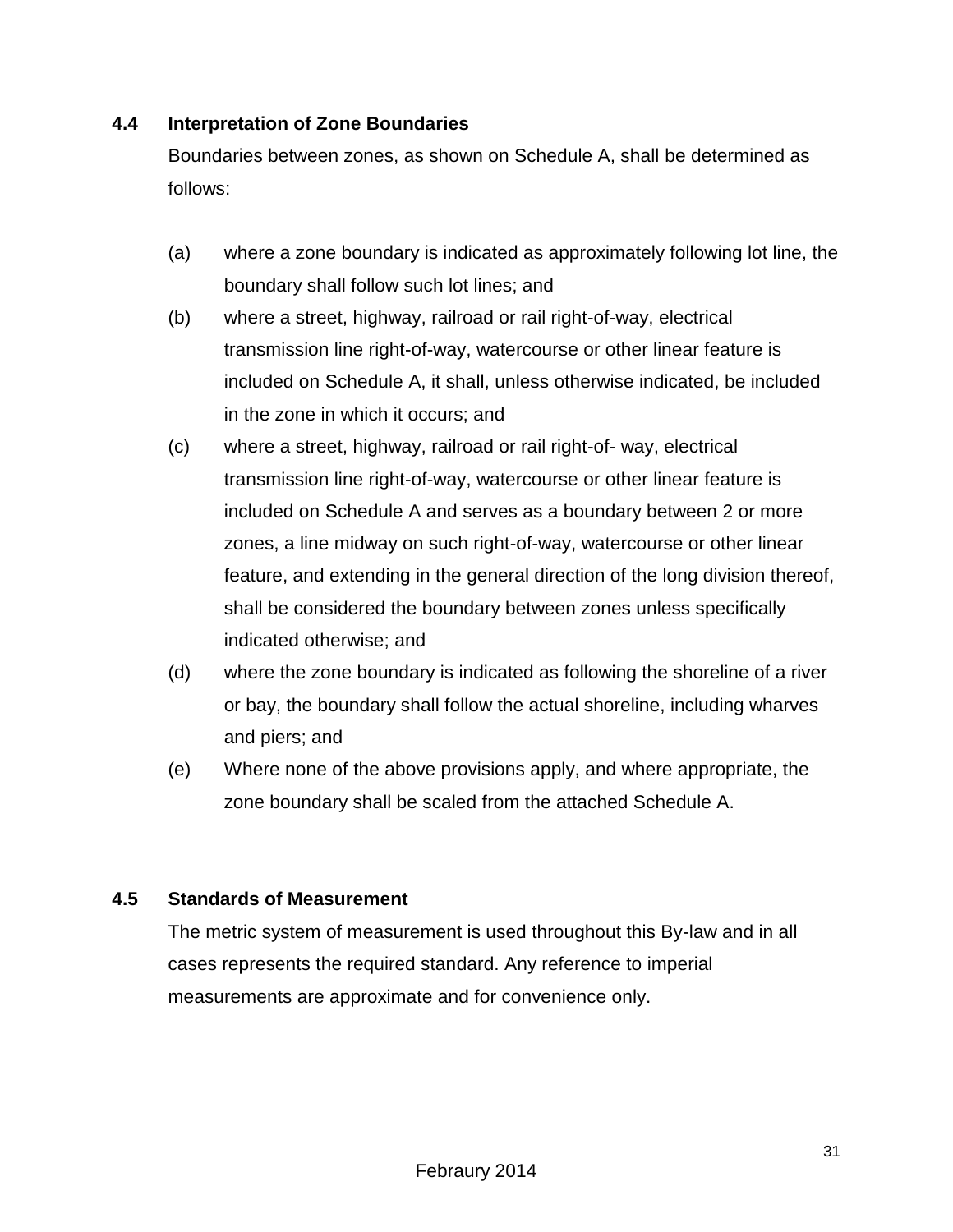## **Part 5 General Provisions for All Zones**

#### **5.1 Permitted Uses**

For the purpose of this By-law, if a use is not listed as a permitted or conditional use in any zone, it shall be deemed to be a prohibited use in that zone and no person shall use any land, or erect, alter, or use any building or structure for any such use.

#### **5.2 Special Conditions**

For the purpose of this By-law, if a use is listed subject to any special conditions, it shall be permitted subject to fulfilling any special requirements as defined in this By-law.

#### **5.3 Accessory Buildings**

5.3.1 Accessory uses, buildings and structures shall be permitted in any zone within the Conway Area but shall not:

- (a) be used for human habitation;
- (b) be located within the front yard of a lot;
- (c) where an accessory building is built on a corner lot, it shall be located in the rear yard or in the side yard which is not adjacent to the flanking street;
- (d) be built closer to a street on which the main building fronts than the main building is to that street;
- (e) be built closer than .6 meters (2 ft.) to a lot line except that common semi-detached garages may be centered on the mutual side lot line;
- (f) exceed 6.1 meters (20 ft.) in height, except for accessory buildings in the Commercial Genreal (CG) and Industrial (M) Zones which shall be a maximum height of 10.6 meters (35 ft);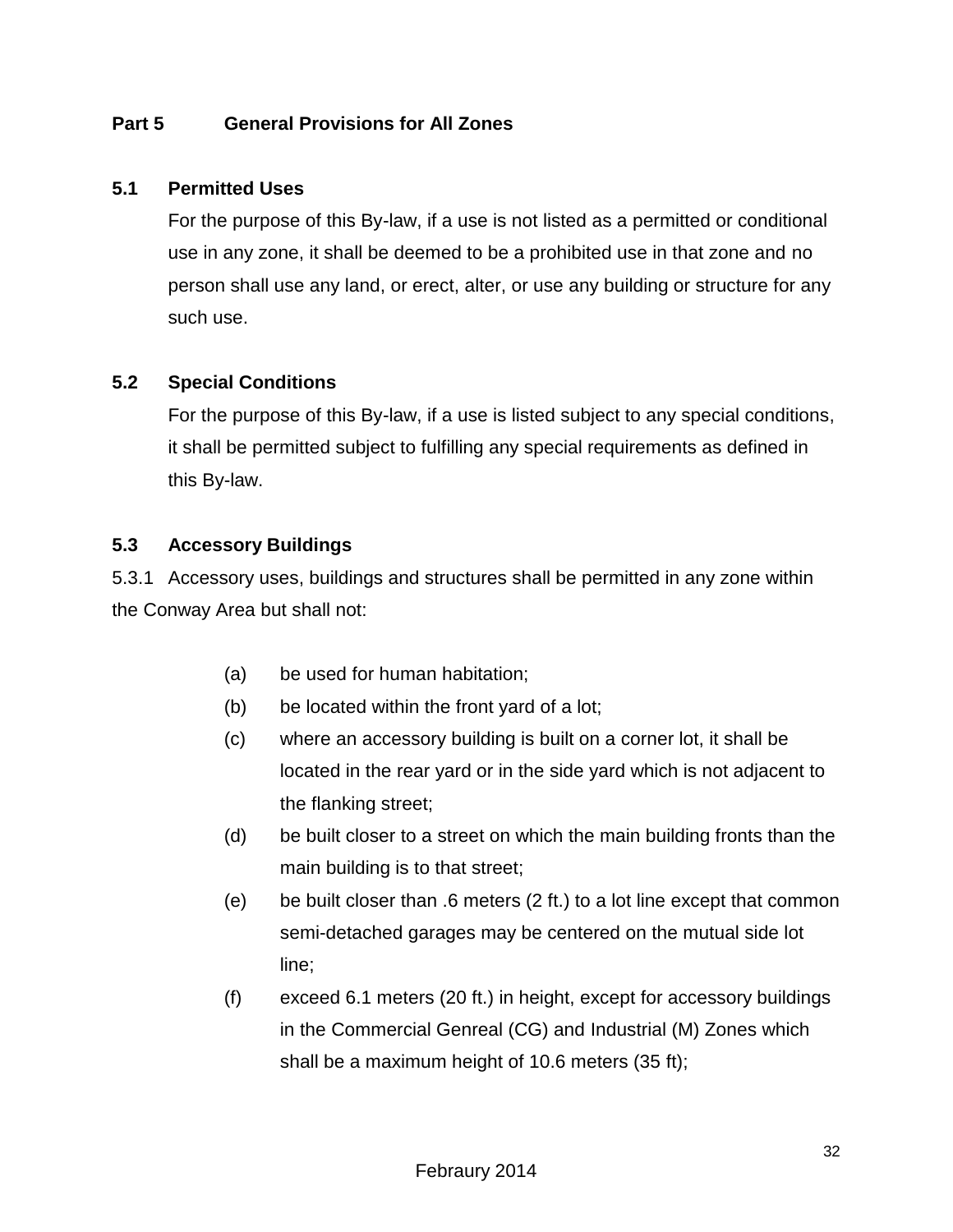- (g) exceed 40 square meters (430.6 sq. ft.) in total floor area, except that there shall be no maximum floor area for accessory structures in the Commercial or Commercial/Industrial Enterprise Zones; and
- (h) be built within 2 meters (6.5 ft.) of the main building.
- 5.3.2 The maximum number of accessory structures which shall be permitted in any Residential Zone shall not exceed three (3).
- 5.3.3 Notwithstanding anything else in this By-law, drop awnings, clothesline poles, flag poles, garden trellises, fences and retaining walls shall be exempted from any requirements under Part 5.3.1.
- 5.3.4 Notwithstanding anything else in this By-law Commercial Transportation Containers, "TEU"/ "Twenty-foot Equivalent Units", shall not be considered as accessory structures and shall not be permitted to be located or used in any zone other that the Commercial General (CG) and Industrial (M) Zones.

## **5.4 Accessory Uses Permitted**

Where this By-law provides that any land may be used or a building or structure may be erected or used for a purpose, the purpose includes any use accessory thereof.

## **5.5 Building to be Erected on a Lot**

No person shall erect or use any building unless such building is erected upon a single lot.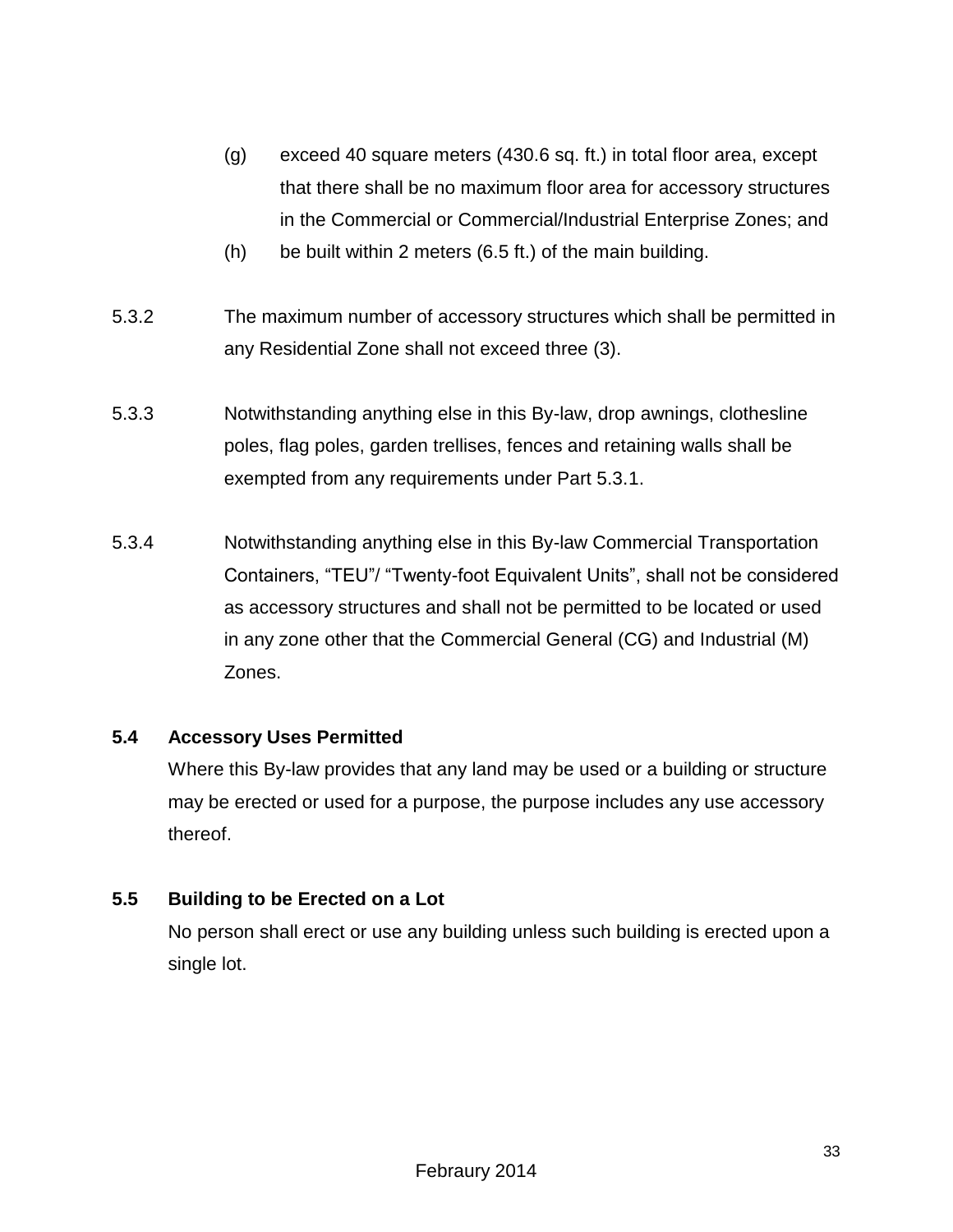#### **5.6 Building to be Moved**

No person shall move any building residential or otherwise, within or into the area covered by this By-law without obtaining a development permit from the Development Officer.

## **5.7 Calculation of Lot Frontage for Corner Lots or Irregular Shaped Lots**

The following means shall be used for the purposes of determining the lot frontage of corner lots or irregularly shaped lots:

- (a) In the case of a corner lot with a corner vision triangle the exterior lot lines (street lines) shall be deemed to extend to their hypothetical point of intersection for the purpose of calculating the frontage;
- (b) In the case of other lots, lot frontage shall be deemed to be the horizontal distance between the side lot lines. This distance shall be measured perpendicularly to a line joining the middle of the front lot line with the middle of the rear lot line, at a point along this equal to the minimum applicable front yard.

## **5.8 Corner Vision Triangle**

On a corner lot a fence, sign, hedge, shrub, bush or tree or any other structure or vegetation shall not be erected or permitted to grow to a height greater than .6 meters (2 ft.) above grade of the streets that abut the lot within the triangular area included within the street lines for a distance of 6.1 meters (20 ft.) from their point of intersection.

## **5.9 Existing Buildings**

Where a building has been erected on or before the effective date of this By-law on a lot having less than the minimum frontage or area, or having less than the minimum setback or side yard or rear yard required by this By-law the building may be enlarged, reconstructed, repaired or renovated provided that: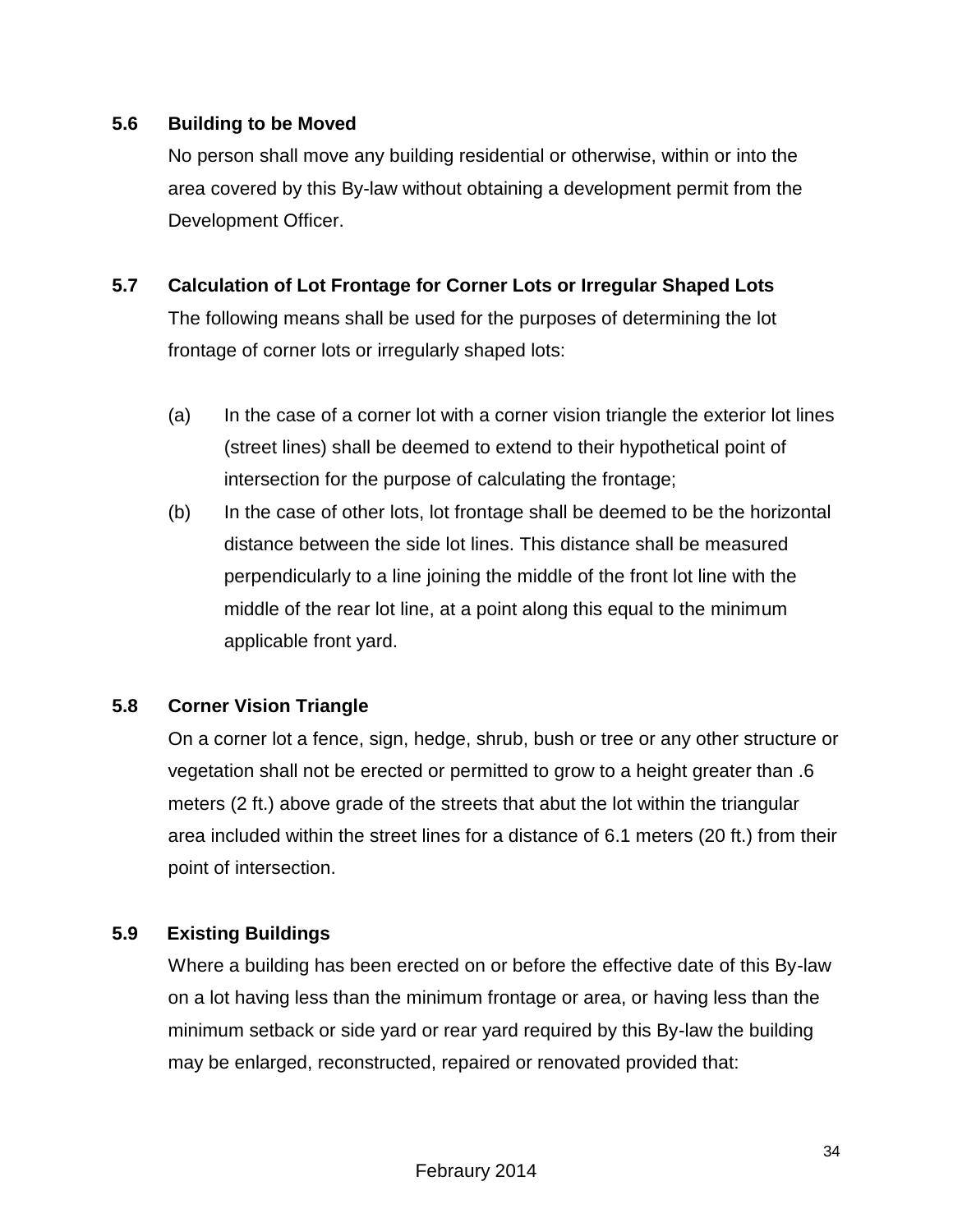- (a) the enlargement, reconstruction, repair or renovation does not further reduce the front yard or side yard or rear yard that does not conform to this By-law; and
- (b) all other applicable provisions of this By-law are satisfied.

## **5.10 Existing Lots**

Notwithstanding anything else in this By-law, the use of a building existing on a lot on the effective date of this By-law may be changed to a use permitted on the lot where the lot width, front yard, or area required is less than the requirements of this By-law provided that all other requirements of this By-law are satisfied.

## **5.11 Existing Undersized Lots**

Notwithstanding anything else in this By-law, a vacant lot in existence on the effective date of this By-law, having less than the minimum frontage or area required by this By-law, may be used for a purpose permitted in the Zone in which the lot is located, and a building may be erected on the lot provided that all other applicable provisions such as use, side yards, setbacks, and lot coverage in this By-law are satisfied. In addition, such existing undersized lots may undergo an increase in size and/or frontage undersized as a result of subdivision and still be considered as an existing undersized lot under this By-law.

## **5.12 Existing Uses**

(a) Land uses which were in existence on or before the effective date of this By-law and which are still in existence and which would not be permitted as new uses in the Zone in which they are located shall be regarded as conforming uses for the purposes of this By-law, provided that they are listed in the zone in which they are located or satisfactory documentation can be provided by the property owner to substantiate the existence of the use before the effective date of this By-law.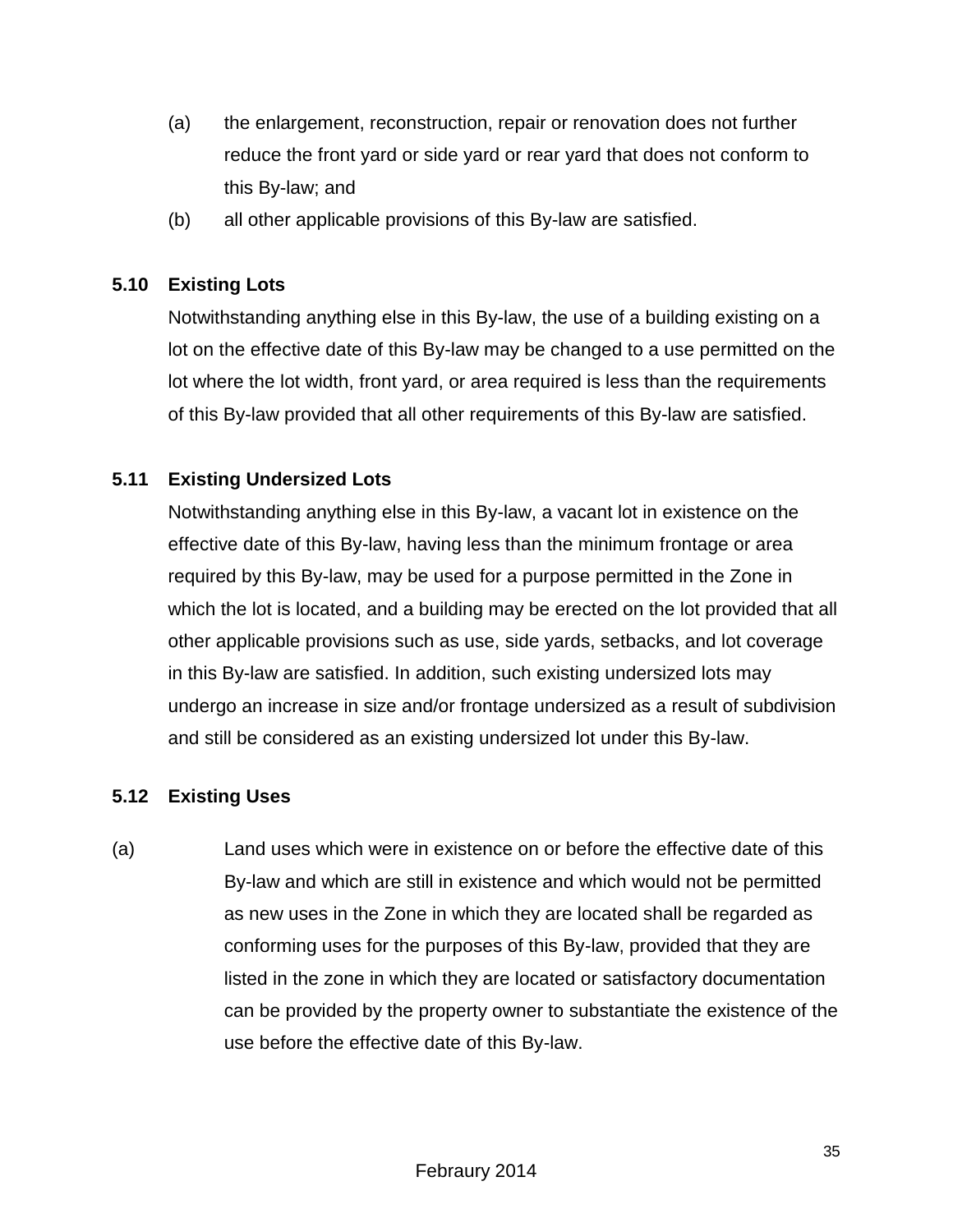(b) Land uses which were in existence on or before the effective date of this By-law and which are still existence and which are not included as permitted uses within the zone in which they are located shall be regarded as non-conforming and shall be subject to provisions of the Municipal Government Act.

## **5.13 Fences**

- (a) A Development Permit shall not be required for fences which do not exceed 2 meters (6.6 ft.) in height.
- (b) A Development Permit shall be required for fences exceeding 2 meters (6.6 ft.) in height.
- (c) Fences shall be limited to a maximum height of 2.4 meters (8 ft.) in all Residential Zones and 3.6 meters (12 ft.) in all other Zones.
- (d) All fences, regardless of whether a Development Permit and/or a Building Permit is required, shall conform to the following general requirements:
	- (i) corner vision triangle restrictions shall apply for all corner lots;
	- (ii) fences cannot be electrified;
	- (iii) fences cannot contain barbed wire unless erected in conjunction with a permitted industrial use and in such cases barbed wire is prohibited from use in any yard which abuts a Residential Zone.

## **5.14 Frontage on a Street**

.

No development permit shall be issued unless the lot or parcel or land intended to be used or upon which the building or structure is to be erected, abuts and fronts upon a public or private street or with respect to Institutional uses that the lot is connected to a public street by means of an easement for right-of-way and access that is assignable and perpetual and has been granted by deed registered in the Registry of Deeds.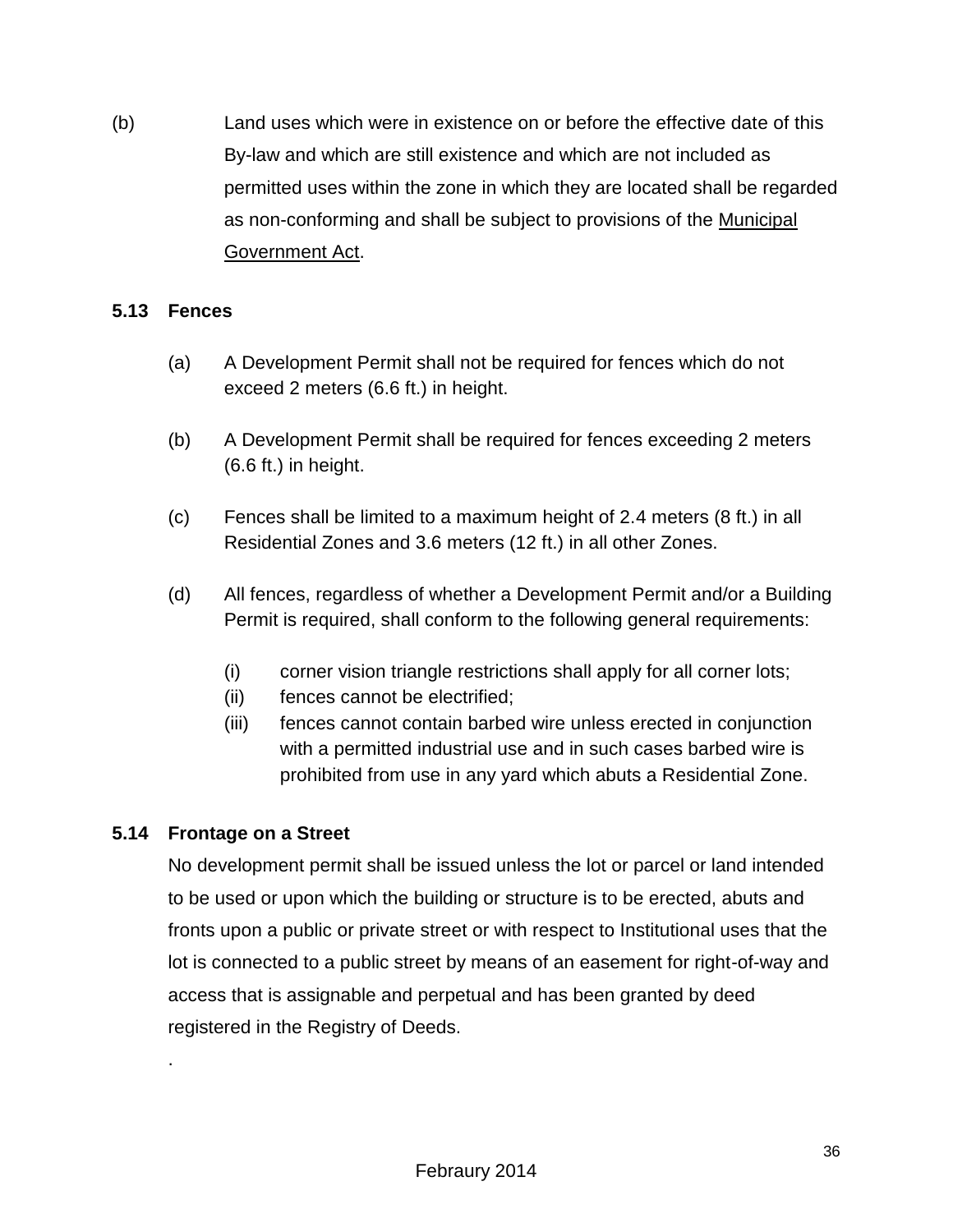#### **5.15 Front Yard for a Through**

In the case of a through lot, the front yard shall be deemed to be any yard which abuts either of the two opposite public streets.

#### **5.16 Height Regulations**

The height regulations of this By-law shall not apply to church spires, water tanks, elevator enclosures, silos, flagpoles, television or radio antennae, ventilators, skylights, chimneys, clock towers, lighthouses or domestic wind turbines.

#### **5.17 Illumination**

No person shall erect any sign or illuminate in an area outside any building unless such illumination is directed away from adjoining properties and any adjacent streets.

#### **5.18 Licenses, Permits and Compliance with other By-laws**

- (a) Nothing in this By-law shall exempt any person from complying with the requirements of other By-laws or regulations in force within the Municipality or from obtaining any license, permission, permit, authority or approval required thereunder.
- (b) Where the provisions in this By-law conflict with those of any other municipal or provincial requirements, the higher or more stringent provisions shall prevail.

## **5.19 Loading Spaces**

(a) For every building or structure to be erected or enlarged, or structure for manufacturing, storage, warehouse, department store, retail store, wholesale store, market, freight or passenger terminal, hotel, hospital, mortuary or other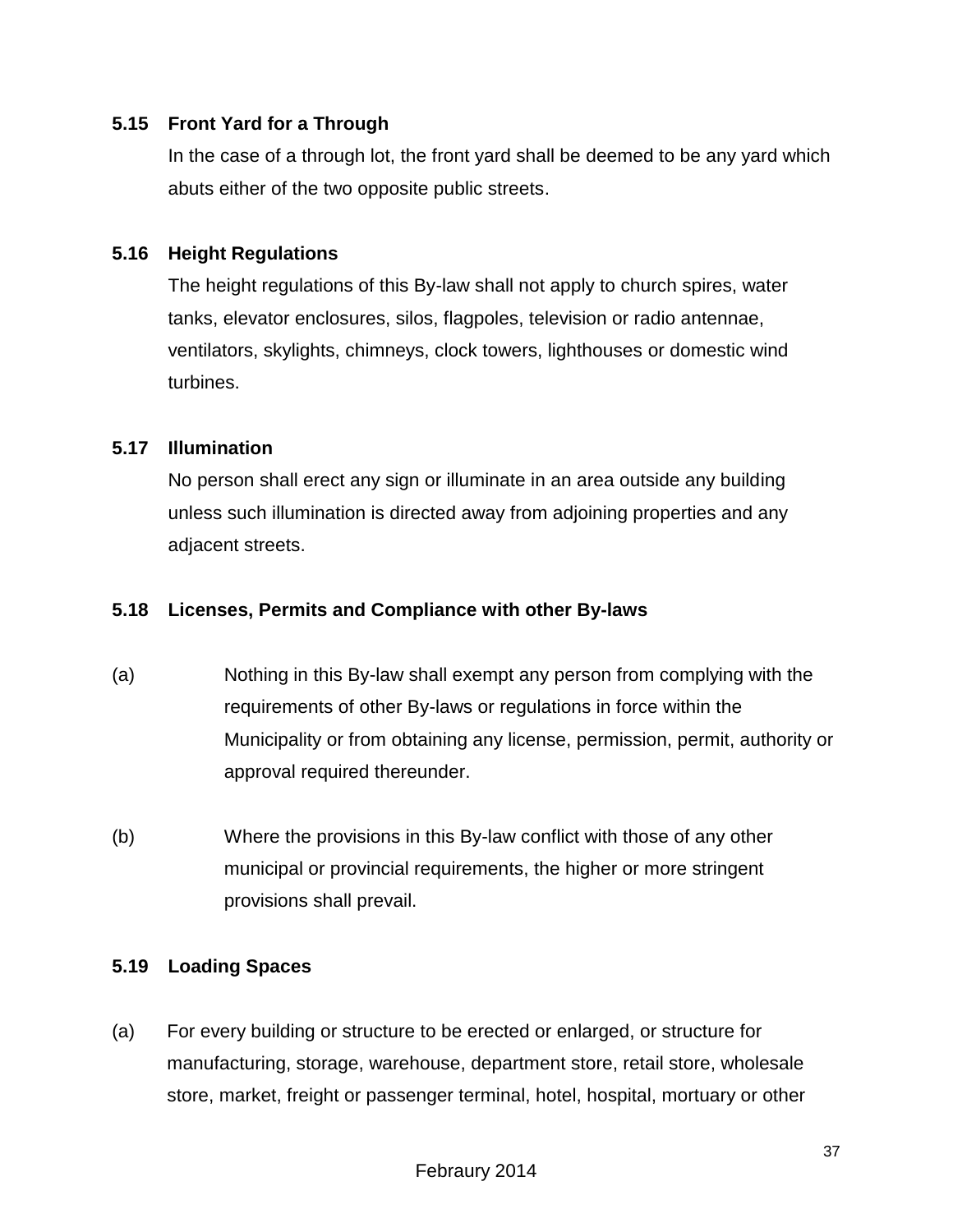uses involving the frequent shipping, loading or unloading of persons, animals, or goods, there shall be located on the same premises with every such building, structure or use, one off street space for standing, loading, and unloading for every 2787 square meters (30,000 sq. ft.) or fraction thereof of building floor area in excess of 278 square meters (3,000 sq. ft.) to a maximum of six (6) loading spaces.

- (b) Each loading space shall be at least 3.6 meters (12 ft.) by 12.2 meters (40 ft.) with a minimum of 4.3 meters (14 ft.) height clearance.
- (c) The provision of a loading space is not required for any building less than 278 square meters (3,000 sq. ft.) in area.
- (d) No such loading spaces shall be located within any required front yard or be located with any required yard which abuts a Residential, Recreation and Open Space Zone.
- (e) Loading space areas, including driveways leading thereto, shall be constructed of and maintained with a stable surface which is treated so as to prevent the raising of dust or loose particles.
- (f) Ingress and egress to and from the required loading space areas shall be provided by means of unobstructed driveways of a minimum width of 3.1 meters (10 ft.) for one-way traffic or a minimum of 6.1 meters (20 ft.) for two-way traffic.

## **5.21 Maximum Permitted Projection into a Required Yard**

Except for accessory buildings, every part of any yard required by this By-law shall be open and unobstructed by any structure from the ground to the sky provided, however, that those structures listed in the following table shall be permitted to project into a yard for the specified distances indicated as follows: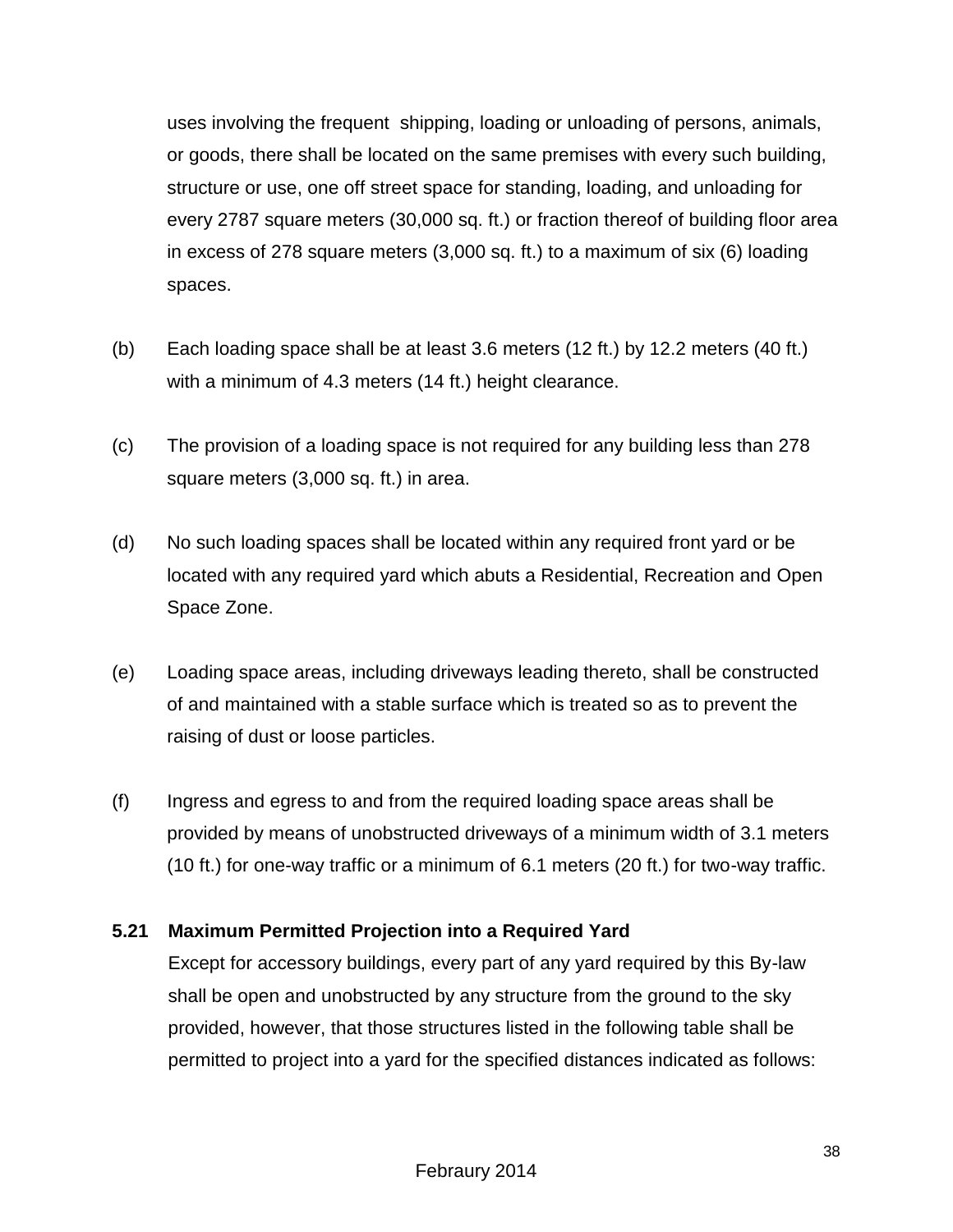| <b>Structure</b>                        | Yard                                   | <b>Maximum Projection</b>                                                  |
|-----------------------------------------|----------------------------------------|----------------------------------------------------------------------------|
| Sills, belt course, cornice, eaves,     | Any yard                               | .6 meters (24 in.)                                                         |
| gutters, chimneys, pilasters or         |                                        |                                                                            |
| canopies                                |                                        |                                                                            |
|                                         |                                        |                                                                            |
| Window Bay                              | Front, rear and Flanking<br>yards only | 1 meter $(3 ft.)$ and a<br>maximum width of 3 meter<br>$(9.8 \text{ ft.})$ |
| Fire Escapes and exterior<br>staircases | Rear and side yards only               | 2 Meters (6.5 ft.)                                                         |
|                                         | Flanking yards only for single         |                                                                            |
| Open/roofed porches not                 | unit, semi-detached, duplex            | 2.4 meters (8 ft.) including                                               |
| exceeding one storey, uncovered         | and triplex dwellings, any             | eaves and cornices                                                         |
| terraces                                | yard for other residential             |                                                                            |
|                                         | dwellings                              |                                                                            |

## **5.22 Multiple Uses**

Where any land or building is used for more than one purpose, all provisions of this By-law relating to each use shall be satisfied. Where there is conflict, such as in the case of lot size or lot frontage, the higher or more stringent standard shall prevail.

## **5.23 One Main Building to a Lot**

No person shall erect more than one (1) main building on a lot except for: grouped dwellings located within the Residential Urban (RU) Zone approved by Development Agreement pursuant to Policy R-4; buildings located in a Commercial General (CG) or Industrial (M) Zones.

## **5.24 Outdoor Wood Furnaces**

Outdoor wood furnaces shall be prohibited in all zones.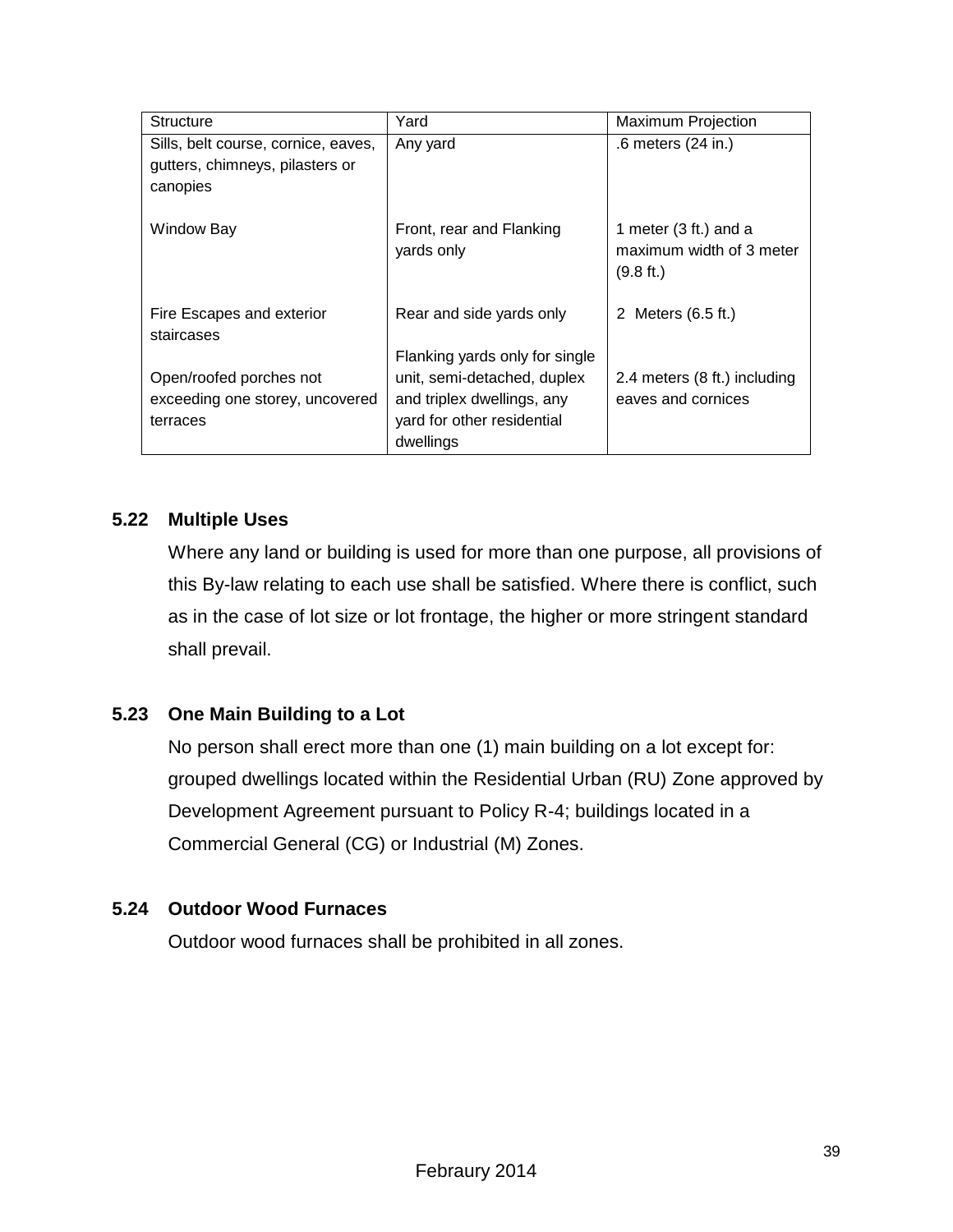## **5.25 Parking Requirements**

For every building or structure to be erected or enlarged, off street parking located within the same zone as the use and having unobstructed access to a public street or a private road, shall be provided and maintained in conformity with the following Schedule:

| Type of Use                                                                                   | Parking Required                                                                                                                                                                                          |
|-----------------------------------------------------------------------------------------------|-----------------------------------------------------------------------------------------------------------------------------------------------------------------------------------------------------------|
| Dwelling containing not more than three (3) dwelling<br>units                                 | One (1) space per unit                                                                                                                                                                                    |
| All other dwellings containing four (4) or more<br>dwelling units                             | One and one half (1.5) spaces per unit                                                                                                                                                                    |
| Churches, church halls, auditoria, restaurants,<br>private clubs and other places of assembly | Where there are fixed seats one (1) space for<br>every five (5) seats. Where there are no fixed<br>seats one (1) space for each 9.3 square<br>meters (100 sq. ft.) of floor area devoted to<br>public use |
| <b>Hospitals and Nursing Homes</b>                                                            | One (1) space for each two (2) beds or each<br>122 square meters (400 sq. ft.) of floor area<br>whichever is greater                                                                                      |
| <b>Public Senior Citizens Apartments</b>                                                      | One (1) space for every two (2) dwelling units                                                                                                                                                            |
| Hotels, motels and guest houses                                                               | One (1) space per rental unit or suite plus one<br>(1) space for each 4.6 square meters (50 sq.<br>ft.) of floor area devoted to public use<br>exclusive of lobbies and hallways                          |
| <b>Offices</b>                                                                                | One (1) parking space per 27.8 square<br>meters (300 sq. ft.) of floor area                                                                                                                               |
| <b>Shopping Centre</b>                                                                        | Total parking area to be three (3) times the<br>total floor area exclusive of common area                                                                                                                 |
| <b>Funeral Home</b>                                                                           | One (1) parking space for each five (5) seats<br>capacity of chapel, with a minimum of ten (10)<br>parking spaces                                                                                         |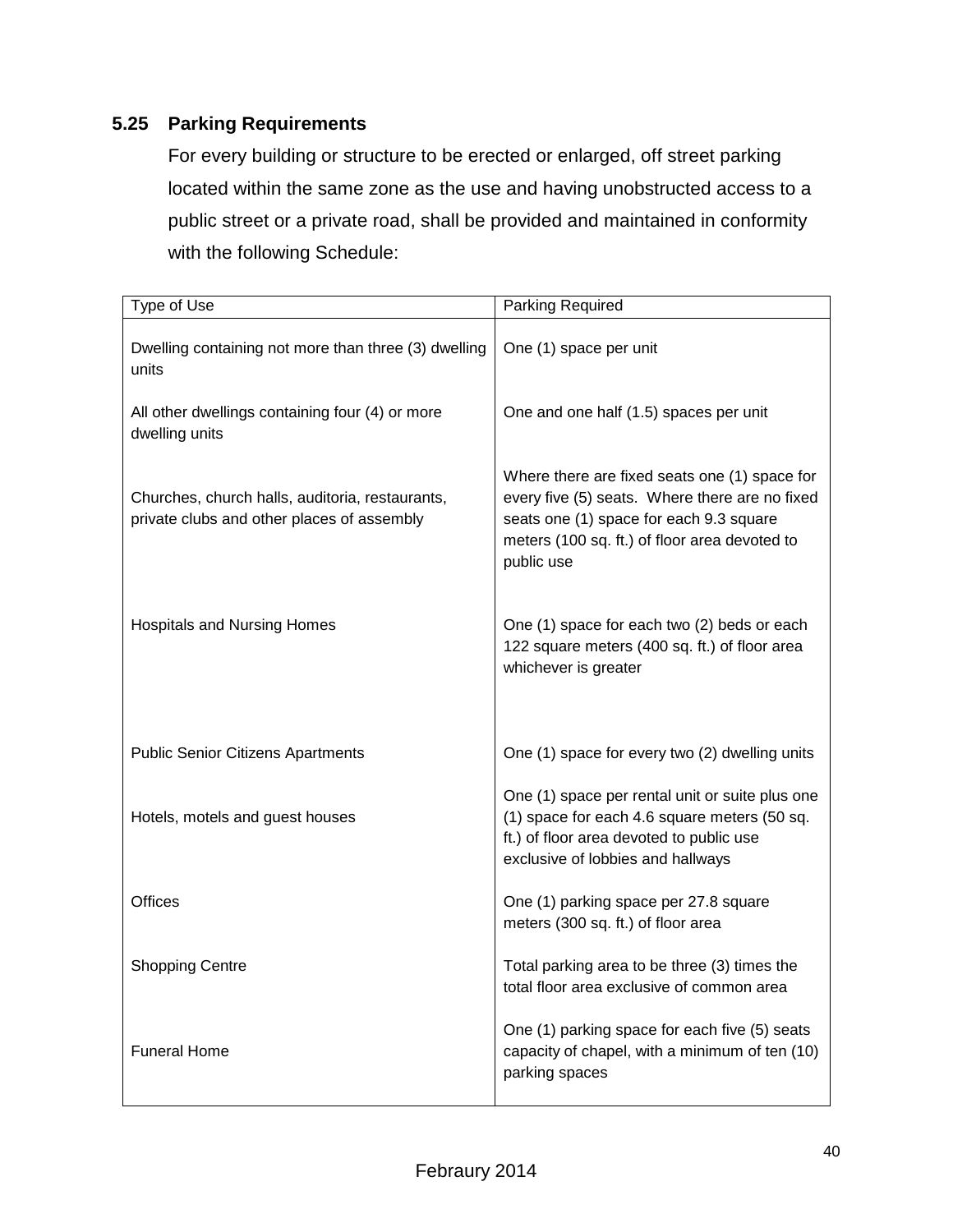| Bowling Alleys and Curling Rinks | One (1) parking space for each two (2)<br>persons in the designed capacity where<br>design capacity means six (6) persons per<br>bowling lane and eight (8) persons per curling<br>sheet. In other parts of the building additional<br>parking spaces shall be provided in<br>accordance with the requirements set out in<br>this By-law for the use to which the other parts<br>of the building may be put |
|----------------------------------|-------------------------------------------------------------------------------------------------------------------------------------------------------------------------------------------------------------------------------------------------------------------------------------------------------------------------------------------------------------------------------------------------------------|
| All other Commercial Uses        | One (1) parking space for each 27.8 square<br>meters (300 sq. ft.) of floor area                                                                                                                                                                                                                                                                                                                            |
| <b>Elementary Schools</b>        | One and one half (11/2) parking spaces for<br>each teaching classrooms                                                                                                                                                                                                                                                                                                                                      |
| <b>High School</b>               | Four (4) parking spaces for each teaching<br>classrooms                                                                                                                                                                                                                                                                                                                                                     |
| <b>Industrial Uses</b>           | One (1) parking space for each 93 square<br>meters (1,000 sq. ft.) of floor area plus<br>additional parking spaces shall be provided in<br>accordance with the requirements set out in<br>this By-law for the use to which the other parts<br>of the building may be put                                                                                                                                    |

## **5.26 Parking Area Standards**

Where parking facilities for more than four (4) vehicles are required or permitted:

- (a) the parking area shall be maintained with a stable surface that is treated to prevent the raising of dust or loose particles;
- (b) the lights used for illumination of the parking lot or parking station shall be so arranged as to divert the light away from streets, adjacent lots and buildings;
- (c) a structure, not more than 4.6 meters (15 ft.) in height and not more than 4.6 square meters (50 sq. ft.) in area may be erected in the parking area for the use of attendants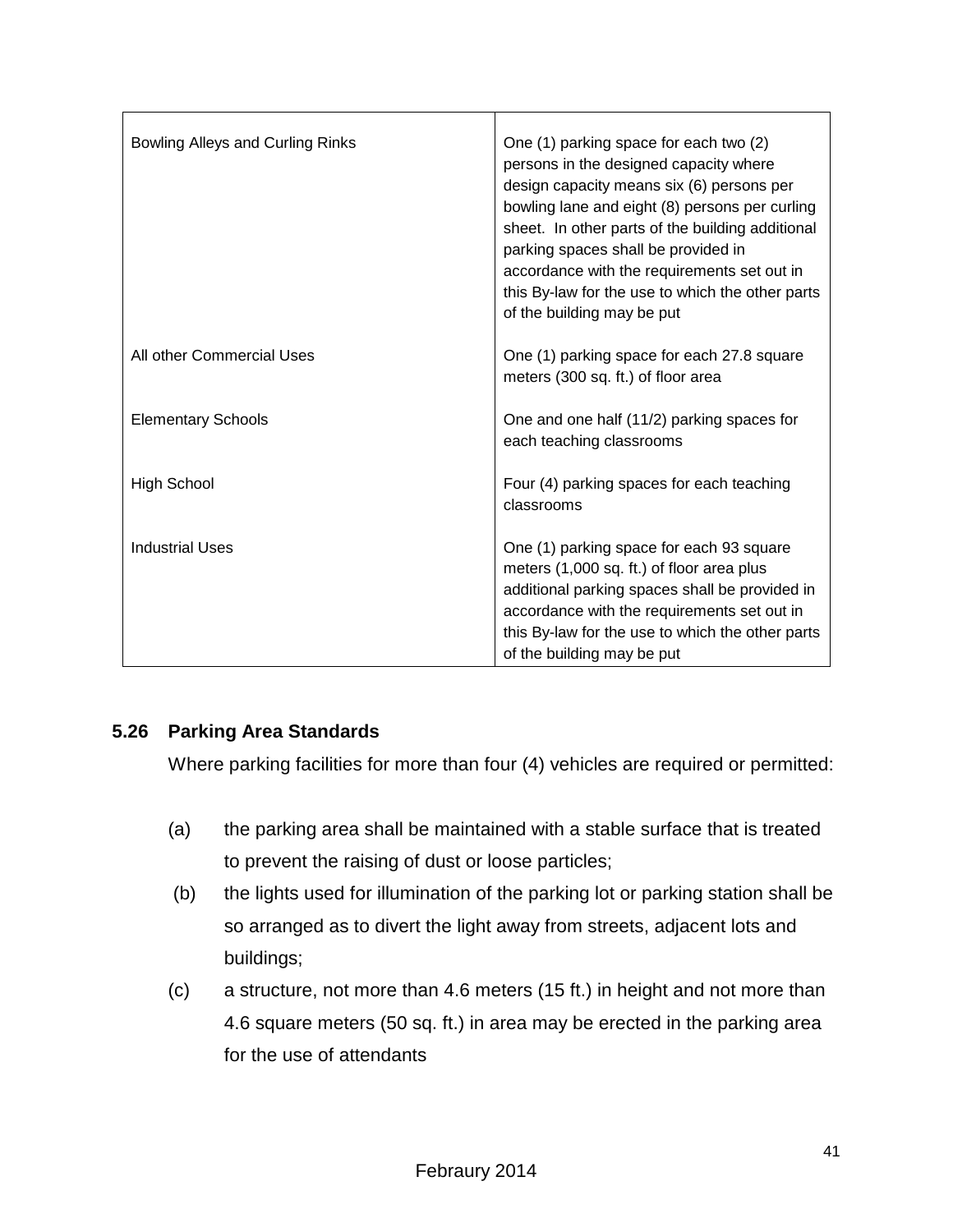- (d) the parking area shall be within 91 meters (300 ft.) of the location which it is intended to serve;
- (e) when the parking area is of a permanent hard surfacing, each parking space shall be clearly demarcated and maintained as such:
- (f) no gasoline pumps or other service station equipment shall be located or maintained on the parking lot;
- (g) approaches or driveways to any parking area, other than that required for a single family dwelling, semi-detached, or a duplex dwelling shall be defined by a curb of concrete or rolled asphalt and the limits of the parking area shall be defined by a fence, curb or other suitable obstruction designed to provide a neat appearance
- (h) in addition the location of approaches or driveways shall be not closer than 15.2 meters (50 ft.) from the limits of the right-of-way at street intersection;
- (i) entrance and exit ramps to parking areas shall not exceed two (2) in number and each such ramp shall be a width of 7.6 meters (25 ft.) at the street line and edge of pavement;
- (j) the width of a driveway leading to a parking or loading area, or of a driveway or aisle in a parking area, shall be a minimum of 3.1 (10 ft.) if for one-way traffic, and the maximum width of a driveway shall be 6.1 meters (25 ft.).

## **5.27 Public Uses**

This By-law does not apply to the use of land or the use, construction or reconstruction of any building or structure by the Municipality or by the Municipality in cooperation with another government body for the purposes of providing public services or facilities.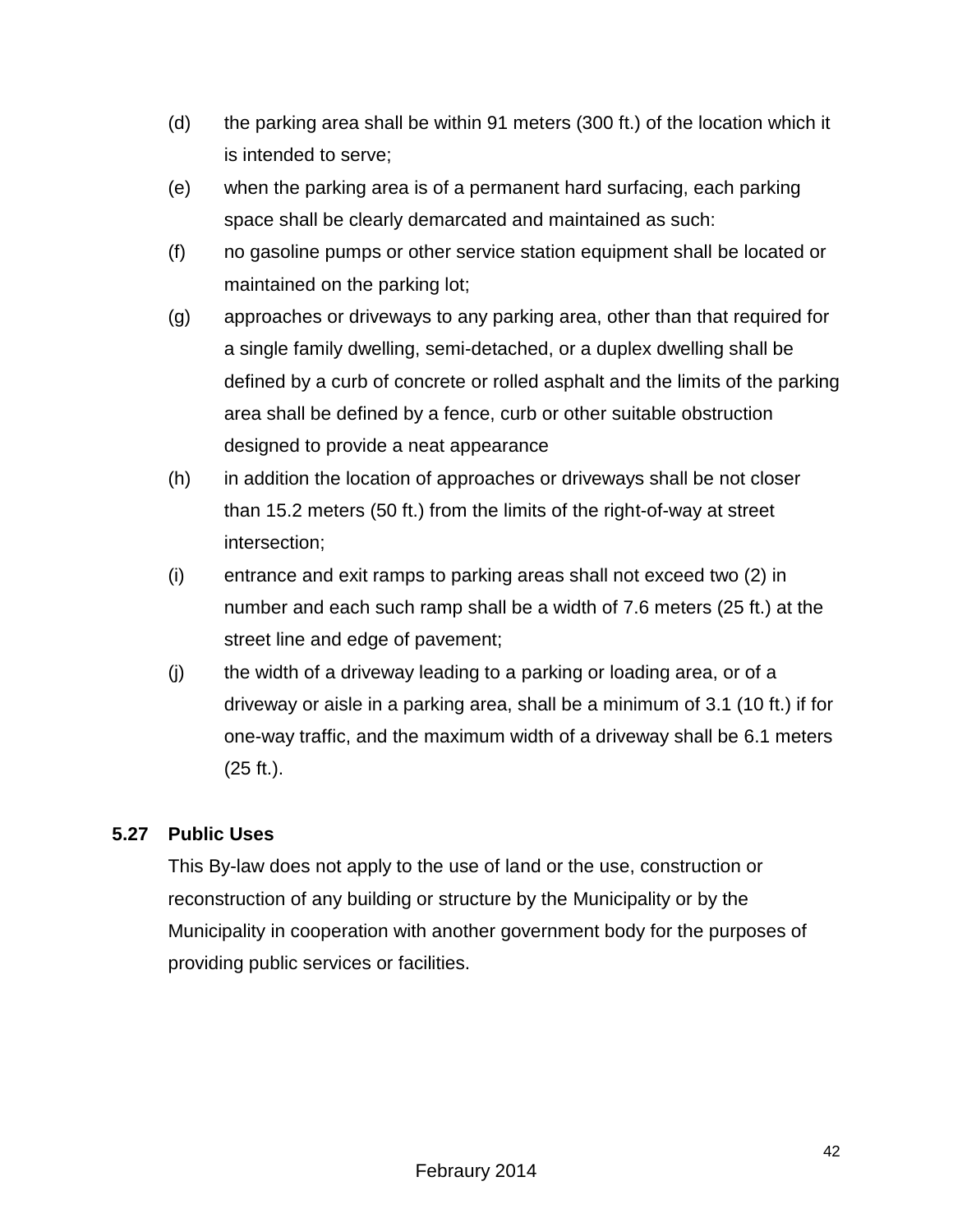#### **5.28 Restoration to a Safe Condition**

Nothing in this By-law shall prevent the strengthening or restoring to a safe condition of any building or structure, provided that in the case of a nonconforming use the provision of the Municipal Government Act of shall prevail.

#### **5.29 Side Yards on Corner Lots**

Notwithstanding anything else in this By-law, on a corner lot in any zone, no part of any building other than accessory buildings shall be erected closer to the lot line of the flanking street than 1.8 meters (6 ft.).

#### **5.30 Structure to be Moved**

No person shall move a structure within or into the area covered by this By-law without obtaining a Development Permit from the Development Officer.

## **5.31 Temporary Uses Permitted**

- (a) Nothing in this By-law shall prevent uses incidental to construction such as a construction camp or other such temporary work camp, a tool shed, scaffold, or similar building incidental to construction providing that a development permit has been issued for such construction.
- (b) Nothing in this By-law shall prevent structures erected for special occasions and holidays provided only that no such use remains in place more than 14 consecutive days. This shall include outdoor display for special retail promotions.

## **5.32 Truck, Bus and Coach Bodies**

No trucks, bus, coach or street car body, or structure of any kind, other than a mobile home or dwelling unit erected and used in accordance with this and all other By-laws of the Municipality, shall be used for human habitation within the Conway Area whether or not same is mounted on wheels.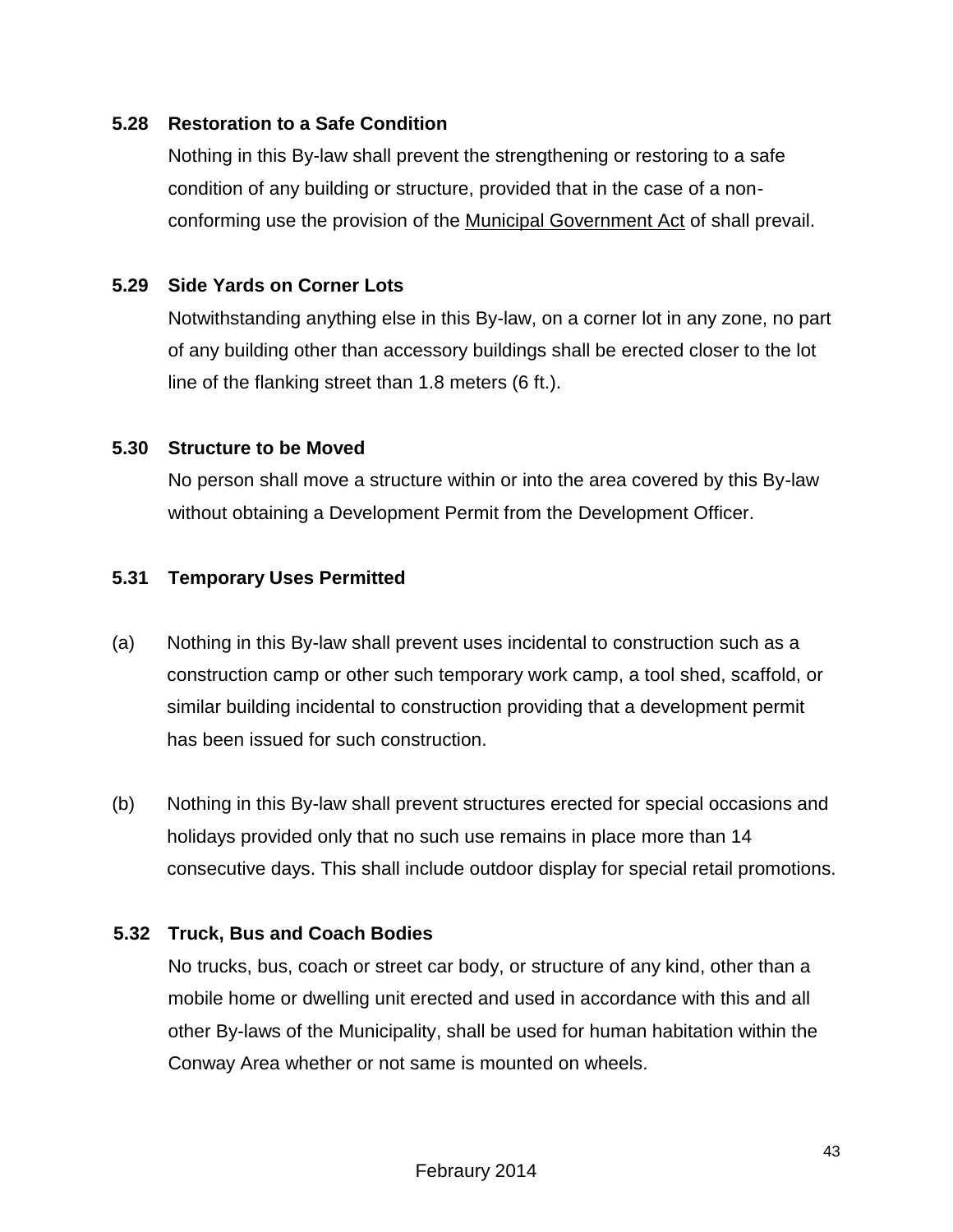#### **5.33 Variance**

- 5.33.1 Notwithstanding anything in this By-law the Development Officer may grant a variance subject to provisions of the Municipal Government Act in relation to:
	- (a) The percentage of land that may be built upon;
	- (b) The size or other requirements relating to yards;
	- (c) Lot frontage; and/or
	- (d) Lot area.
- 5.33.2 The Development Officer may also grant a variance in relation to the following:
	- (a) The number of parking spaces and loading spaces required;
	- (b) Ground area and height of a structure;
	- (c) Floor area occupied by a home-based business; and/or
	- (d) The height and area of a sign.

#### **5.34 Wellfield Protection Overlay and Restricted Uses**

- (a) Schedule B of this By-law, the ``Digby Wellield Protection Area Overlay`` shall identify those lands within the Conway Area which have been delieated as being a part of the Digby Wellfield Recharge Area (Hiltz and Seamone, 2009).
- (b) Notwithstanding any other provisions of this By-law, the following uses shall be probibited on lands which are included in ``Digby Wellield Protention Area Overlay``:

Automobile Service Stations Bulk Oil and Fuel Storage Dry Cleaning Establishments Fertilizer Manufacturing and Storage Ready Mix Concrete and Asphalt Paving Plants Processing and/or Stroage of Quarried Materials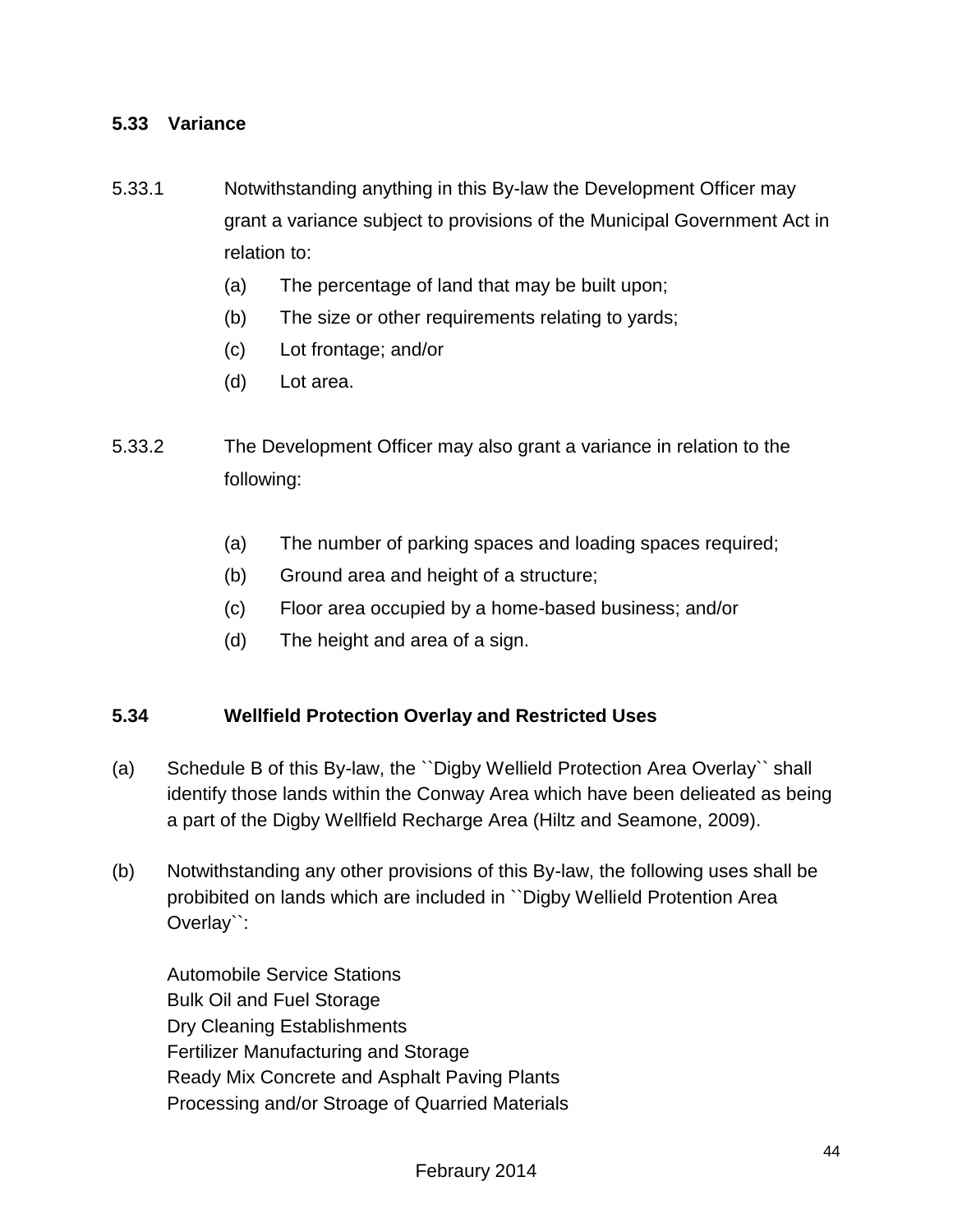Intensive Livestock Operations Automotive and Auto Body Repair Scrap and Salvage Yards

## **Part 6 Signs and Signage**

6.1 General Provisions

- (a) Where this part is inconsistent with the regulations respecting advertising signs on or near public highways made or administered by the Nova Scotia Department of Transportation and Infrastructure Renewal, the more restrictive regulations shall apply;
- (b) No person shall erect a sign without first obtaining a Development Permit, unless otherwise stated in this By-law; and
- (c) Signs must be located on the same lot as the product or dealer for the product, service or structure to which the sign relates, unless otherwise permitted in this By-law.
- (d) Notwithstanding 5.34.1(c) above Institutional uses may be permitted to erect way finding and/or location signage to a maximum of two (2) signs, each sign to not exceed a maximum sign area of 1.5 square meters (16 sq. ft).

## 6.2 Safety and Maintenance of Signs

- (a) Every sign and all parts thereof, including framework, supports, background, anchors and wiring systems shall be constructed and maintained in compliance with the building, electrical, and fire prevention By-laws.
- (b) All signs and all parts thereof shall be kept in a good state of repair and maintenance.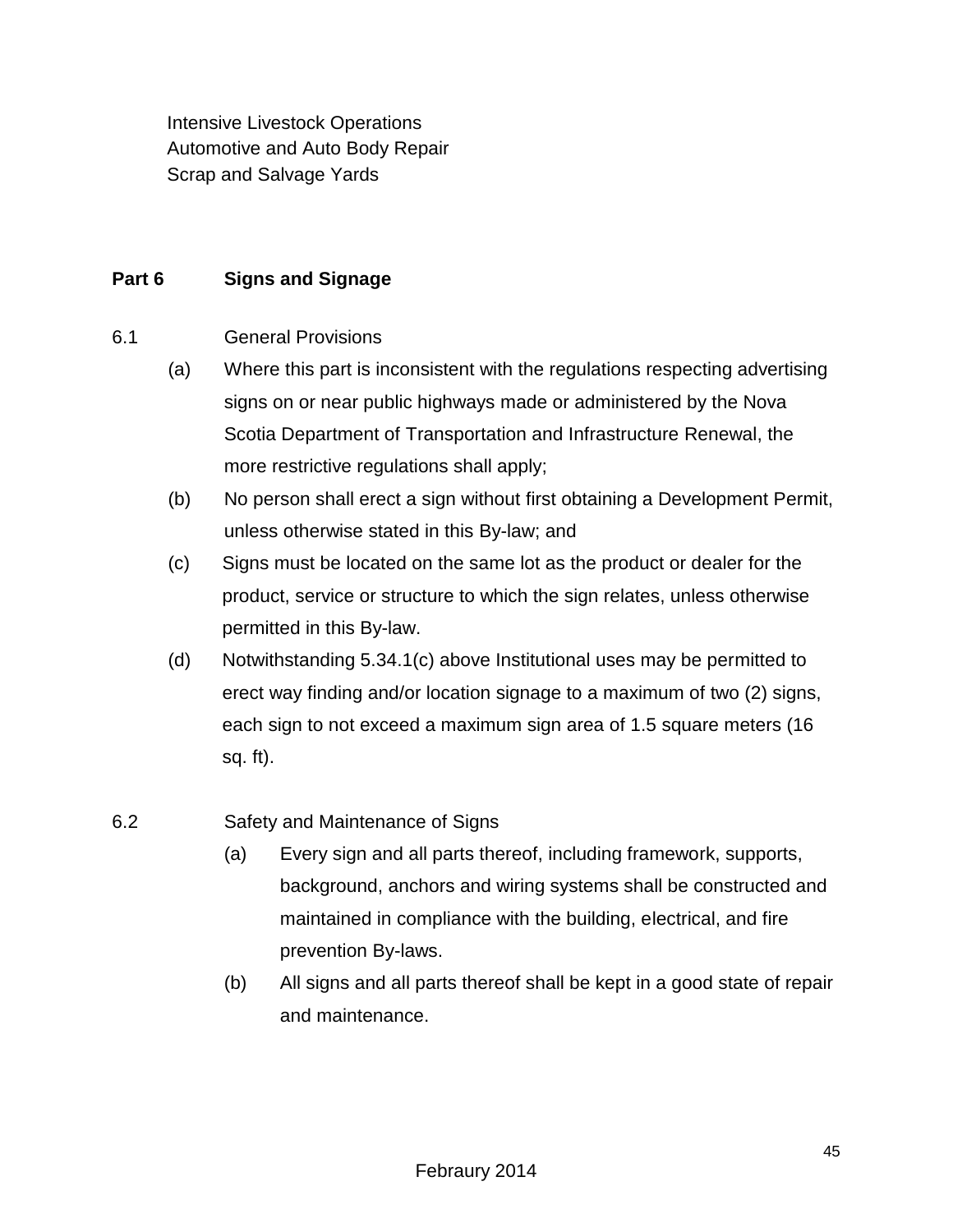#### 6.3 Signs Prohibited in all Zones

The following signs shall not be permitted in any zone:

- (a) Signs which by reason of flashing or moving illumination or moving parts may be confused by the motorist with traffic control signs or lights;
- (b) Any sign or sign structure which constitutes a hazard to public safety or health;
- (c) Signs which by reason of size, location, content, colouring, or manner of illumination obstruct the vision of drivers, either when leaving a roadway or effectiveness of any traffic sign or control device on public streets and roads;
- (d) Any sign which obstructs free ingress to or egress from a fire escape door, window or other required exit way;
- (e) Signs not erected by a public authority which make use of words such as "STOP", "LOOK", "ONE WAY", "DANGER", "YIELD", or any similar words, phrases, symbols, lights, or characters in such manner as to interfere with, mislead, or confuse traffic along a public road;
- (f) Any sign which no longer advertises a bona fide business conducted, or a product sold;
- (g) Signs on public property or public right-of-way, unless erected by a governmental body, or unless required to be so located by order of a governmental body, but no sign located on public property or a public right-of-way shall bear any commercial advertising;
- (h) Signs not erected by a public authority which are located at or near sharp road curves or below the crest of a steep road grade;
- (i) Signs painted on, attached to, or supported by a tree, stone, cliff or other natural objects;
- (j) String lights, other than temporary holiday decorations which are unshielded from off the property on which they are located;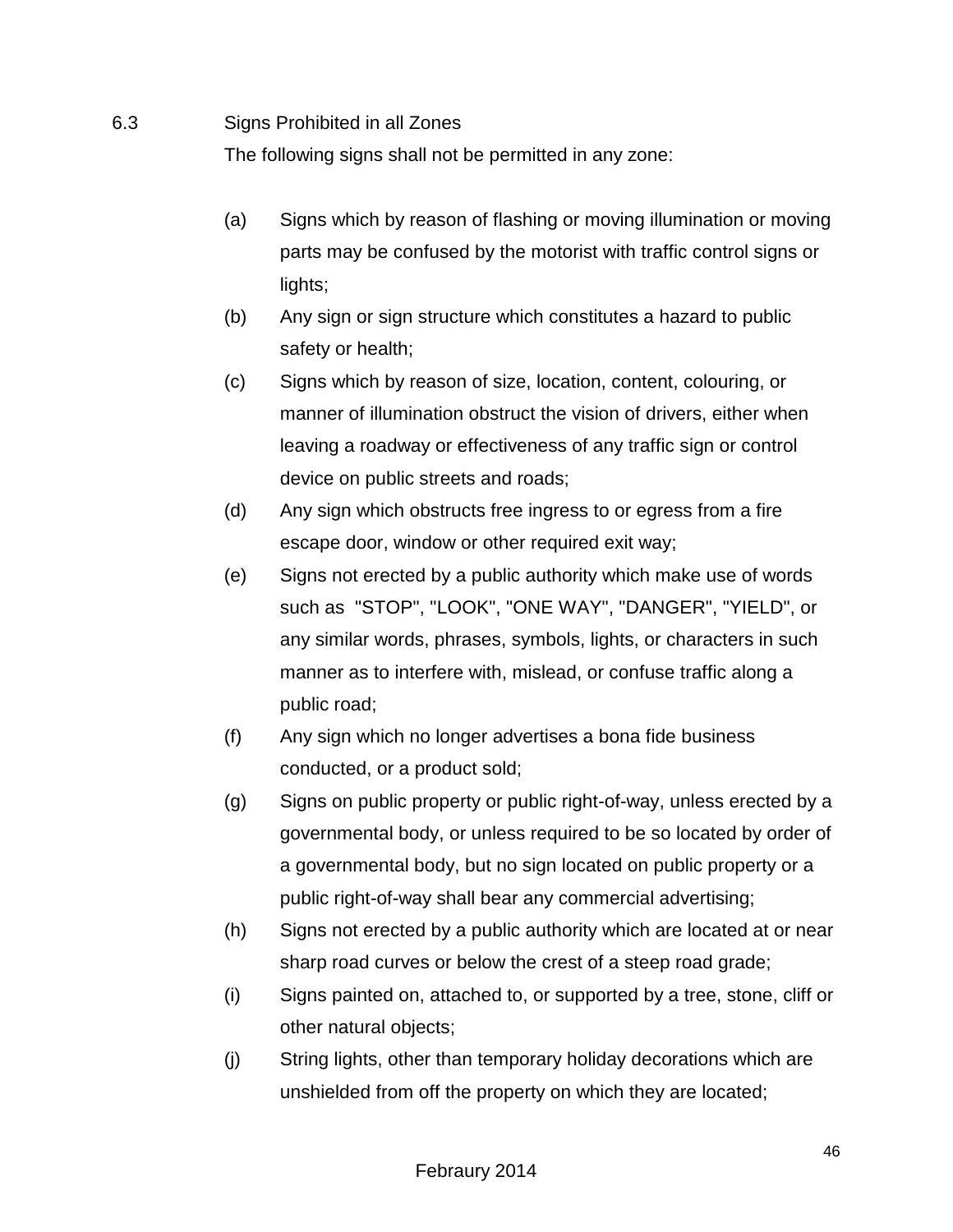- (k) Searchlights, pennants, spinners, banners, and streamers except for occasions such as grand openings, county fairs, public festivals, exhibitions and similar occasions; and
- (l) Signs not related to any business or use located on the lot or premises.
- 6.4 Signs Permitted in All Zones

The following signs are permitted in all zones and do not require a permit pursuant to this Part.

- (a) Signs identifying name and address of resident and of not more than 0.5 square meters (5 sq. ft.) in sign area.
- (b) "No Trespassing" signs or other such signs regulating the use of a property and of not more than 0.18 square meters (2 sq. ft.) in sign area.
- (c) Real estate signs not exceeding 0.5 square meters (5 sq. ft.) in sign area in a Residential Zone and 1 square meters (10 sq. ft.) in other zones.
- (d) Signs regulating or denoting on-premises traffic, parking or other signs denoting the direction or function of various parts of a building or premise provided that such signs are less than 0.5 square meters (5 sq. ft.) in sign area.
- (e) Signs erected by a public authority or under the direction of such authority and signs located on public streets.
- (f) Memorial signs or tablets and signs denoting the date of erection of a structure.
- (g) The flag, pennant or insignia of any public authority, or of any religious, charitable, or fraternal organization.
- (h) A sign having a sign area of not more than 5 square metres (53.8 sq. ft.) incidental to construction and located on the construction site.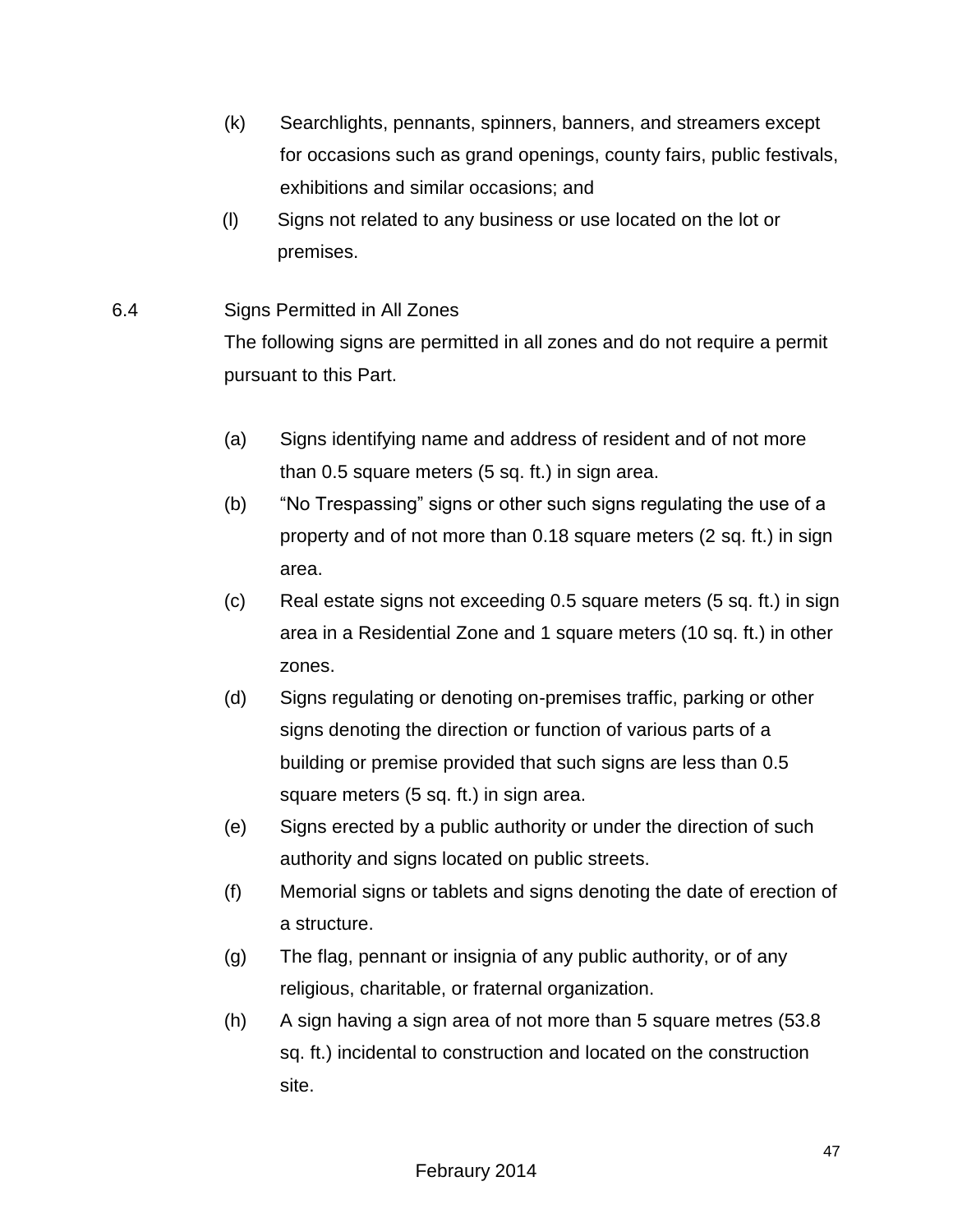- (i) Electoral signs.
- (j) Point of purchase signs associated with commercial uses, including but not limited to farm gate sales and service station forecourt product signs;
- (k) Commecial advertising erected on transit shetlers and/or public benches located within the public right-of-way.
- 6.5 Limit on the Number of Signs in the Commercial General (CG) and Industrial (M) Zones
	- (a) For the purposes of this section, where a multiple tenancy building is occupied by more than one business, each business shall be considered as separate premises;
	- (b) Signs identified in this By-law as being permitted without a development permit shall not be counted when calculating the number of signs permitted on each lot;
	- (c) Notwithstanding anything else in this By-law, no more than two signs may be erected on any premise at any one time;
	- (d) Notwithstanding anything else in this By-law an off-site sign may be erected within the Commercial General (CG) Zone on a property within 30 meters (100 ft.) of a commercial use provided that such signage complies with all other relevant provisions and that such signage shall be included in calculations relating to maximum permitted signage for the commercial use.
- 6.6 The specific numbers and types of signs that can be erected on a lot are set out below :
	- 6.6.1 Facial Signs shall not :
		- (a) cover more than fifteen percent (15%) of the exterior wall upon which it is Affixed;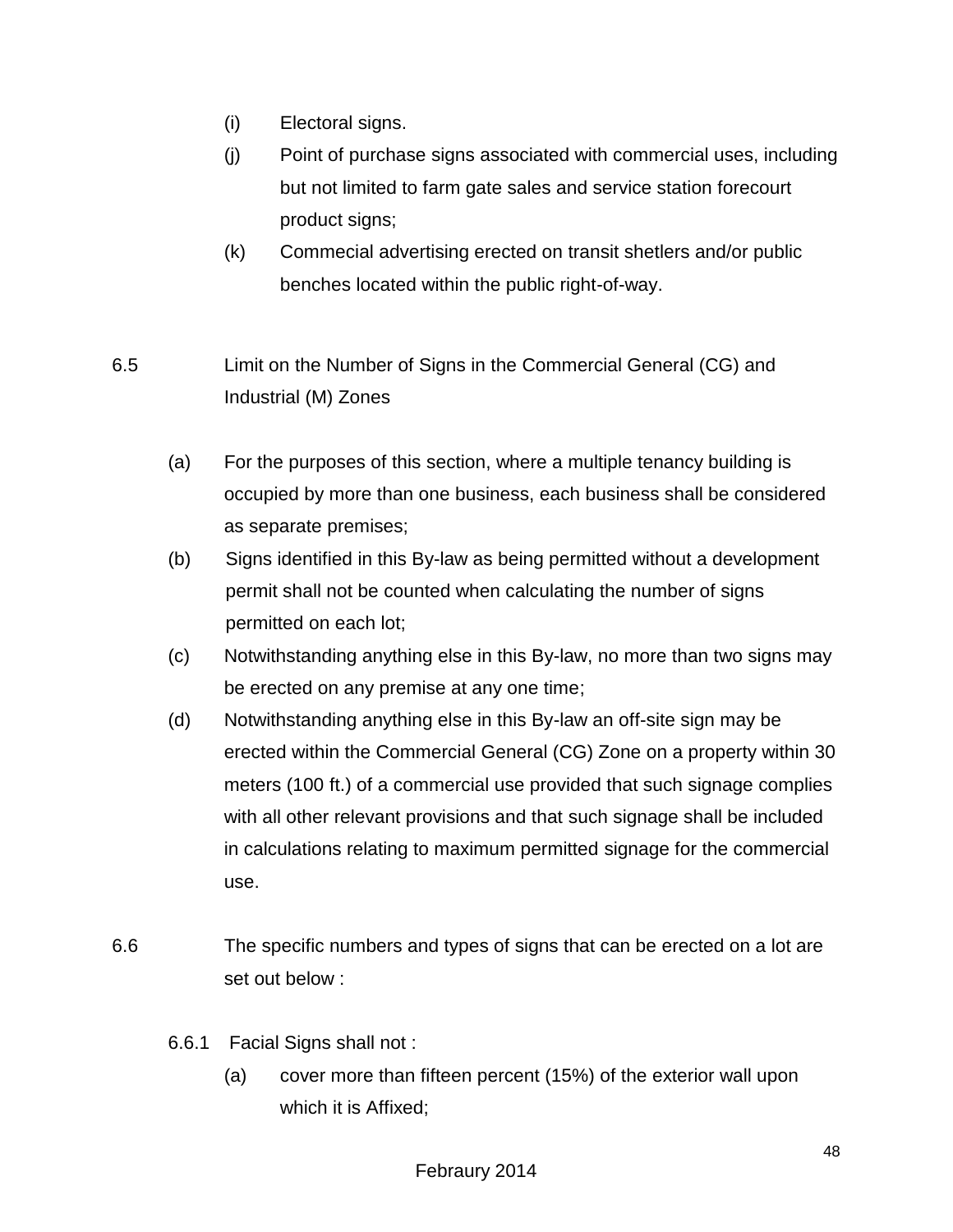- (b) extend above the top of the wall to which it is affixed;
- (c) extend beyond the extremities of the wall upon which it is affixed; and
- (d) be painted upon or cover a fence.
- 6.6.2 Ground Signs shall:
	- (a) not exceed one (1) per lot except for lots with frontage in excess of 53.4 meters (175 ft.) where two (2) signs may be permitted;
	- (b) not exceed a height of 10.6 meters (35 ft.) from the grade level to the highest part of the sign;
	- (c) not exceed 6.9 square meters (75 sq. ft.) in sign area on a single face or 13.9 square meters (150 sq. ft.) of sign area for both faces combined;
	- (d) not extend beyond the property line or project over a public right of way, other adjoining lands, driveway or parking area, and
	- (e) be set back at least 1 meter (3 ft.) from any street line, sidewalk, common lot boundary, driveway, aisle or parking area.
- 6.6.3 Projecting Wall Signs shall
	- (a) not exceed 1.8 square meters (20 sq.) ft. in sign area,;
	- (b) not project more than 1.8 meters (6 ft.) from the wall upon which it is attached;
	- (c) not project above the eaves, parapet or roof line of the building upon which it is attached;
	- (d) not be erected below a height of 3 meters (10 ft.) above grade or extend above a height of 4.8 meters (16 ft.) above grade;
	- (e) not be erected in such a manner that enabled the sign to swing more than 45 degrees from the vertical, and
	- (f) not project beyond the property line or project over a public right of way, other adjoining lands, driveway or parking area.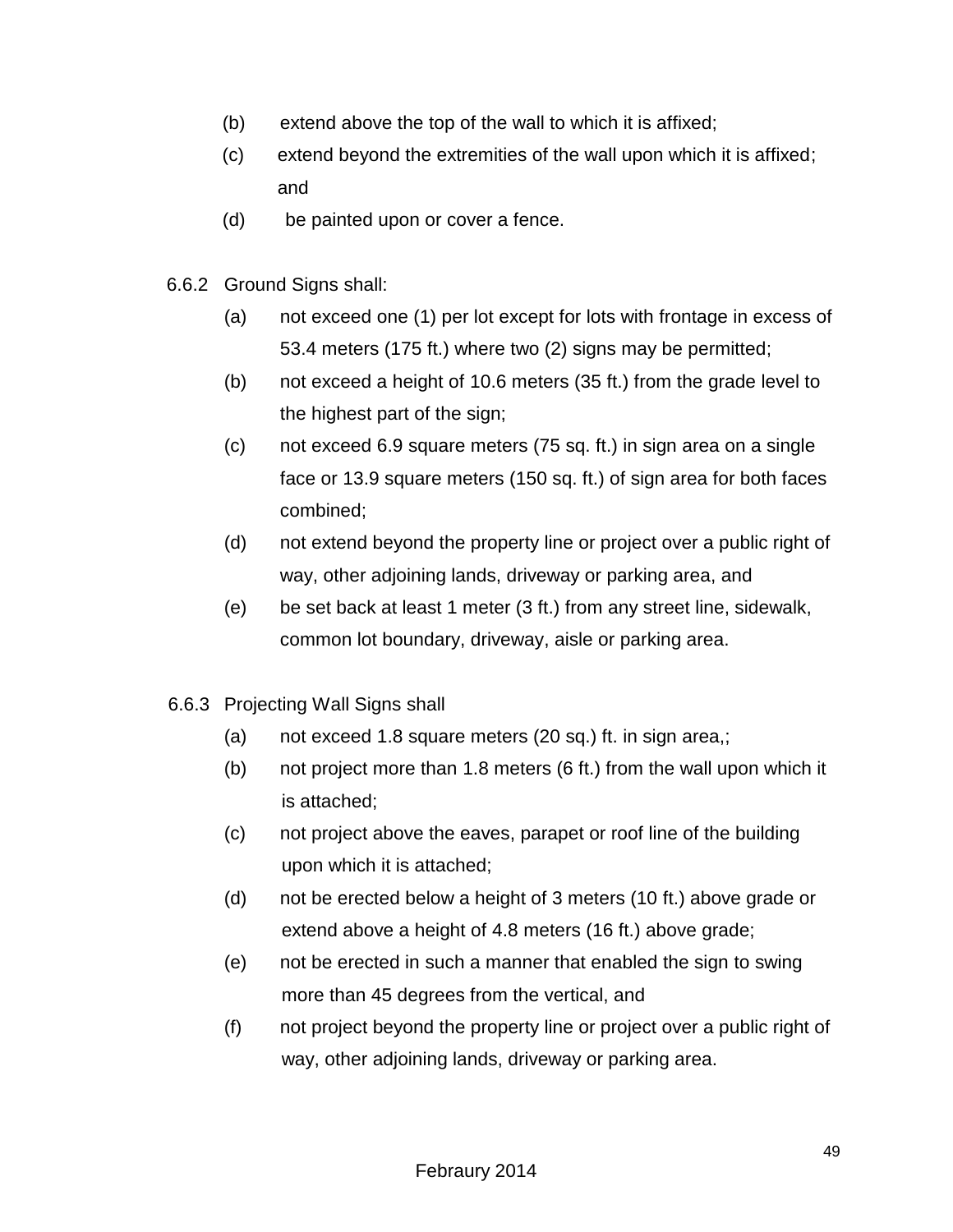- 6.7 Limit on the Number of Signs in the Residential Rural (RR) and Residential Urban (RU) Zones
	- (a) signs advertising existing commercial uses in the Residential Rural (RR) and Residential Urban (RU) Zone shall not exceed 2.9 square meters (32 sq. ft) in sign area and not exceed 1.8 meters (6 ft.) in height above grade at the sign location;
	- (b) all non-residential uses (existing commercial uses, home occupations, bed and breakfasts, guest homes and day nurseries) are limited to one ground sign per lot, and
	- (c) signs advertising home occupations, bed and breakfasts, guest homes and day nurseries, shall not exceed .9 square meters (10 sq. ft.) in sign area and not exceed 1.8 meters (6 ft.) in height above grade at the sign location.

## **Part 7 General Provisions, Residential Area**

## **7.1 Business Uses Permitted in Residential Zones**

- 7.1.1 Nothing in this By-law shall prevent the use of a dwelling in a Residential (RR, RU) Zone for a business or home occupation including but not limitied to personal service, professional service or domestic or household arts provided that:
	- (a) the dwelling is occupied as a residence by the user and the external appearance of the dwelling is not changed by the business or professional use;
	- (b) there shall not be more than two (2) assistants who are not residents in the dwelling employed within the residential structure;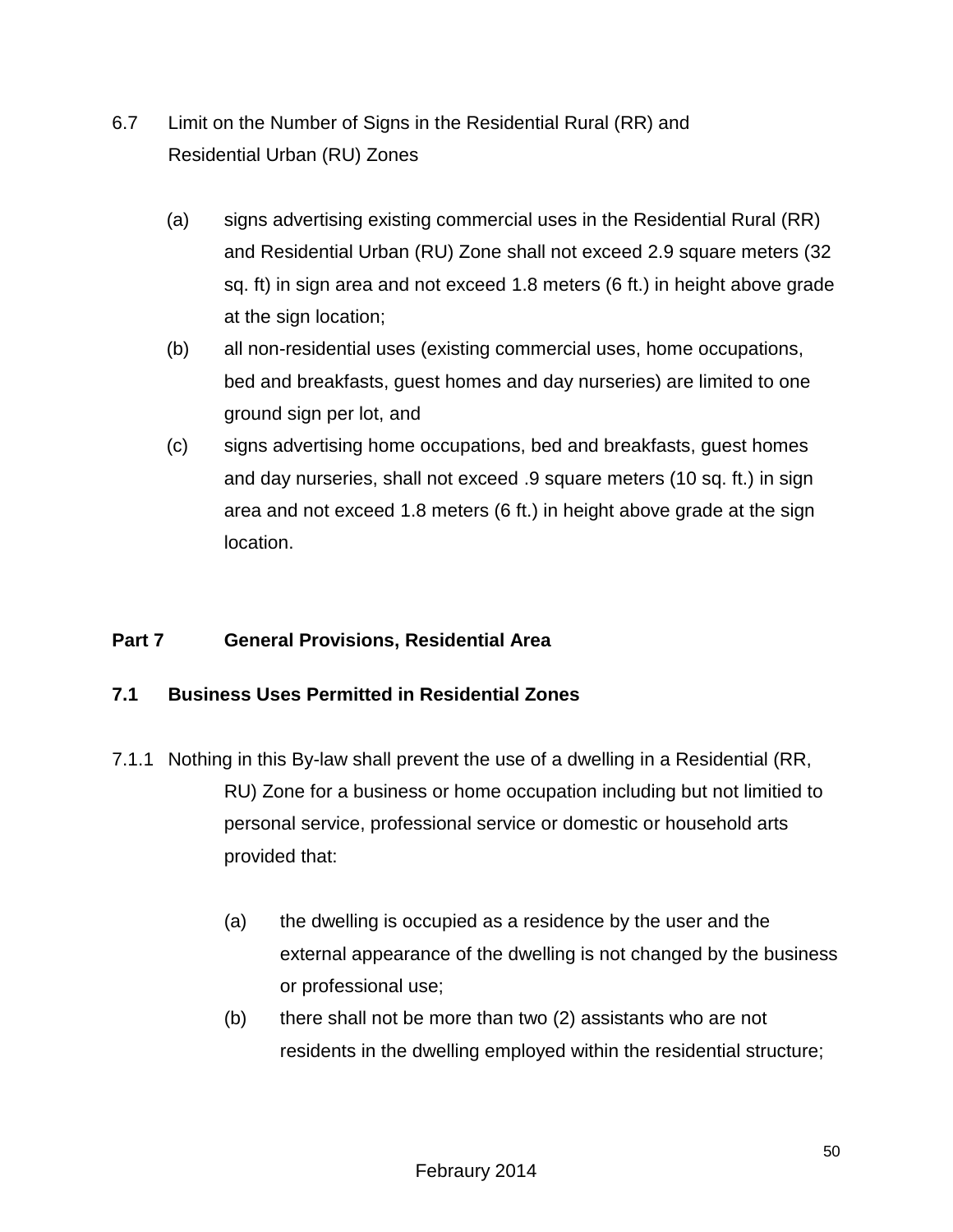- (c) not more than a total of thirty-five (35) percent of the total floor area of the dwelling or 37.16 sq. meters (400 sq. ft.) of an accessory building is devoted to the professional, business or domestic or household arts;
- (d) one off-street parking space, other than that required for the dwelling, is provided for every 18.6 square meters (200 sq. ft.) of floor space occupied by the business or professional use;
- (e) there shall be no advertising other than a business identification plate or sign which has a maximum sign area of .9 square meters  $(10$  sq. ft.);
- (f) no mechanical equipment is used on the premises which is capable of generating an amount or type of noise not reasonably consistent with the use of a dwelling; and
- (g) no open storage or outdoor display related to the business shall be permitted.

## 7.1.2 Uses Prohibited

For the purposes of this By-law no automobile repair or body shop, manufacturing which by its nature creates noise or emissions which are inconsistent with residential uses, fish or food processing, taxi dispatch, fire wood salesor any use which includes the bulk storage of commercial materials or products shall be considered a permitted home occupation.

7.1.3 Domestic and Household Arts Permitted in Residential Zones

In this By-law Household and Domestic Arts shall include but be not limited to: **Catering** Dressmaking and Tailoring Hairdressing and Barber Shops Instruction in music, dancing, arts and crafts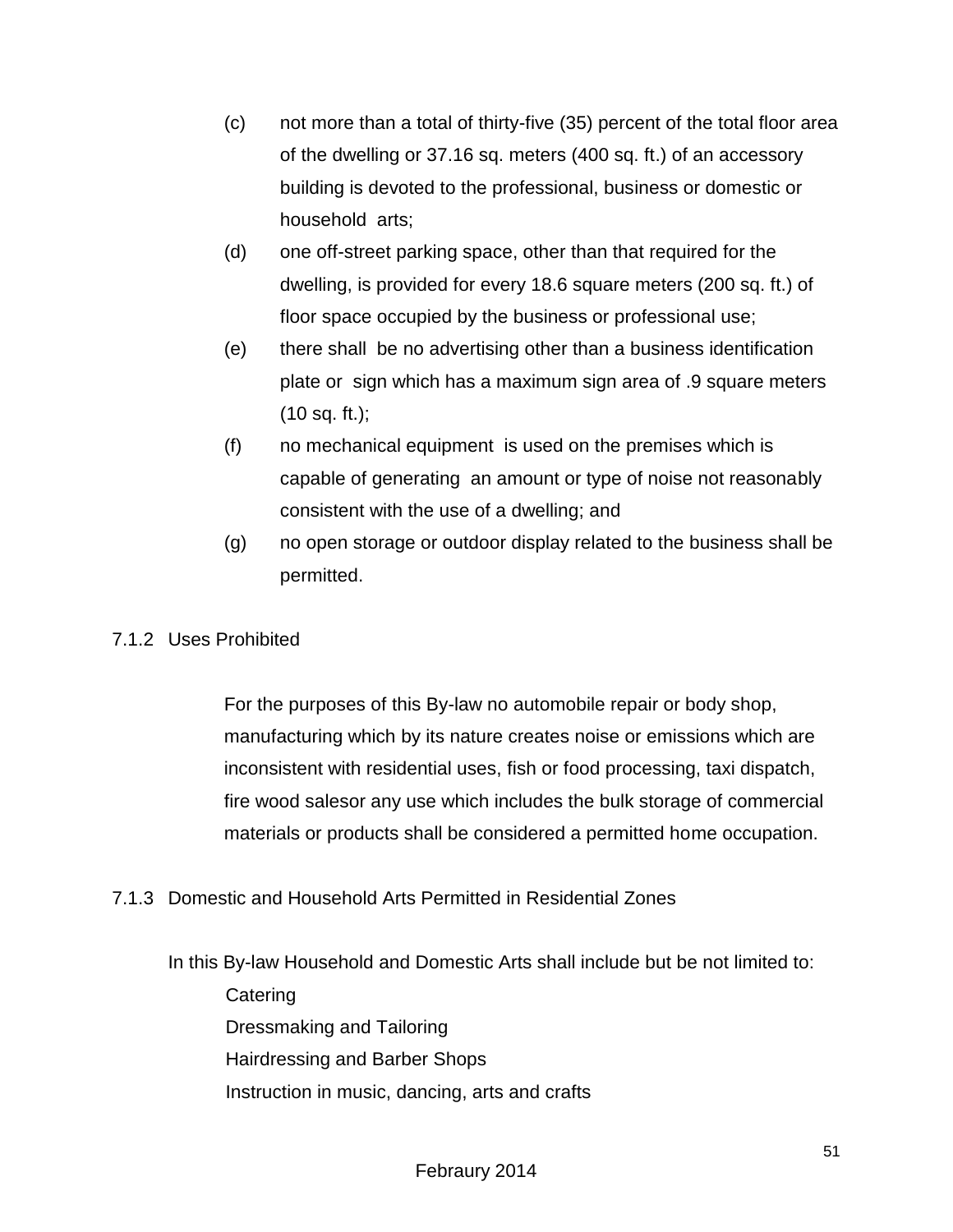Weaving, painting, sculpturing, molding or otherwise making or repairing of garden or household ornaments, articles of clothing, personal effects or toys.

7.2 Conformity with Existing Setbacks

Notwithstanding anything else in this By-law, in the Residential (RR and RU) Zones, structures built between existing buildings within two hundred (200 ft.) apart on the same block may be built with a setback equal to the average setback of the adjacent buildings, but this depth shall not be less than 3.04 meters (10 ft.) from the front lot line and need be no greater than setback regulations prescribed in the zone in which it is situated.

- 7.3 Parking of Commercial Motor Vehicles
	- (a) For the purpose of this Part, "Commercial Motor Vehicles" shall mean any motor vehicle which is incompatible with residential uses including but not limited to ambulances, hearses, tractors, back hoe, school bus, bucket truck, septic pump truck, garbage truck;
	- (b) No tractor-trailer combinations or cab (tractor unit) shall be kept or parked over night or longer on a lot in a fully serviced subdivision; and
	- (c) No commercial motor vehicle shall be kept or parked on any vacant lot located in a serviced subdivision

## **Part 8 Residential Rural (RR) Zone Requirements**

## **8.1 RR Uses Permitted**

No development permit shall be issued in a Residential Rural (RR) Zone except for the following uses:

Agricultural and Forestry Uses Animal Kennels or Stables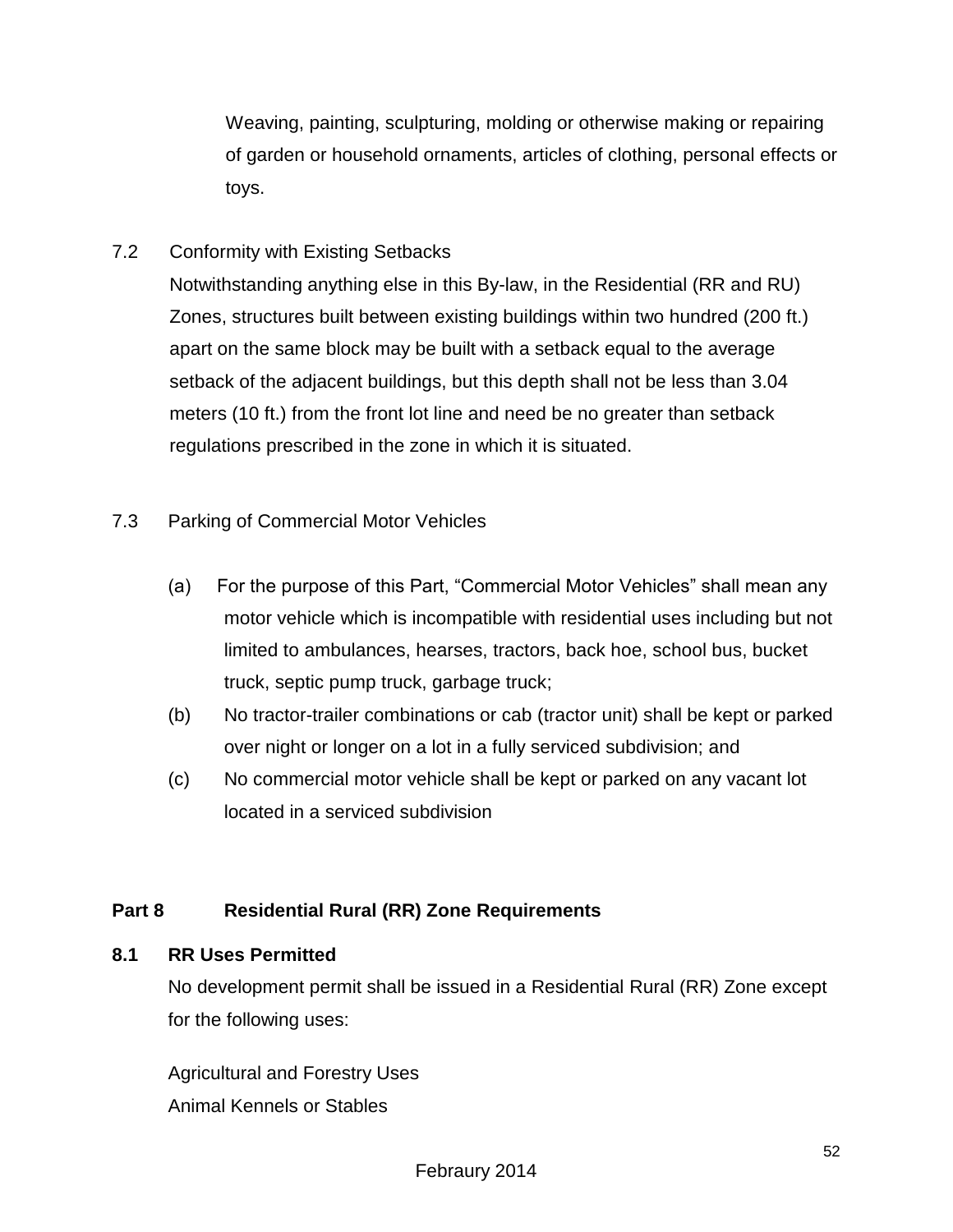Apartment Buildings to a maximum of 4 units **Cemeteries**  Churches Converted Dwellings to a maximum of 4 units Day Nurseries **Duplexes** Boarding and Rooming Houses to a maximum of 4 Units Existing Commercial Uses Golf Courses or Golf Driving Ranges Guest houses with up to 4 guest rooms Institutional Uses Parks and Open space Private Clubs Private Parks Recreational Uses Semi-Detached Dwellings Single Unit Dwellings Tri-plex Dwelling Townhouse or Rowhouse Dwelling to a maximum of 4 Units Tourist Homes Trailer or Tenting Park Veterinary Establishments

8.2 Restricted Agricultural Uses

No development permit shall be issued for any of the following restricted agricultural uses:

Fur farm

Turkey, game bird, or chicken farm or hatchery

Feed lots for cattle, pigs or other livestock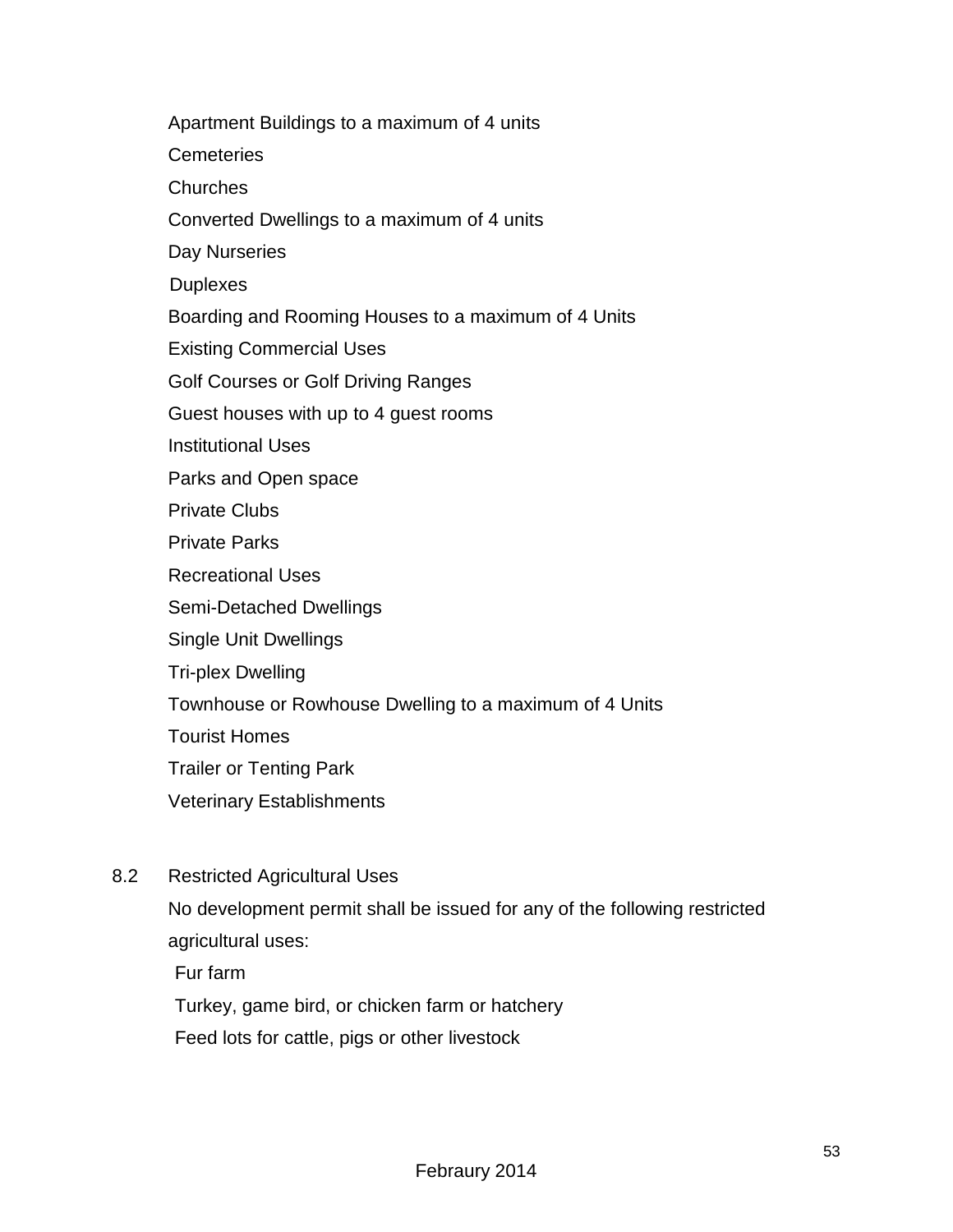#### 8.3 General Lot Requirements

In a Residential Rural (RR) Zone, no development permit shall be issued except in conformity with the following requirements:

Where Municipality approved central sanitary sewer and water services are not available:

|                                    | Single Family, Duplex, Semi Detached Dwelling,<br>Row and Town Houses, Converted dwellings                                        | All non residential uses                                                                                                                 |
|------------------------------------|-----------------------------------------------------------------------------------------------------------------------------------|------------------------------------------------------------------------------------------------------------------------------------------|
| Minimum<br>Lot Area                | 3,716 Sq. Meters (40,000 sq. ft.) for each dwelling<br>and dwelling unit within a converted dwelling or<br>multiple unit dwelling | 3,716 Sq. Meters (40,000 sq. ft.)<br>plus additional area to be<br>determined by N.S. Dept. of<br>Environment on-site septic<br>approval |
| <b>Minimum</b><br>Lot Frontage     | 60.9 Meters (200 ft.)                                                                                                             | 60.9 Meters (200 ft.)                                                                                                                    |
| <b>Minimum</b><br>Lot Depth        | 60.9 Meters (200 ft.)                                                                                                             | 60.9 Meters (200 ft.)                                                                                                                    |
| Minimum<br><b>Front Yard</b>       | 10.6 Meters (35 ft.)                                                                                                              | 10.6 Meters (35 ft.)                                                                                                                     |
| <b>Minimum</b><br><b>Rear Yard</b> | 10.6 Meters (35 ft.)                                                                                                              | 10.6 Meters (35 ft.)                                                                                                                     |
| <b>Minimum</b><br>Side Yards       | 3.04 Meters (10 ft.)                                                                                                              | 3.04 Meters (10 ft.)                                                                                                                     |
| Maximum<br>Height                  | 10.6 Meters (35 ft.)                                                                                                              | 10.6 Meters (35 ft.)                                                                                                                     |
| <b>NOTE</b>                        | All individual Lot sizes are subject to<br>N.S. Dept. Environment approval based on intended<br>use and soil capacity.            | All individual Lot sizes are subject<br>to N.S. Dept. Environment<br>approval based on intended use<br>and soil capacity                 |

8.4 Special Requirements: Buildings Intended for the Keeping of Animals No development permit shall be issued for any barn, kennel, stable or other building intended for the keeping of animals except in compliance with the following Table

| Shelter for                | Minimum Side and Rear | Minimum Lot Area Required    |
|----------------------------|-----------------------|------------------------------|
|                            | Yards                 |                              |
| Domestic Pets              | 3.04 Meteres (10 ft.) | None                         |
| Other Animals Housed in an | 12.1 Meters (40 ft.)  | 3,716 Sq. Meters (40,000 Sq. |
| <b>Accessory Building</b>  |                       | ft.                          |
| Other Animals Housed in a  | 13.7 Meters (45 ft.)  | 3,716 Sq. Meters (40,000     |
| Main Buiolding             |                       | Sq. ft.)                     |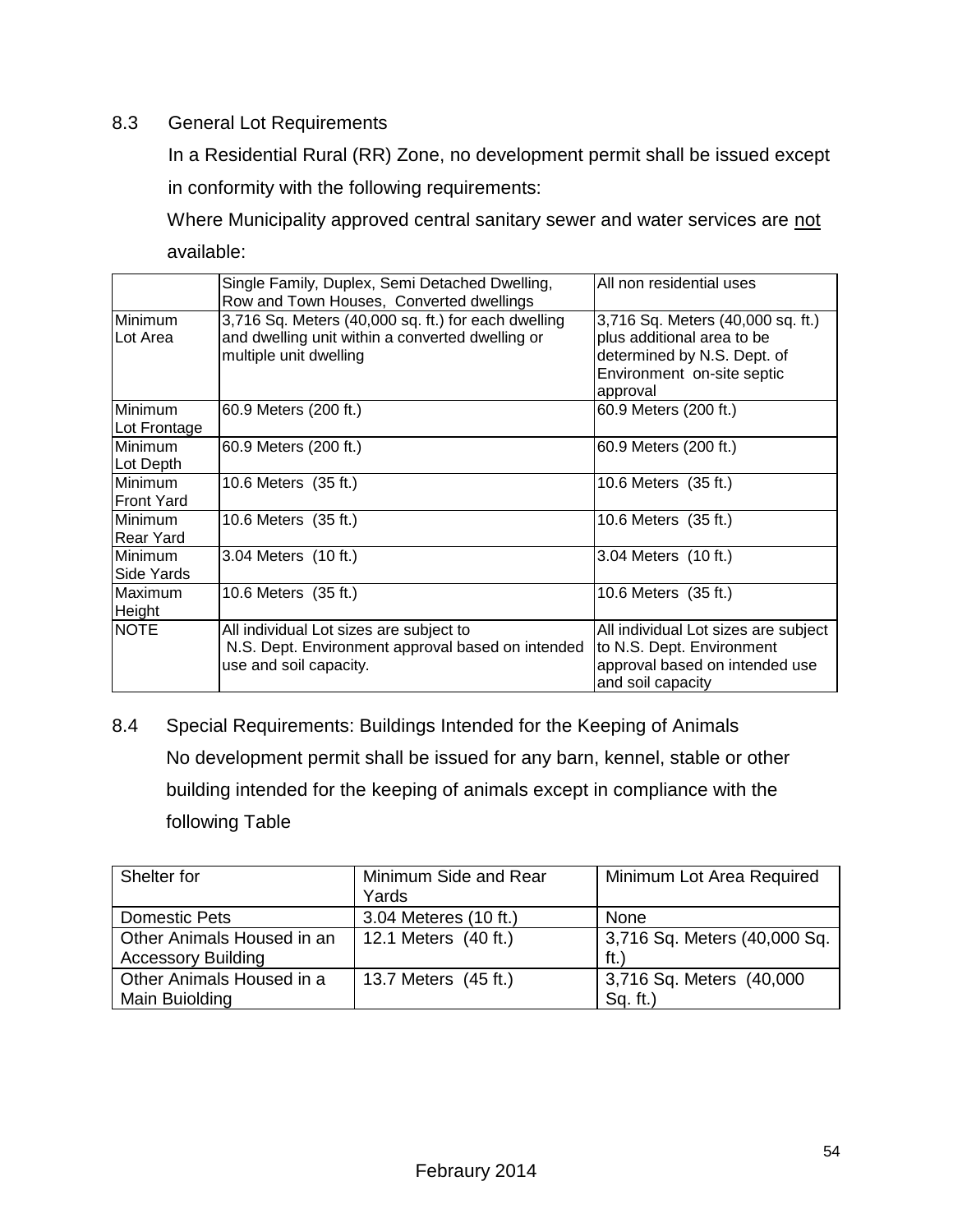- 8.5Special Requirements: Boarding and Rooming Houses, Guest Homes and Converted Dwelling Contain less than Five (5) Units In addition to all other requirements, the following special provisions shall apply to converted dwellings and boarding or rooming houses in an Residential Rural (RR) Zone:
	- (a) Additions No addition or alteration may be undertaken which changes the roof line or increases the height (except for the addition of dormers), or extends into the front or side yard of the lot (except for structures necessary for public safety purposes such as fire escapes), and
	- (b) Parking Parking shall be provided only in the side or rear yard of the lot.
- 8.6 Special Requirements: Existing Commercial Uses The following special provisions will apply to existing commercial and commercial uses included as a permitted use within the Residential Rural (RR) Zone.
	- (a) extensions to the main building may extend to within 3.6 meters (12 ft.) of the lot line on one side and on the other side to within 3.04 meters (10 ft.), and to within 6.09 meters (20 ft.) of the front lot line and 10.6 meters (35 ft.) of the rear lot line;
	- (b) open storage or parking is permitted in the rear yard of the lot and may be extended within the rear yard up to a fence which is at least five 1.5 meters (5 Ft.) in height and which totally blocks off light transmission. If there is no such fence, open storage and parking must be 6.09 meters (20 ft.) or more from the near lot line, and
	- (c) the signage provisions of Part 5.34 are satisfied.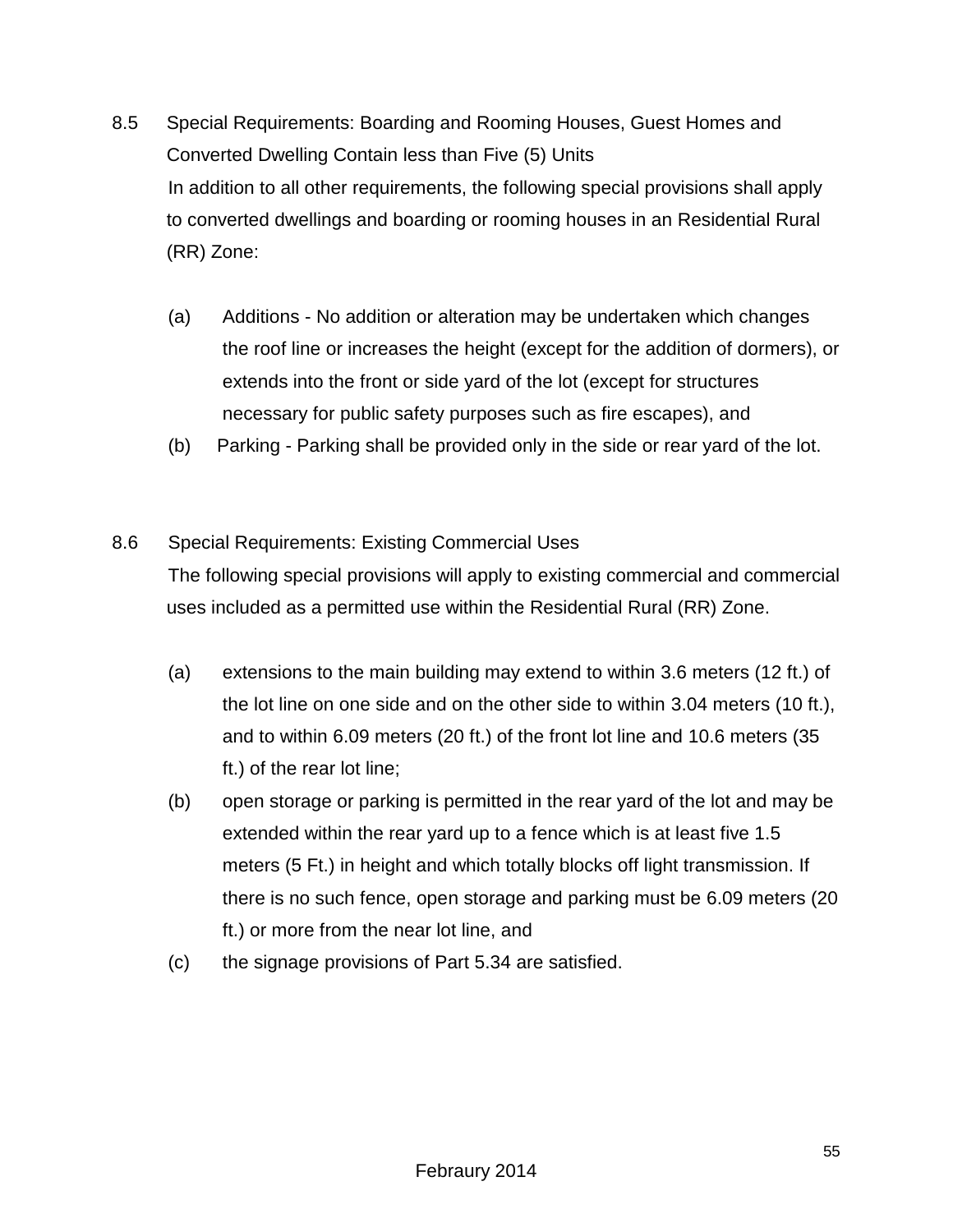8.7 Special Requirements: Limitation on the Number of Accessory Buildings for Existing Commercial Uses For existing commercial uses accessory buildings which are in addition to a residential dwelling on the same property may be permitted provided that the total floor area of the accessory structures does not exceed the floor area of the main structure. The provisions of Part 5.3 relating to accessory buildings shall apply.

## **Part 9 Residential Urban (RU) Zone Requirements**

#### **9.1 RU Uses Permitted**

No development permit shall be issued in a Residential Urban (RU) Zone except for the following uses:

Apartment Buildings to a maximum of 4 units

**Cemeteries Churches**  Day Nurseries **Duplexes**  Converted Dwellings to a maximum of 4 Units Existing Boarding and Rooming Houses Guest houses with up to 4 guest rooms Existing Commercial Uses Institutional Uses Parks and Open space Private Parks Recreational Uses Semi-Detached dwellings Single Unit Dwellings Tri-plex Dwellings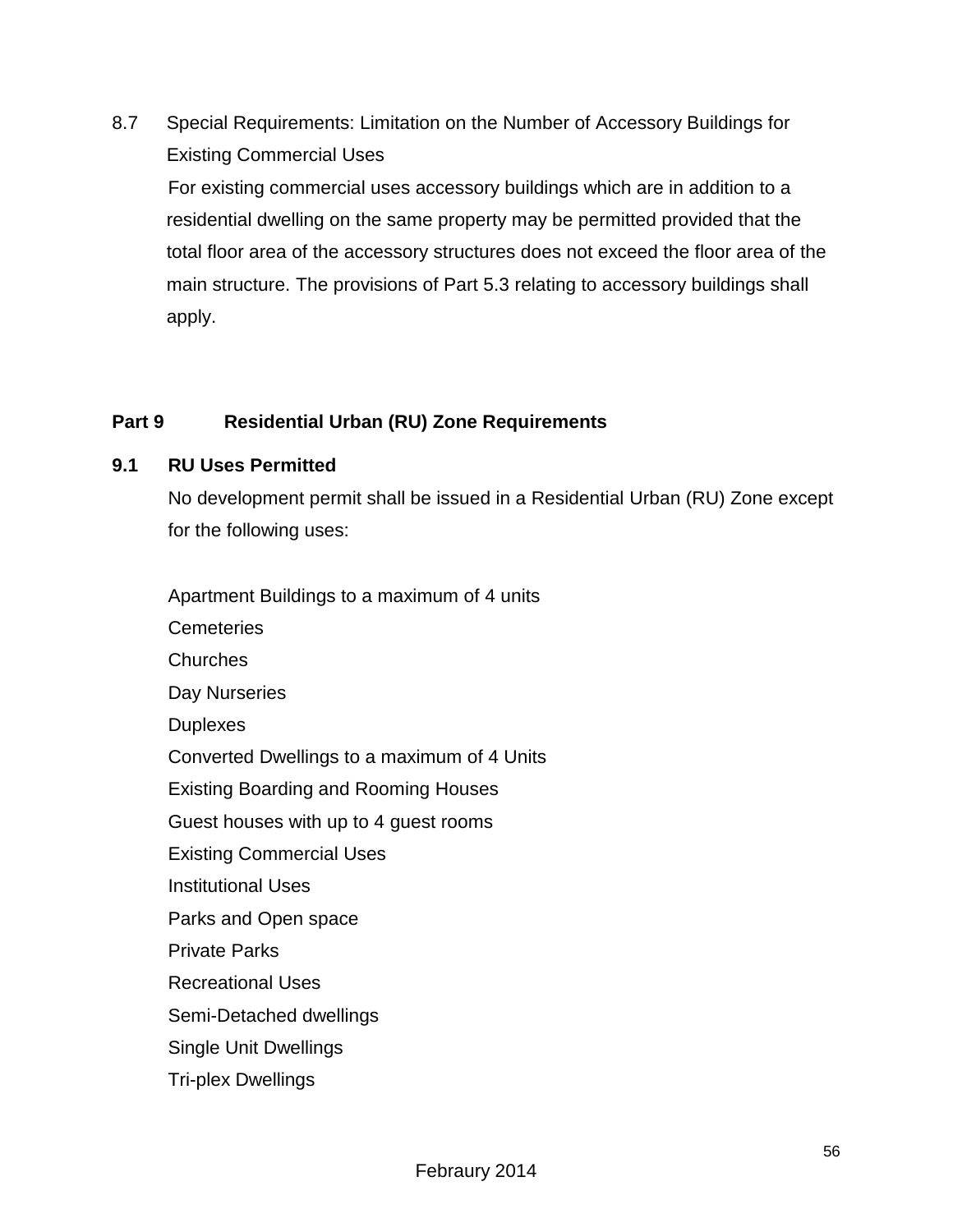Townhouse or Rowhouse Dwellings to a maximum of 4 Units Tourist Home

9.2 General Lot Requirements

In an Residential Urban (RU) Zone, no development permit shall be issued except in conformity with the following requirements:

(a) Where Municipality Approved Central Sanitary Sewers and Piped Water are available:

|                   | Single Unit          | Duplex Dwelling,         | Row and Town                        | All non          |
|-------------------|----------------------|--------------------------|-------------------------------------|------------------|
|                   | Dwelling, Guest      | Semi Detached            | Houses,                             | residential uses |
|                   | Houses, Tourist      | <b>Dwelling</b>          | Converted                           |                  |
|                   | Homes                |                          | Dwellings,                          |                  |
|                   |                      |                          | Apartment                           |                  |
|                   |                      |                          | Dwellings to a                      |                  |
|                   |                      |                          | maximum of 4 Units                  |                  |
| Minimum           | 668 Sq. Meters       | 1,114 Sq. Meters         | 464 Sq. Meters                      | 1,393 Sq.        |
| Lot Area          | $(7,200$ sq. ft.)    | $(12,000$ sq. ft.)       | (5,000 sq. ft.) for                 | Meters (15,000   |
|                   |                      |                          | each dwelling unit                  | sq. $ft.$ )      |
| Minimum           | 18.3 Meters          | 30.4 Meters              | 12.2 Meters                         | 36.6 Meters      |
| Lot Frontage      | (60 ft.)             | (100 ft)                 | (40 ft.) per unit                   | (120 ft.)        |
| Minimum           | 36.6 Meters          | 36.6 Meters              | 36.6 Meters                         | 36.6 Meters      |
| Lot Depth         | (120 ft.)            | (120 ft.)                | (120 ft.)                           | (120 ft.)        |
| Minimum           | 7.62 Meters          | 7.62 Meters              | 7.62 Meters                         | 10.6 Meters      |
| <b>Front Yard</b> | (25 ft.)             | (25 ft.)                 | (25 ft.)                            | (35 ft.)         |
| Minimum           | 10.6 Meters          | 10.6 Meters              | 10.6 Meters                         | 10.6 Meters      |
| <b>Rear Yard</b>  | (35 ft.)             | (35 ft.)                 | (35 ft.)                            | (35 ft.)         |
| Minimum           | 1.2 Meters (4 ft.)   | 1.2 Meters (4 ft.) plus  | 1.2 Meters (4 ft.)                  | 3.04 Meters      |
| Side Yard         | plus .6 meters (2    | .6 Meters (2 ft.) for    | plus $.6$ Meters $(2 ft.)$ (10 ft.) |                  |
| One Side:         | ft.) for each storey | each storey over 1       | for each storey in                  |                  |
|                   | over 1 storey        | storey, except 0 ft. for | excess of 1 storey.                 |                  |
|                   |                      | semi detached            |                                     |                  |
|                   |                      | dwellings centre on      |                                     |                  |
|                   |                      | common lot line          |                                     |                  |
| Minimum           | 3,04 Meters          | 3,04 Meters              | 3,04 Meters                         | 3,04 Meters      |
| Side Yard         | (10 ft.)             | (10 ft.)                 | (10 ft.)                            | (10 ft.)         |
| <b>Other Side</b> |                      |                          |                                     |                  |
| Maximum           | 10.6 Meters          | 10.6 Meters              | 10.6 Meters                         | 10.6 Meters      |
| Height            | (35 ft.)             | (35 ft.)                 | (35 ft.)                            | (35 ft.)         |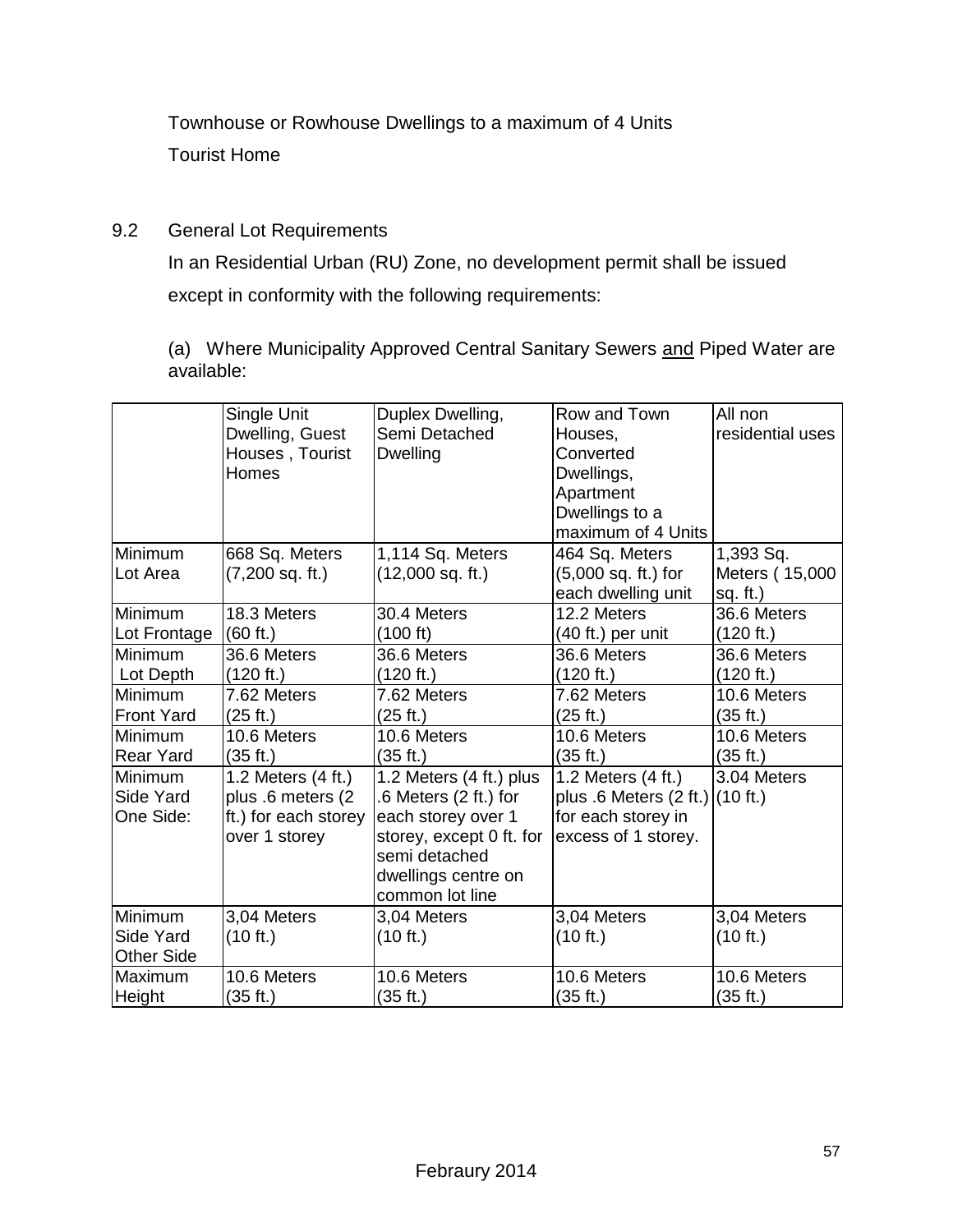(b) Where Municipality Approved Central Sanitary Sewers are available with on-site well water :

| Minimum Lot<br>Area                    | <b>Single Unit Dwelling</b><br>Guest Houses,<br><b>Tourist Homes</b><br>4,389 Sq. Meters<br>$(14,400$ sq. ft.)                                                                        | Duplex & Semi detached<br>Dwellings,<br>Row/Town Houses and<br>Apartment Buildings,<br>Converted Dwellings to a<br>maximum of 4 Units<br>4,389 Square Meters<br>$(14,400$ sq. ft.) for the first<br>dwelling and 668 Sq.<br>Meters (7,200 sq. ft. for<br>each additional dwelling | Non residential<br><b>Uses</b><br>1,858 Sq.<br><b>Meters</b><br>$(20,000$ sq. ft.) |
|----------------------------------------|---------------------------------------------------------------------------------------------------------------------------------------------------------------------------------------|-----------------------------------------------------------------------------------------------------------------------------------------------------------------------------------------------------------------------------------------------------------------------------------|------------------------------------------------------------------------------------|
| Minimum Lot                            | 36.6 Meters                                                                                                                                                                           | 36.6 Meters                                                                                                                                                                                                                                                                       | 36.6 Meters                                                                        |
| frontage                               | (120 ft.)                                                                                                                                                                             | (120 ft.)                                                                                                                                                                                                                                                                         | (120 ft.)                                                                          |
| Minimum Lot                            | 36.6 Meters                                                                                                                                                                           | 36.6 Meters                                                                                                                                                                                                                                                                       | 36.6 Meters                                                                        |
| depth                                  | (120 ft.)                                                                                                                                                                             | (120 ft.)                                                                                                                                                                                                                                                                         | (120 ft.)                                                                          |
| <b>Minimum Front</b>                   | 7.62 Meters                                                                                                                                                                           | 10.6 Meters                                                                                                                                                                                                                                                                       | 10.6 Meters                                                                        |
| Yard                                   | (25 ft.)                                                                                                                                                                              | (35 ft.)                                                                                                                                                                                                                                                                          | (35 ft.)                                                                           |
| Minimum Rear                           | 10.6 Meters                                                                                                                                                                           | 10.6 Meters                                                                                                                                                                                                                                                                       | 10.6 Meters                                                                        |
| Yard                                   | (35 ft.)                                                                                                                                                                              | (35 ft.)                                                                                                                                                                                                                                                                          | (35 ft.)                                                                           |
| Minimum Side<br>Yard One side          | 1.2 Meters (4 ft.) and<br>.6 Meters (2 ft.) for<br>each storey over 1                                                                                                                 | 1.2 Meters (4 ft.) and .6<br>meters (2 ft.) for each<br>storey over 1<br>Except 0 ft. for semi<br>detached dwellings<br>adjacent to the common lot<br>line.                                                                                                                       | 3.04 Meters<br>(10 ft.)                                                            |
| Minimum Side<br><b>Yard Other side</b> | 3.04 Meters (10 ft.)<br>Location of all buildings<br>should not prevent<br>future subdivision of<br>the lot, based on<br>future compliance the<br>above lot and yard<br>requirements. | 3.04 Meters (10 ft.)                                                                                                                                                                                                                                                              | 3.04 Meters<br>(10 ft.)                                                            |
| Maximum Height                         | 10.6 Meters                                                                                                                                                                           | 10.6 Meters                                                                                                                                                                                                                                                                       | 10.6 Meters                                                                        |
|                                        | (35 ft.)                                                                                                                                                                              | (35 ft.)                                                                                                                                                                                                                                                                          | (35 ft.)                                                                           |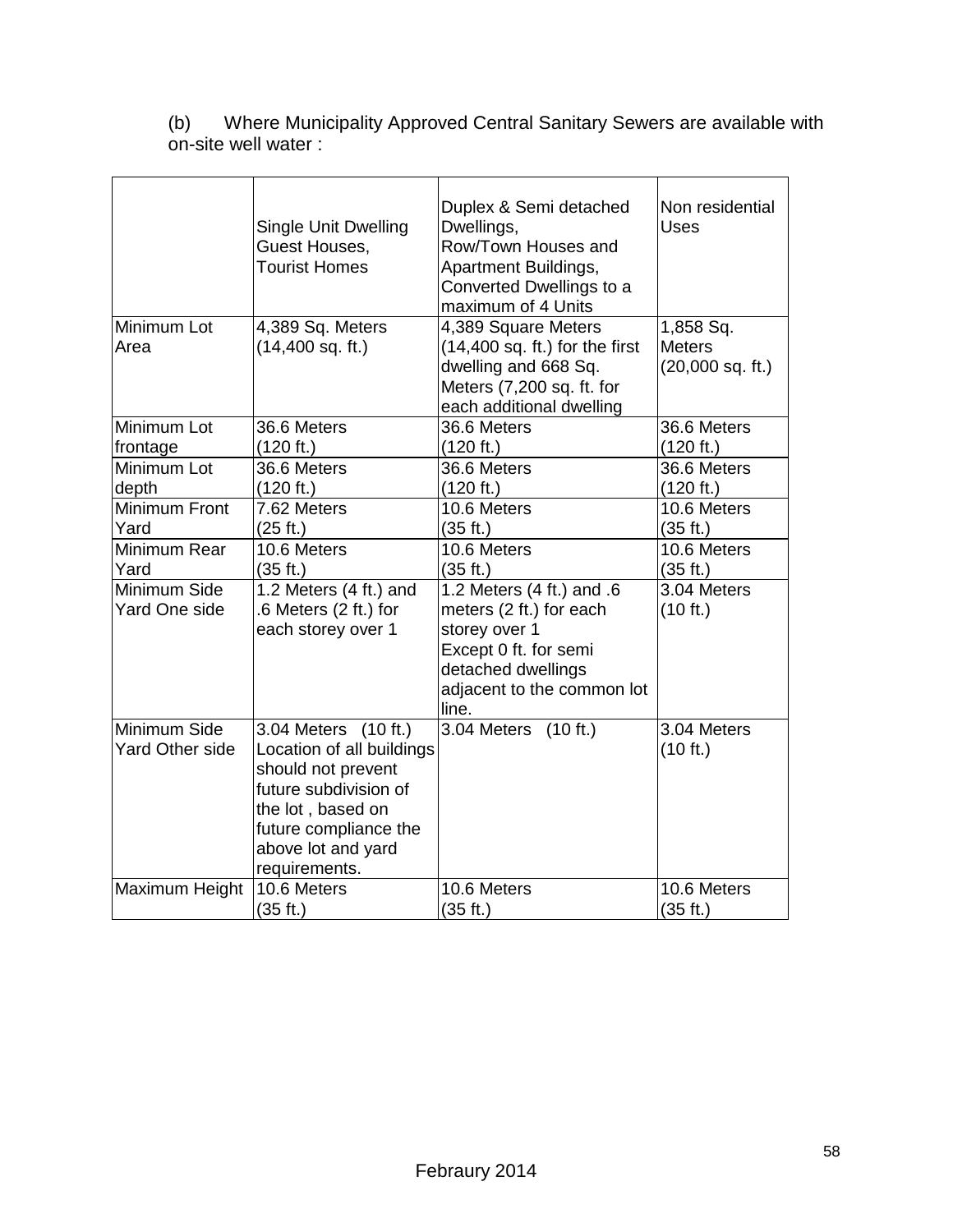(c) Where Municipality approved central sanitary sewer and water services are not available:

|                                    | Single Unit, Duplex, Semi detached Dwelling,<br>Boarding/Rooming and Guest Houses,<br>Apartment Buildings and Converted Dwellings to<br>a maximum of 4 Units | All non residential uses                                                                                                         |
|------------------------------------|--------------------------------------------------------------------------------------------------------------------------------------------------------------|----------------------------------------------------------------------------------------------------------------------------------|
| Minimum<br>Lot Area                | 2,787 Sq. Meters (30,000 sq. ft.) for each<br>dwelling and dwelling within a converted<br>dwelling                                                           | 2,787 Sq. Meters (30,000 sq.<br>ft.) plus additional area as<br>determined by N.S. Dept. of<br><b>Environment On-site Septic</b> |
| <b>Minimum</b><br>Lot Frontage     | 38.1 Meters (125 ft.)                                                                                                                                        | approval requirements<br>38.1 Meters (125 ft.)                                                                                   |
| <b>Minimum</b><br>Lot Depth        | 36.6 Meters (120 ft.)                                                                                                                                        | 36.6 Meters (120 ft.)                                                                                                            |
| Minimum<br><b>Front Yard</b>       | 7.62 Meters (25 ft.)                                                                                                                                         | 7.62 Meters (25 ft.)                                                                                                             |
| <b>Minimum</b><br><b>Rear Yard</b> | 10.6 Meters (35 ft.)                                                                                                                                         | 10.6 Meters<br>(35 ft.)                                                                                                          |
| <b>Minimum</b><br>Side Yards       | 3.04 Meters (10 ft.)                                                                                                                                         | 3.04 Meters (10 ft.)                                                                                                             |
| Maximum<br>Height                  | 10.6 Meters (35 ft.)                                                                                                                                         | 10.6 Meters (35 ft.)                                                                                                             |
| <b>NOTE</b>                        | All individual Lot sizes are subject to<br>N.S. Dept. Environment approval based on<br>intended use and soil capacity.                                       |                                                                                                                                  |

# 9.3 Special Requirements: Side Yards for Attached Garages and Garages Incorporated into a Dwelling Unit

Where a dwelling unit includes an attached garage or a garage incorporated into the unit, and is located on a lot in a fully serviced lot, the larger minimum side yard shall be reduced to 1. 2 meters (4 ft.) for a one-storey building and an additional .6 meters (2 ft.) for every additional storey.

9.4Special Requirements: Boarding and Rooming Houses, Guest Homes and Converted Dwelling Contain less than Five (5) Units In addition to all other requirements, the following special provisions shall apply to converted dwellings and boarding or rooming houses in an Residential Urban (RU) Zone: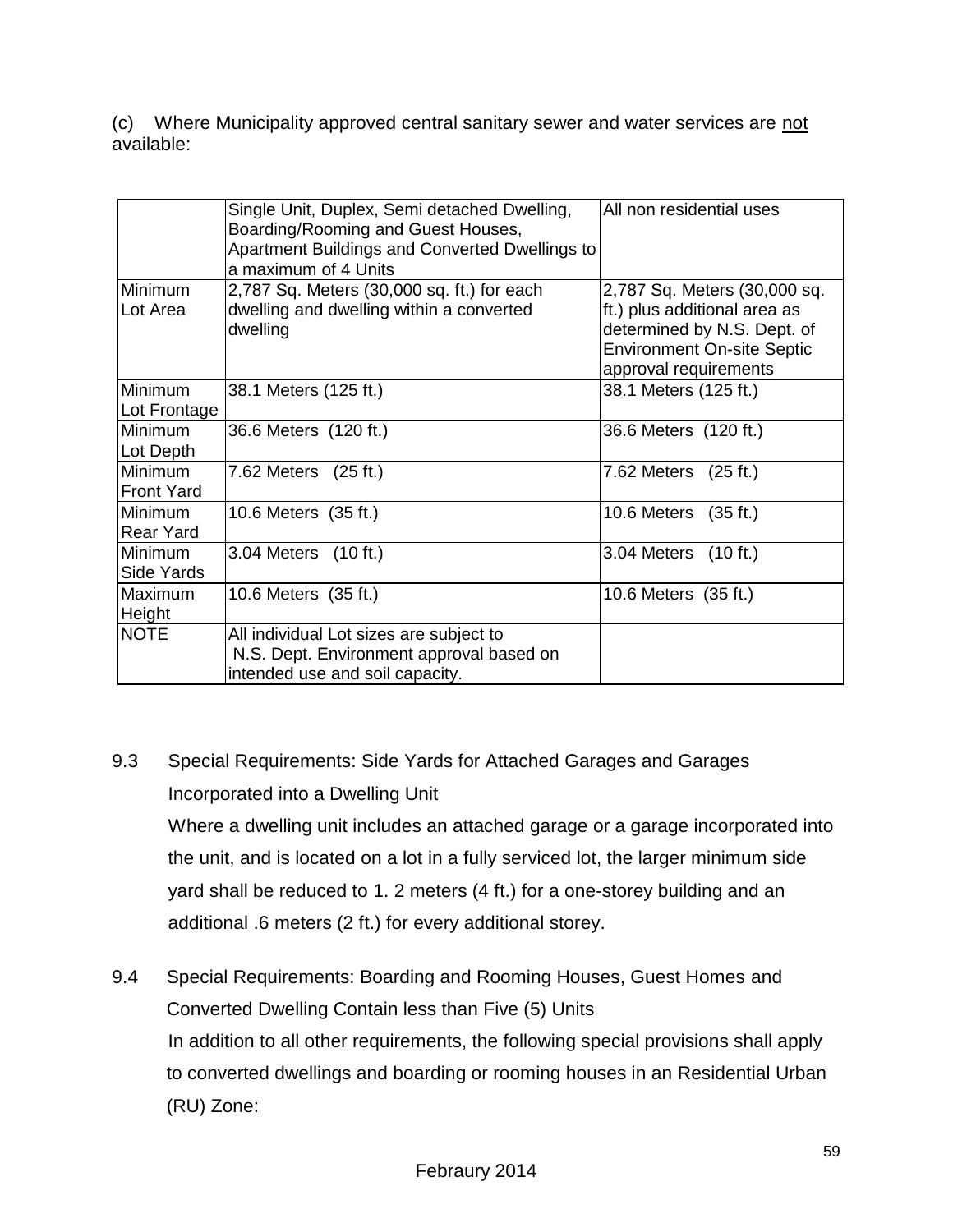- (a) Additions No addition or alteration may be undertaken which changes the roof line or increases the height (except for the addition of dormers), or extends into the front or side yard of the lot (except for structures necessary for public safety purposes such as fire escapes), and
- (b) Parking Parking shall be provided only in the side or rear yard of the lot.
- 9.5 Special Requirements: Existing Commercial Uses The following special provisions will apply to those existing commercial uses listed in this part as permitted uses:
	- (a) extensions to the main building may extend to within 3.6 meters (12 ft.) of the lot line on one side and on the other side to within 1.2 meters (4 ft.) plus .6 meters (2 ft.) for every storey over 1, and to within 6.09 meters (20 ft.) of the front lot line and 10.6 meters (35 ft.) of the rear lot line;
	- (b) open storage or parking is permitted in the rear yard of the lot and may be extended within the rear yard up to a fence which is at least five 1.5 meters (5 ft.) in height and which totally blocks off light transmission. If there is no such fence, open storage and parking must be 6.09 meters (20 ft.) or more from the near lot line, and
	- (c) the signage provisions of Part 5.34 are satisfied.
- 9.6 Special Requirements: Limitation on the Number of Accessory Buildings for Existing Commercial Uses For existing commercial uses accessory buildings which are in addition to a residential dwelling on the same property may be permitted provided that the total floor area of the accessory structures does not exceed the floor area of the main structure. The provisions of Part 5.3 relating to accessory buildings shall apply.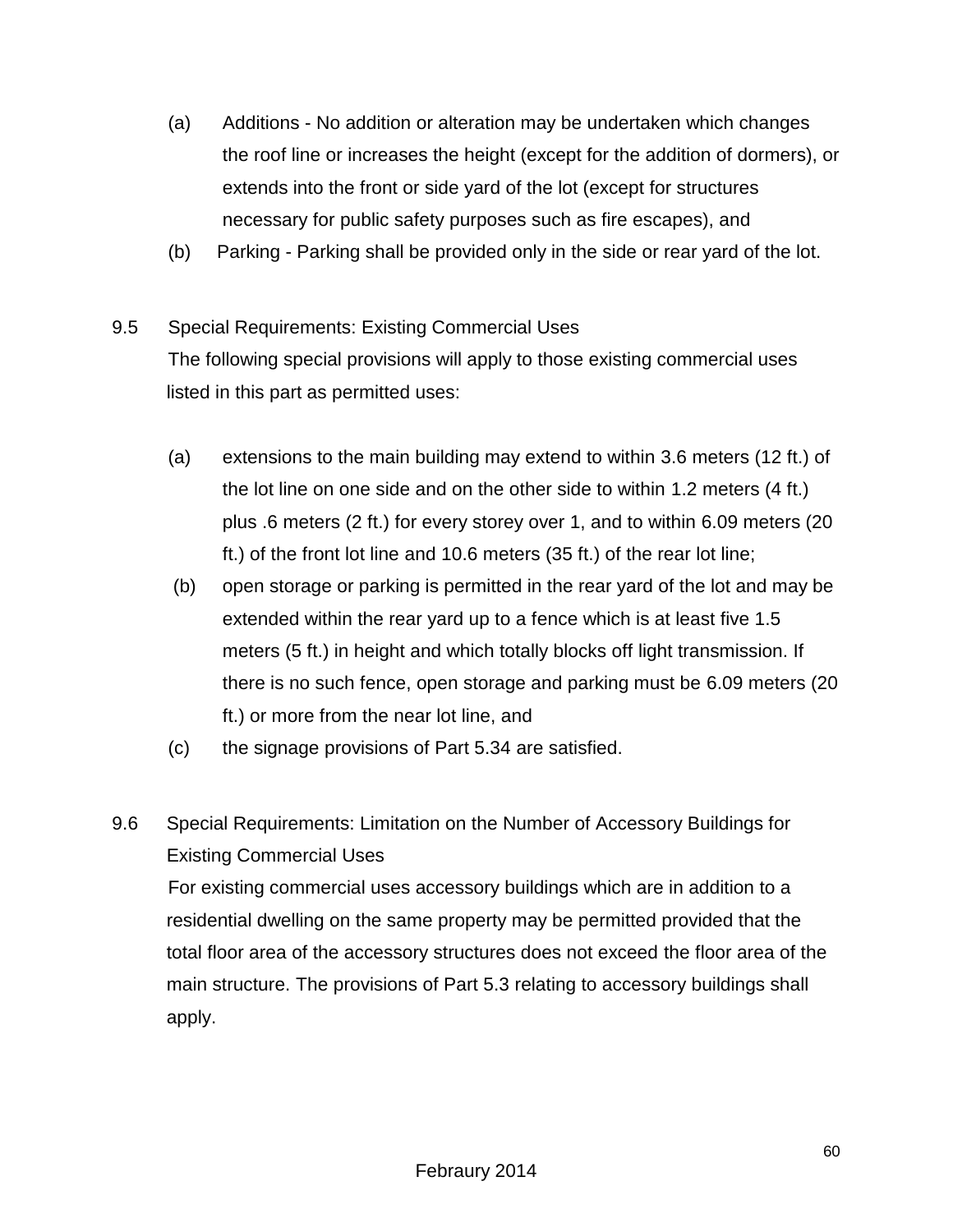## **Part 10 Commercial General (CG) Zone Requirements**

#### **10.1 CG Uses Permitted**

No development permit shall be issued in a Commercial General (CG) Zone except for the following uses:

Animal Hospitals and Veterinary Establishments

Any manufacturing, assembly or warehousing operation conducted or wholly contained within an enclosed building and which is not obnoxious by reason of sound , odour, dust, fumes, or smoke, or other obnoxious emission or refuse matter or water carried waste or by reason or unsightly open storage or the detonation of explosives

Apartments as an accessory use.

Automobile Sales Establishment

Automobile Service Stations including automobile washing establishments as an accessory use conducted on the same lot as the main building (see Restricted Uses)

Banks, Insurance and Financial Institutions

Business and Professional Offices

Boats, Trailer, RV and Snowmobile Sales and Rentals

Churches and Religious Institutions

Commercial Schools

Commercial Service

Day Nursery

Display Courts, featuring swimming pools, decorative fountains, prefabricated cottage and manufactured homes.

Dry Cleaning and Laundry Distribution Establishments

Existing Residential uses, subject to the provisions

of the Residential Urban (RU) Zone

Farmers Market

Food and Grocery Stores

Funeral Monument Sales and Displays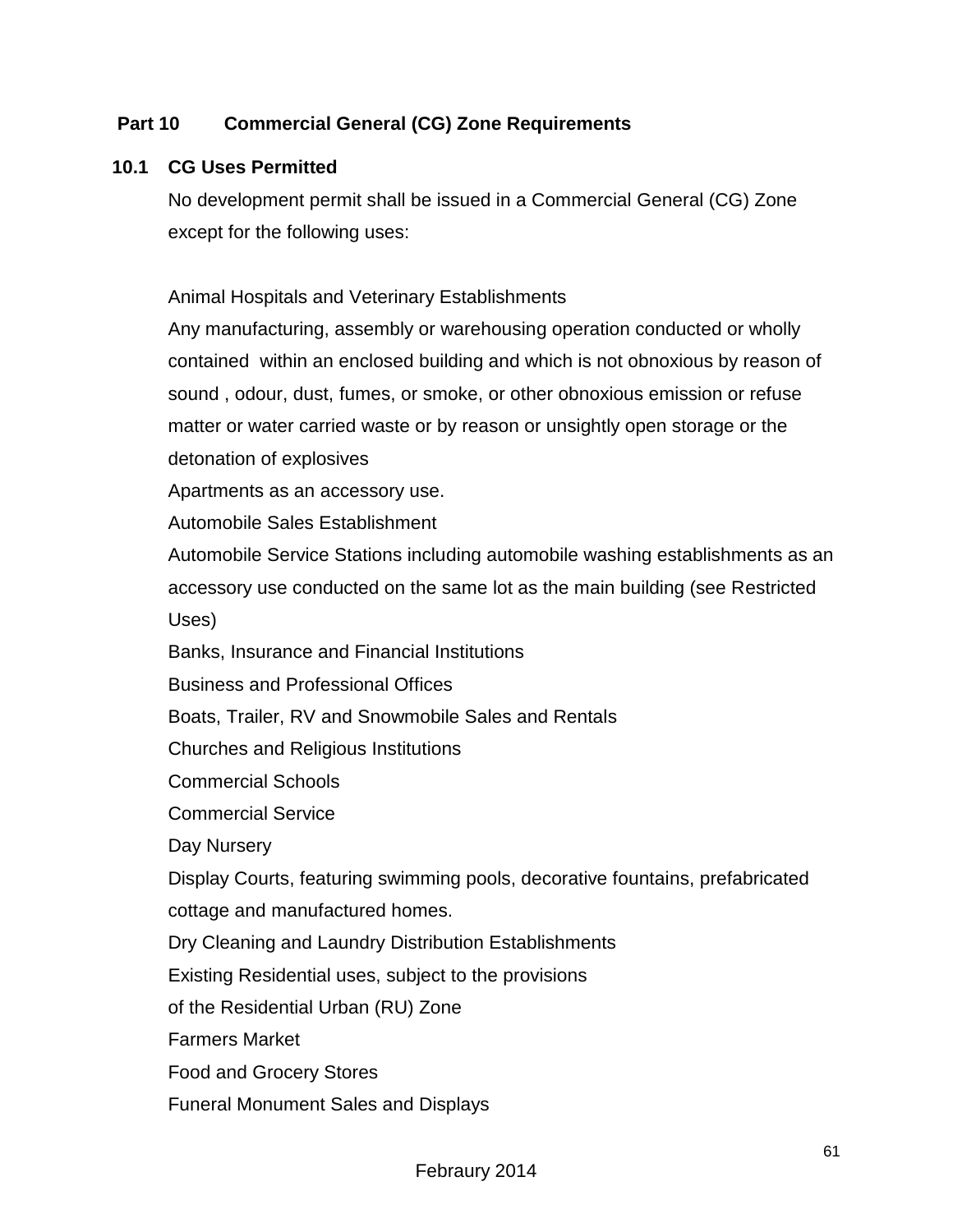Funeral Parlour and Undertaker Establishments Hotels, Motels and other tourist establishments Indoor recreational establishments including premises for billiards, bowling, curling, dancing, roller and ice skating, theatre or cinema Institutional uses Light Warehousing including Commercial Self Storage Facilities Lumber and home improvement supplies Medical Clinics Non-Commercial Schools Open Space Uses Private Clubs Restaurants, including Drive-thru and Drive-in Restaurants Retail sales, personal service, entertainment, educational and recreational uses within wholly enclosed buildings. a shopping mall or partially open, a plaza. Service Industries Service Stations and Gas Bars Taverns, Bars, Lounges and other Licensed Establishments

#### 10.2 General Lot Requirements

 In the Commercial General (CG) Zone, no development permit shall be issued except in conformity with the following requirements:

| Minimum Lot Area:                | 1,858 Sq. Meters (20,000 sq. ft.) |
|----------------------------------|-----------------------------------|
| Minimum Lot Frontage:            | 30.4 Meters (100 ft.)             |
| Minimum Front Yard:              | 10.6 Meters (35 ft.)              |
| Minimum Rear Yard:               | 7.62 Meters (25 ft.)              |
| Minimum Side Yard:               | 4.6 Sq. Meters (15 ft.)           |
| Maximum Height of Main Building: | 10. 6 Meters (35 ft.)             |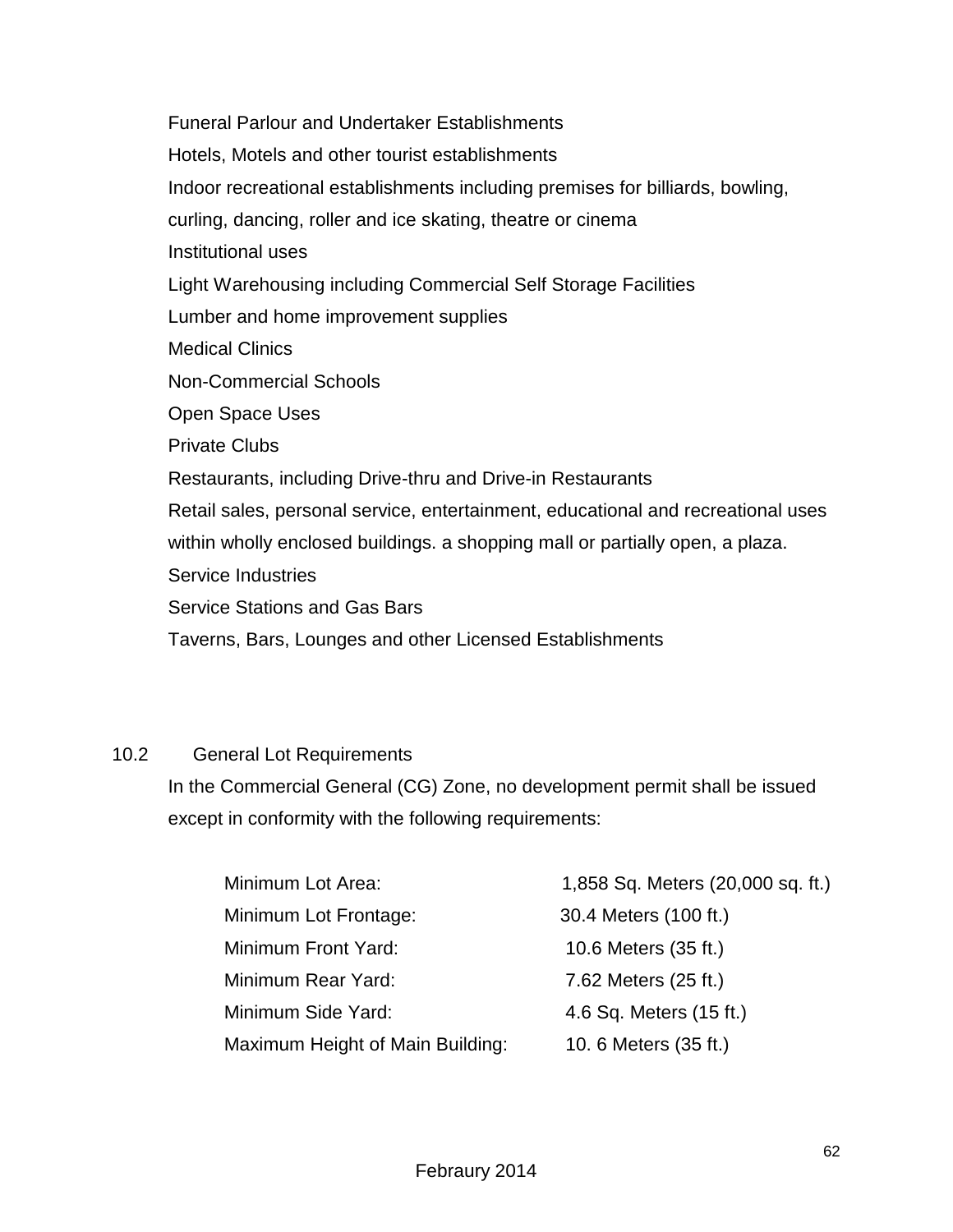10.3 Lot Requirements for Institutional and Open Space Uses No development permit shall be issued for an Institutional or Open Space use except in conformity with the following requirements:

| Minimum Lot Area:                | none                 |
|----------------------------------|----------------------|
| Minimum Lot Frontage:            | 6.1 Meters (20 ft.)  |
| Minimum Front Yard:              | 9.1 Meters (30 ft.)  |
| Minimum Rear Yard:               | 9.1 Meters (30 ft.)  |
| Minimum Side Yard:               | 9.1 Meters (30 ft.)  |
| Maximum Height of Main Building: | 10.6 Meters (35 ft.) |

10.4 Abutting Zone Provisions

Where a Commercial General (CG) Zone abuts a Residential (RR, RU) or Open Space (OS) Zone, the following restrictions shall apply to an abutting yard of a commercial use within the Commercial General Zone.

- (a) The minimum side yard requirement for the abutting side yard shall be 7.62 Meters (25 ft.);
- (b) No open storage or outdoor display shall be permitted in an abutting yard without a surrounding 1.5 Meter (5 ft.) high visually opaque fence;
- (c) No parking space shall be permitted in an abutting yard within 6.1 Meters (20 ft.) of a side or rear lot line, and
- (d) In addition to the provisions of Part 6, signs located in an abutting yard shall be subject to the following requirements:
	- (i) all signs shall be non-illuminated;
	- (ii) only directional or business identification signs shall be permitted, and
	- (iii) all signs shall be set back at least 3.04 Meters (10 ft.) from the abutting property line.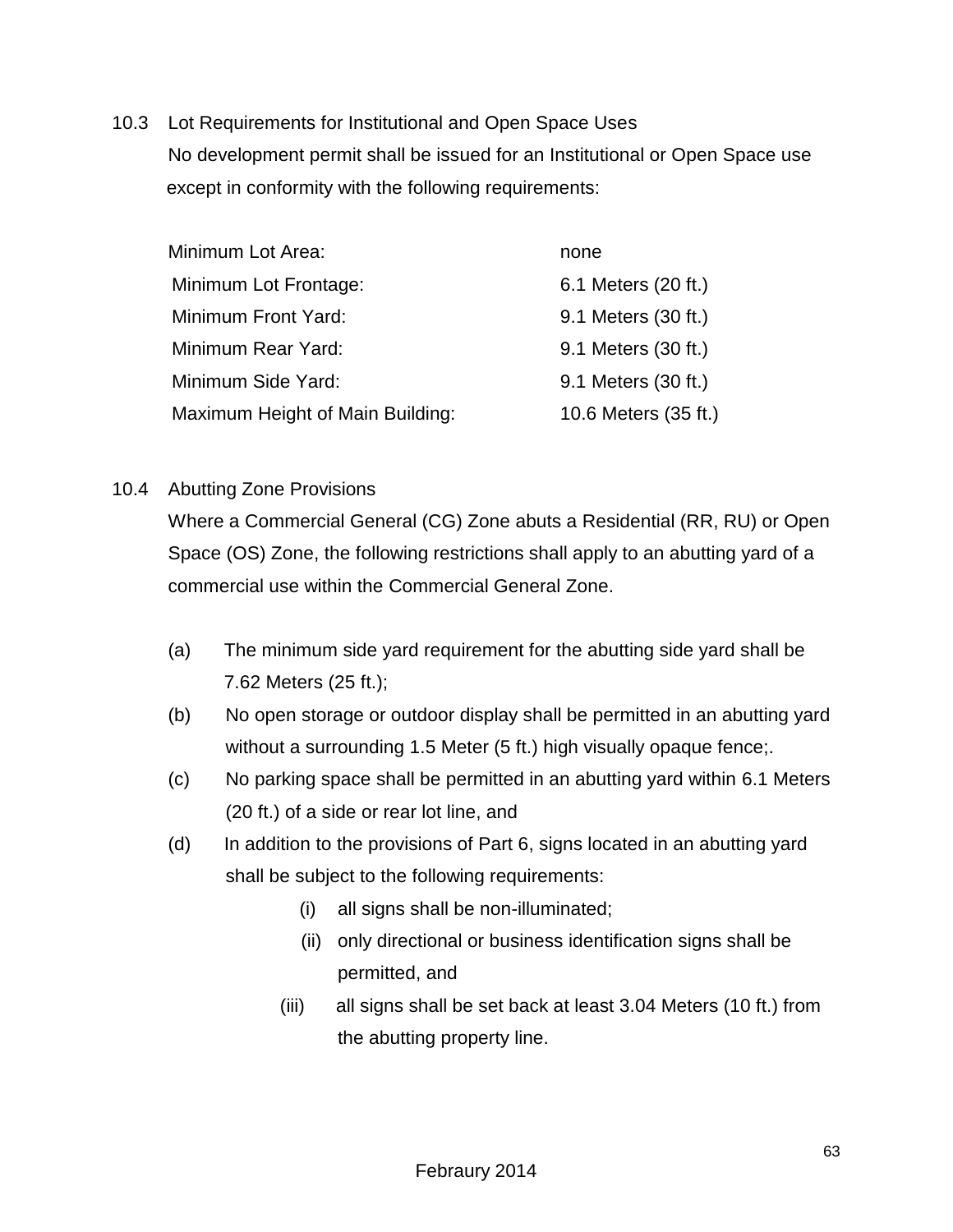10.5 Restrictions on Open Storage or Outdoor Display

Where a lot, which does not meet the minimum lot frontage is to be used primarily for open storage or outdoor display within the Commercial General (CG) Zone, the following restrictions shall apply:

- (a) no open storage or outdoor display shall be permitted within 3.04 meters (10 ft.) of the front lot line; and
- (b) the area devoted to open storage or outdoor display shall not exceed fifty (50) percent of the total lot area.
- 10.6 Special Provisions: Automobile Service Stations Where an Automobile Service Station or Gas Bar is permitted within the Commercial General (CG) Zone the following provisions shall apply:
	- (a) minimum lot frontage shall be 45.7 Meters (150 ft.);
	- (b) no portion of any pump island shall be located closer than 6.09 Meters (20 ft.) from any street line;
	- (c) the minimum distance between ramps or driveways shall not be less than 9.1 Meters (30 ft.);
	- (d) the minimum distance from a ramp or driveway to a street intersection shall be 15.2 Meters (50 ft.);
	- (e) the minimum angle of intersection of a ramp to a street line shall be fortyfive (45) degrees, and
	- (f) the width of a ramp shall be a minimum of 6.09 Meters (20 ft.) and a maximum of 9.1 Meters (30 ft.).
- 10.7 Requirement to Connect to Municipal Services All commercial uses in the Commercial General (CG) Zone shall be required to connect to the municipal sewer system and demonstrate the adequate availability of an adequate water supply for both potable and fire protection use.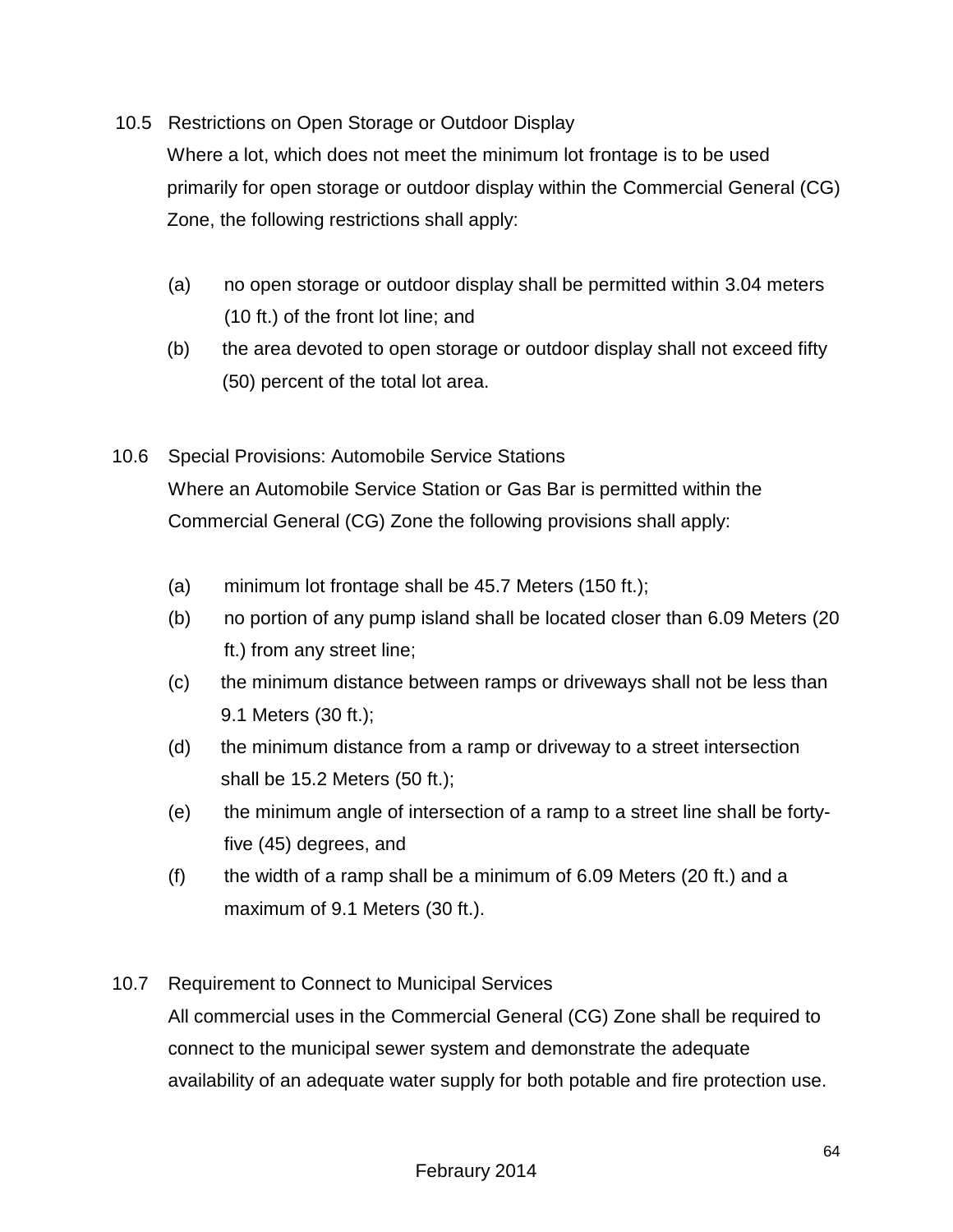#### **Part 11 Industrial (M) Zone**

#### **11.1 M Uses Permitted**

No development permit shall be issued in an Industrial (M) Zone except for the following uses:

Any manufacturing, assembly, and warehousing conducted or wholly contained within an enclosed building and which is not obnoxious by reason of sound , odour, dust, fumes, or smoke, or other obnoxious emission or refuse matter or water carried waste or by reason or unsightly open storage or the detonation of explosives, or involves the use or storage of petrochemicals, fertilizers and chemical compounds of a potentially hazardous nature to the water supply. Auto and truck sales, service and related business Building supply store Bulk storage (excluding sand and gravel) and supply depot Business and professional offices Bus Garage and Storage Depot Car wash Communications facilities Construction storage and offices Day Nursery Green Houses & Nursery Industrial mall Institutional Uses including Government Offices Manufactured Home sales Open Space Open storage of new goods and materials Recreation vehicle sales, service and related business. Research and development facilities Restaurant Retail uses accessory to an Industrial Use Service Industries.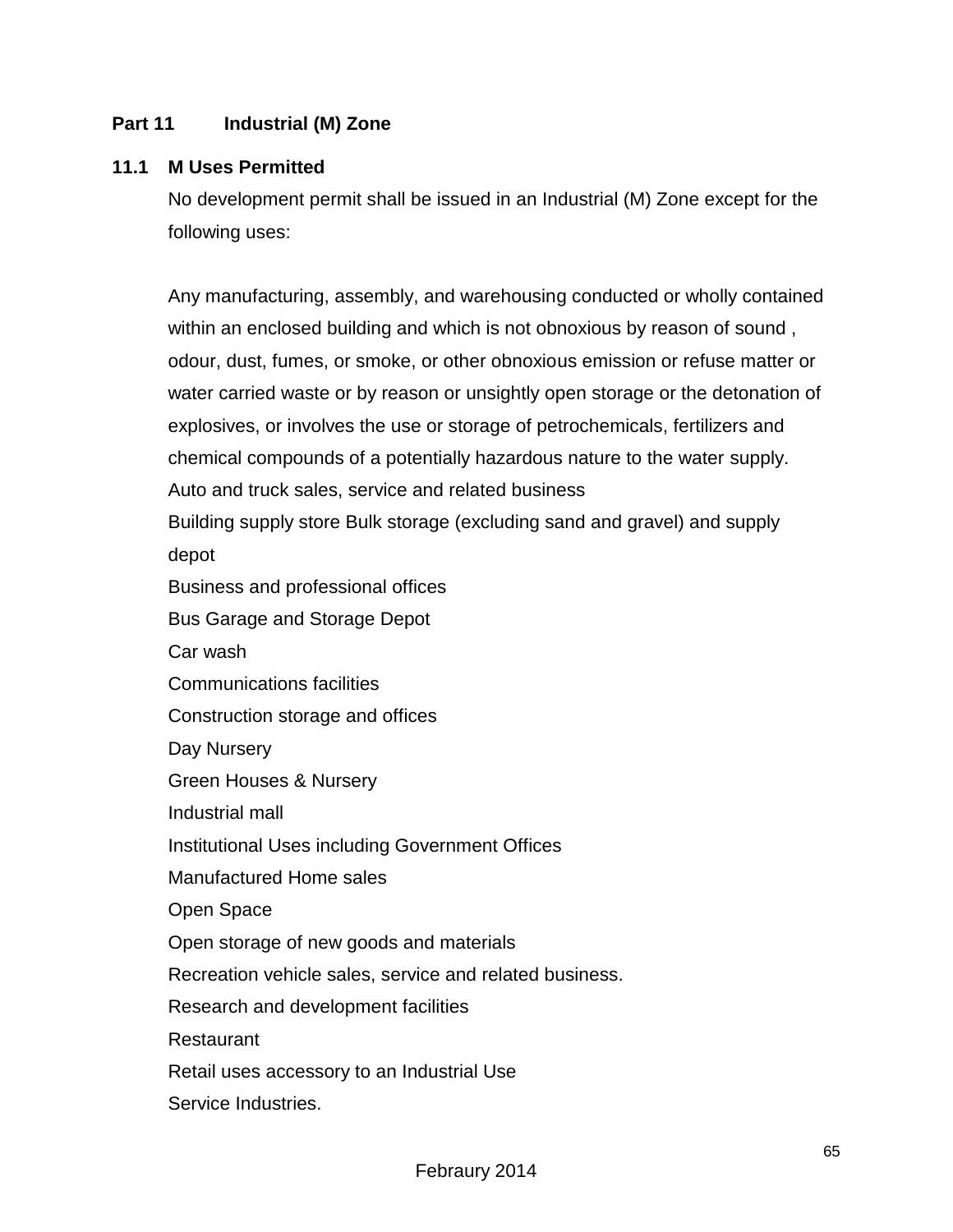Renewable and Alternative Energy Research and Manufacturing Transportation and trucking facilities without bulk fuel storage and/or vehicle servicing facilities which accessory uses are prohibited Warehousing and Storage including Commercial Self Storage

## 11.2 General Lot Requirements

In the Industrial (M) Zone, no development permit shall be issued except in conformity with the following requirements:

| Minimum Lot Area:                | 929 Sq. Meters (10,000 sq. ft.) |
|----------------------------------|---------------------------------|
| Minimum Lot Frontage:            | 30.4 Meters (100 ft.)           |
| Minimum Front Yard:              | 7.62 Meters (25 ft.)            |
| Minimum Rear Yard:               | 7.62 Meters (25 ft.)            |
| Minimum Side Yards:              | 3.04 Meters (10 ft.)            |
| Maximum Height of Main Building: | 10. 6 Meters (35 ft.)           |

## 11.3 Lot Requirements: Institutional Uses

No development permit shall be issued for an Institutional use within the Industrial (M) Zone except in conformity with the following requirements:

| Minimum Lot Area:                | 929 Sq. Meters (10,000 sq. ft.) |
|----------------------------------|---------------------------------|
| Minimum Lot Frontage:            | 22.8 Meters (75 ft.)            |
| Minimum Front Yard:              | 7.62 Meters (25 ft.)            |
| Minimum Rear Yard:               | 7.62 Meters (25 ft.)            |
| Minimum Side Yards:              | 4.6 Meters (15 ft.)             |
| Maximum Height of Main Building: | 10. 6 Meters (35 ft.)           |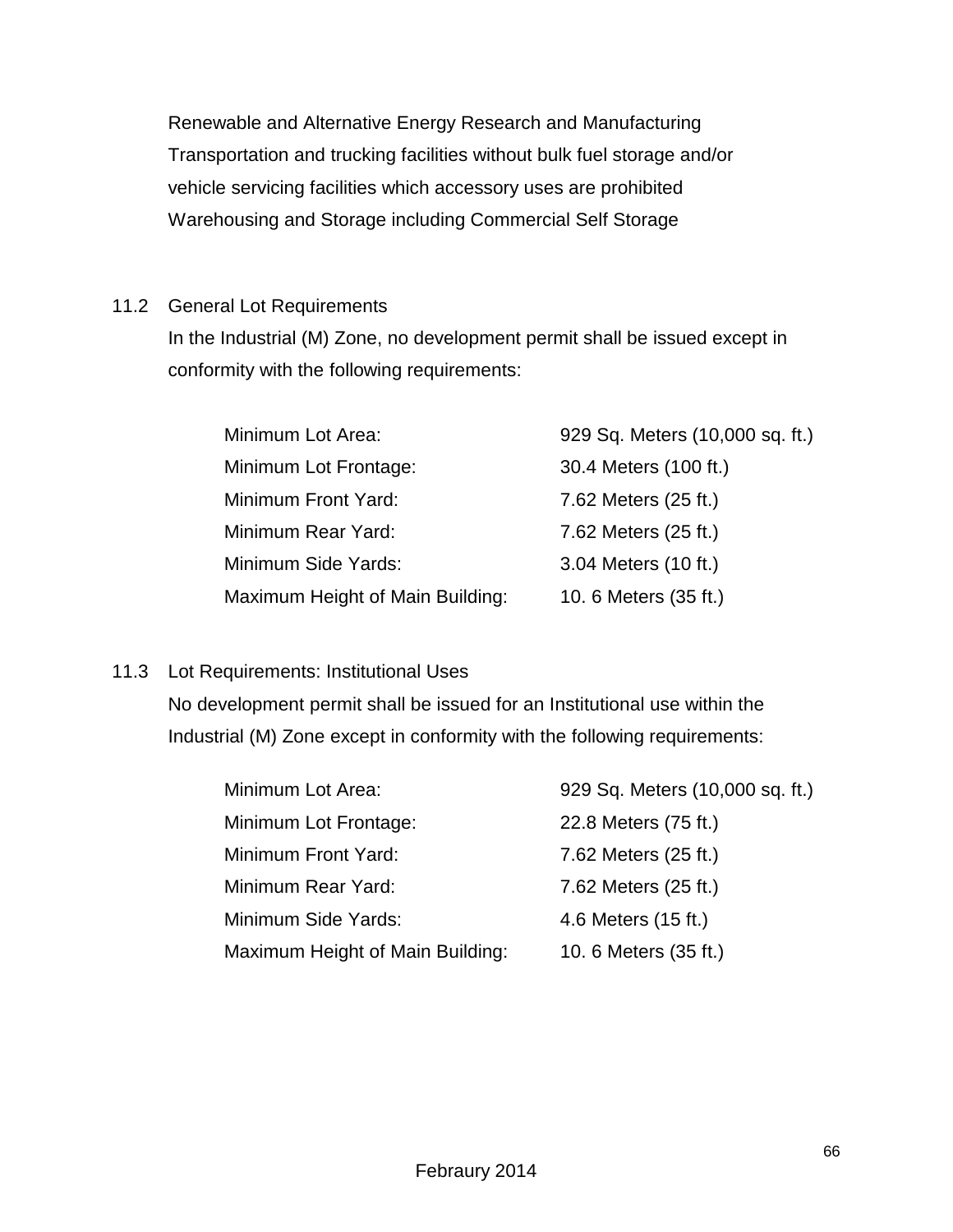#### 11.4 Abutting Zone Provisions

Where an Industrial (M) Zone abuts a Residential (RR, RU) or Open Space (OS) zone, the following restrictions shall apply to an abutting yard of a industrial use within the Industrial Zone.

- (a) The minimum side yard requirement for the abutting side yard shall be 6.09 meters (20 ft.);
- (b) No open storage or outdoor display shall be permitted in an abutting yard;
- (c) No parking space shall be permitted in an abutting yard within 6.09 Meters (20 ft.) of a side or rear lot line, and
- (d) In addition to the provisions of Part 6, signs located in an abutting yard shall be subject to the following requirements:
	- (i) all signs shall be non-illuminated;
	- (ii) only directional or business identification signs shall be permitted; and
	- (iii) all signs shall be set back at least 3.04 (10 ft.) from the abutting property line.
- 11.5 Restrictions on Open Storage or Outdoor Display

Where a lot, which does not meet the minimum lot frontage is to be used primarily for open storage or outdoor display within the Industrial (M) Zone, the following restrictions shall apply:

- (a) no open storage or outdoor display shall be permitted within 3.04 meters (10 ft.) of the front lot line; and
- (b) the area devoted to open storage or outdoor display shall not exceed fifty (50) percent of the total lot area.